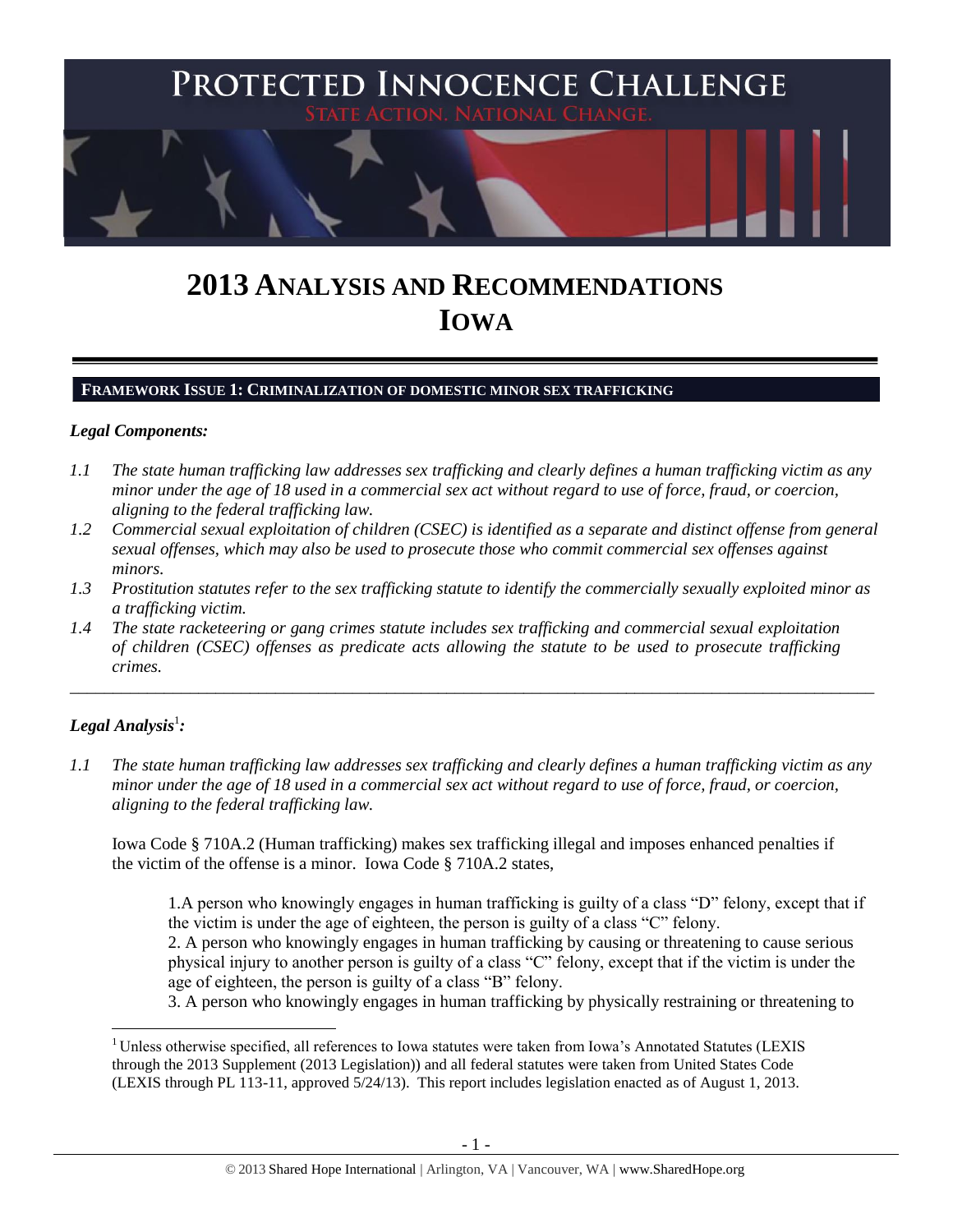physically restrain another person is guilty of a class "D" felony, except that if the victim is under the age of eighteen, the person is guilty of a class "C" felony.

4. A person who knowingly engages in human trafficking by soliciting services or benefiting from the services of a victim is guilty of a class "D" felony, except that if the victim is under the age of eighteen, the person is guilty of a class "C" felony.

5. A person who knowingly engages in human trafficking by abusing or threatening to abuse the law or legal process is guilty of a class "D" felony, except that if the victim is under the age of eighteen, the person is guilty of a class "C" felony.

6. A person who knowingly engages in human trafficking by knowingly destroying, concealing, removing, confiscating, or possessing any actual or purported passport or other immigration document, or any other actual or purported government identification document of a victim is guilty of a class "D" felony, except that if that other person is under the age of eighteen, the person is guilty of a class "C" felony.

7. A person who benefits financially or by receiving anything of value from knowing participation in human trafficking is guilty of a class "D" felony, except that if the victim is under the age of eighteen, the person is guilty of a class "C" felony.

8. A person's ignorance of the age of the victim or a belief that the victim was older is no defense to a violation of this section.

Iowa Code § 710A.1(4) (Definitions) defines "human trafficking,"

a. "Human trafficking" means participating in a venture<sup>2</sup> to recruit, harbor, transport, supply provisions, or obtain<sup>3</sup> a person for any of the following purposes:

<span id="page-1-0"></span>1. Forced labor or service<sup>4</sup> that results in involuntary servitude,<sup>5</sup> peonage, debt bondage, or slavery. 2. Commercial sexual activity through the use of force, fraud, or coercion, except that if the trafficked person is under the age of eighteen, the commercial sexual activity need not involve force, fraud, or coercion.

b. "Human trafficking" also means knowingly purchasing or attempting to purchase services involving commercial sexual activity from a victim or another person engaged in human trafficking."

Iowa Code § 710A.1(1) defines "commercial sexual activity" as "any sex act or sexually explicit performance for which anything of value is given, promised to, or received by any person and includes, but is not limited to, prostitution, participation in the production of pornography, and performance in strip clubs."

 $\overline{a}$ 

labor or services that are performed or provided by another person and that are obtained or maintained through any of the following:

c. Abusing or threatening to abuse the law or legal process.

<sup>5</sup> Iowa Code § 710A.1(5) (Definitions) defines "involuntary servitude" as

a condition of servitude induced by means of any scheme, plan, or pattern intended to cause a person to believe that if the person did not enter into or continue in such condition, that person or another person would suffer serious harm or physical restraint or the threatened abuse of legal process.

<sup>&</sup>lt;sup>2</sup> Iowa Code § 710A.1(12) (Definitions) defines "venture" to mean "any group of two or more persons associated in fact, whether or not a legal entity."

 $3$  Iowa Code § 710A.1(8) (Definitions) defines "obtain" to mean "in relation to labor or services, to secure performance thereof."

Iowa Code § 710A.1(3) (Definitions) defines "forced labor or services" as

a. Causing or threatening to cause serious physical injury to any person.

b. Physically restraining or threatening to physically restrain another person.

d. Knowingly destroying, concealing, removing, confiscating, or possessing any actual or purported passport or other immigration document, or any other actual or purported government identification document, of another person.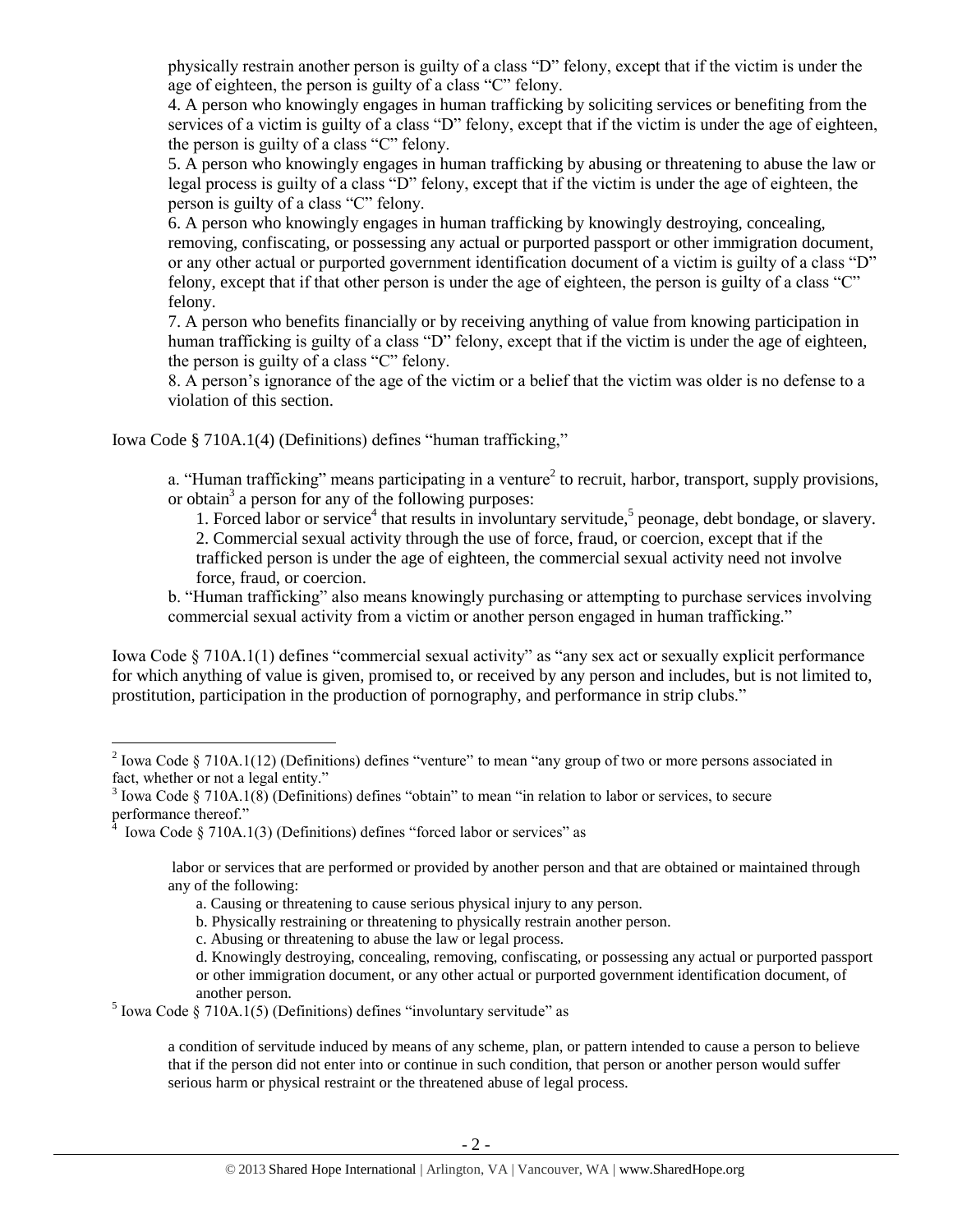<span id="page-2-2"></span>Class B, C, and D felonies are punishable as follows: Class B felonies are punishable by imprisonment up to 25 years, Class C felonies by imprisonment up to 10 years and a fine of \$1,000–\$10,000,<sup>6</sup> and Class D felonies by imprisonment up to 5 years and a fine of  $\sqrt{$750-$7,500}$ . Iowa Code  $\sqrt{$8902.9(1)(b)}$ , (d), (e).<sup>7</sup> A habitual felon may receive imprisonment up to 15 years.<sup>8</sup> Iowa Code § 902.9(1)(c).

*1.2 Commercial sexual exploitation of children (CSEC) is identified as a separate and distinct offense from general sexual offenses, which may also be used to prosecute those who commit commercial sex offenses against minors.*

The following laws make CSEC a distinct crime in Iowa:

1. Iowa Code § 725.3(2) (Pandering) makes it illegal if

<span id="page-2-4"></span><span id="page-2-0"></span>[a] person . . . persuades, arranges, coerces, or otherwise causes a minor to become a prostitute or to return to the practice of prostitution after having abandoned it, or keeps or maintains any premises for the purpose of prostitution involving minors or knowingly shares in the income from such premises knowing the character and content of such income . . . .

A first conviction under Iowa Code § 725.3(2) is punishable as a Class C felony by imprisonment up to 10 years, a fine of \$1,000–\$10,000, and an additional "law enforcement initiative surcharge" of \$125. $\degree$  lowa Code §§ 725.3(2), 902.9(1)(d), 911.3. A second conviction is punishable by imprisonment for 25 years and subsequent convictions are punishable as Class A felonies by imprisonment for life. Iowa Code  $\S\S 901A.1(1)(d), 901A.2(3),^{10}(4), 902.1.$ 

2. Iowa Code § 728.12(1) (Sexual exploitation of a minor) states in part,

<span id="page-2-3"></span><span id="page-2-1"></span>It shall be unlawful to employ, use, persuade, induce, entice, coerce, solicit, knowingly permit, or otherwise cause or attempt to cause a minor to engage in a prohibited sexual  $act<sup>11</sup>$  or in the simulation of

<sup>&</sup>lt;sup>6</sup> Iowa Code § 911.1(1) states in part, "When a court imposes a fine or forfeiture for a violation of state law, or a city or county ordinance, except an ordinance regulating the parking of motor vehicles, the court or the clerk of the district court shall assess an additional penalty in the form of a criminal penalty surcharge equal to thirty-five percent of the fine or forfeiture imposed."

<sup>7</sup> Here and elsewhere in this report that Iowa Code § 902.9 is quoted or cited, it has been updated to reflect the amendments added by the passage of House File No. 417. H.F. 417, 85th Gen. Assemb., Leg. Sess. (Iowa 2013) (effective July 1, 2013).

 $8$  Iowa Code § 902.8 (Minimum sentence—habitual offender) states, "An habitual offender is any person convicted of a class 'C' or a class 'D' felony, who has twice before been convicted of any felony in a court of this or any other state, or of the United States. An offense is a felony if, by the law under which the person is convicted, it is so classified at the time of the person's conviction. A person sentenced as an habitual offender shall not be eligible for parole until the person has served the minimum sentence of confinement of three years."<br><sup>9</sup> Iowa Code § 902.9 (Maximum sentences for felons) specifies that the surcharges required by Iowa Code § 911.1

<sup>(</sup>Criminal penalty surcharge), Iowa Code § 911.2 (Drug abuse resistance education surcharge), and Iowa Code § 911.3 (Law enforcement initiative surcharge) "are not a part of or subject to the maximums set in this section." Iowa Code § 911.3(1)(b) sets out a \$125 surcharge "if an adjudication of guilt or a deferred judgment has been entered for a criminal violation under any of the following: . . . . b. Section . . . 725.1 [Prostitution], 725.2 [Pimping], or 725.3 [Pandering]."

<sup>&</sup>lt;sup>10</sup> Here and elsewhere in this report that Iowa Code § 901A.2 is quoted or cited, it has been updated to reflect the amendments added by the passage of House File No. 556. H.F. 556, 85th Gen. Assemb., Leg. Sess. (Iowa 2013) (effective July 1, 2013).

 $11$  Iowa Code § 728.1(7) (Definitions), defines "prohibited sexual act," except as otherwise provided, as

any of the following:

a. A sex act as defined in section 702.17.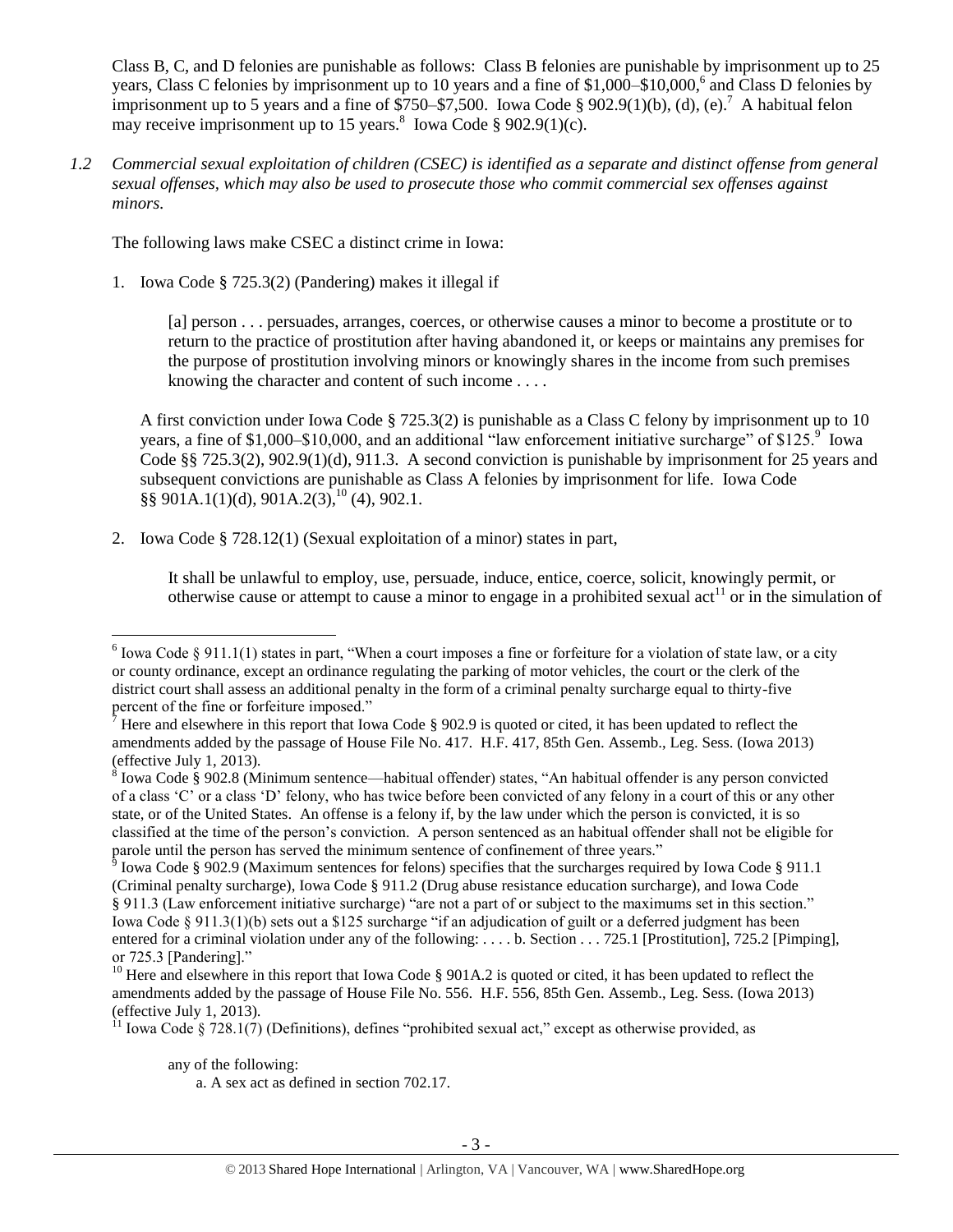a prohibited sexual act. A person must know, or have reason to know, or intend that the act or simulated act may be photographed, filmed, or otherwise preserved in a visual depiction.<sup>12</sup>

A first conviction under Iowa Code § 728.12(1) is punishable as a Class C felony by imprisonment up to 10 years and a fine of \$1,000–\$10,000. Iowa Code §§ 728.12(1), 902.9(1)(d). A second conviction is punishable by imprisonment for 25 years and subsequent convictions are punishable as Class A felonies by imprisonment for life. Iowa Code §§ 901A.1(1)(b), 901A.2(3), (4), 902.1. Additionally, Iowa Code § 728.12(1) states, "Notwithstanding section 902.9 [Maximum sentence for felons], the court may assess a fine of not more than fifty thousand dollars for each offense under this subsection in addition to imposing any other authorized sentence."

3. Iowa Code § 710.10(1), (2) (Enticing a minor) states,

1. A person commits a class "C" felony when, without authority and with the intent to commit . . . sexual exploitation upon a minor under the age of thirteen, the person entices or attempts to entice a person reasonably believed to be under the age of thirteen.

2. A person commits a class "D" felony when, without authority and with the intent to commit ... sexual exploitation of a minor under the age of sixteen, the person entices or attempts to entice a person reasonably believed to be under the age of sixteen.

A first conviction under Iowa Code § 710.10(1) is punishable as a Class C felony by imprisonment up to 10 years and a fine of \$1,000–\$10,000. Iowa Code § 902.9(1)(d). A second conviction is punishable by imprisonment for 25 years and subsequent convictions are punishable as Class A felonies by imprisonment for life. Iowa Code §§ 901A.1(1)(c), 901A.2(3), (4), 902.1. A conviction under Iowa Code § 710.10(2) is punishable as a Class D felony by imprisonment up to 5 years and a fine of \$750–\$7,500. Iowa Code  $§ 902.9(1)(e).$ 

4. Iowa Code § 710A.2 $A^{13}$  (Solicitation of commercial sexual activity) states,

 $\overline{a}$ 

. . . .

g. Nudity of a minor for the purpose of arousing or satisfying the sexual desires of a person who may view a visual depiction of the nude minor.

Pursuant to Iowa Code § 702.17 (Sex act), the term "sex act" or "sexual activity,"

[M]eans any sexual contact between two or more persons by: penetration of the penis into the vagina or anus; contact between the mouth and genitalia or by contact between the genitalia of one person and the genitalia or anus of another person; contact between the finger or hand of one person and the genitalia or anus of another person . . . ; ejaculation onto the person of another; or by use of artificial sexual organs or substitutes therefor in contact with the genitalia or anus.

Iowa Code § 702.17 is updated here and elsewhere in this report to reflect the changes and amendments added by Senate File No. 298. S.F. 298, 85<sup>th</sup> Gen. Assemb., Leg. Sess. (Iowa 2013) (effective July 1, 2013).

<sup>12</sup> Under Iowa Code § 728.1(11) (Definitions), "visual depiction" means but is not limited to any picture, slide, photograph, digital or electronic image, negative image, undeveloped film, motion picture, videotape, digital or electronic recording, live transmission, or other pictorial of three-dimensional representation.

 $13$  Here and elsewhere in this report that § 710A.2A is quoted or cited, it has been updated to reflect the amendments added by the passage of House File No. 556. H.F. 556, 85th Gen. Assemb., Leg. Sess. (Iowa 2013) (effective July 1, 2013).

<span id="page-3-0"></span><sup>. . . .</sup> c. Fondling or touching the pubes or genitals of a minor.

d. Fondling or touching the pubes or genitals of a person by a minor.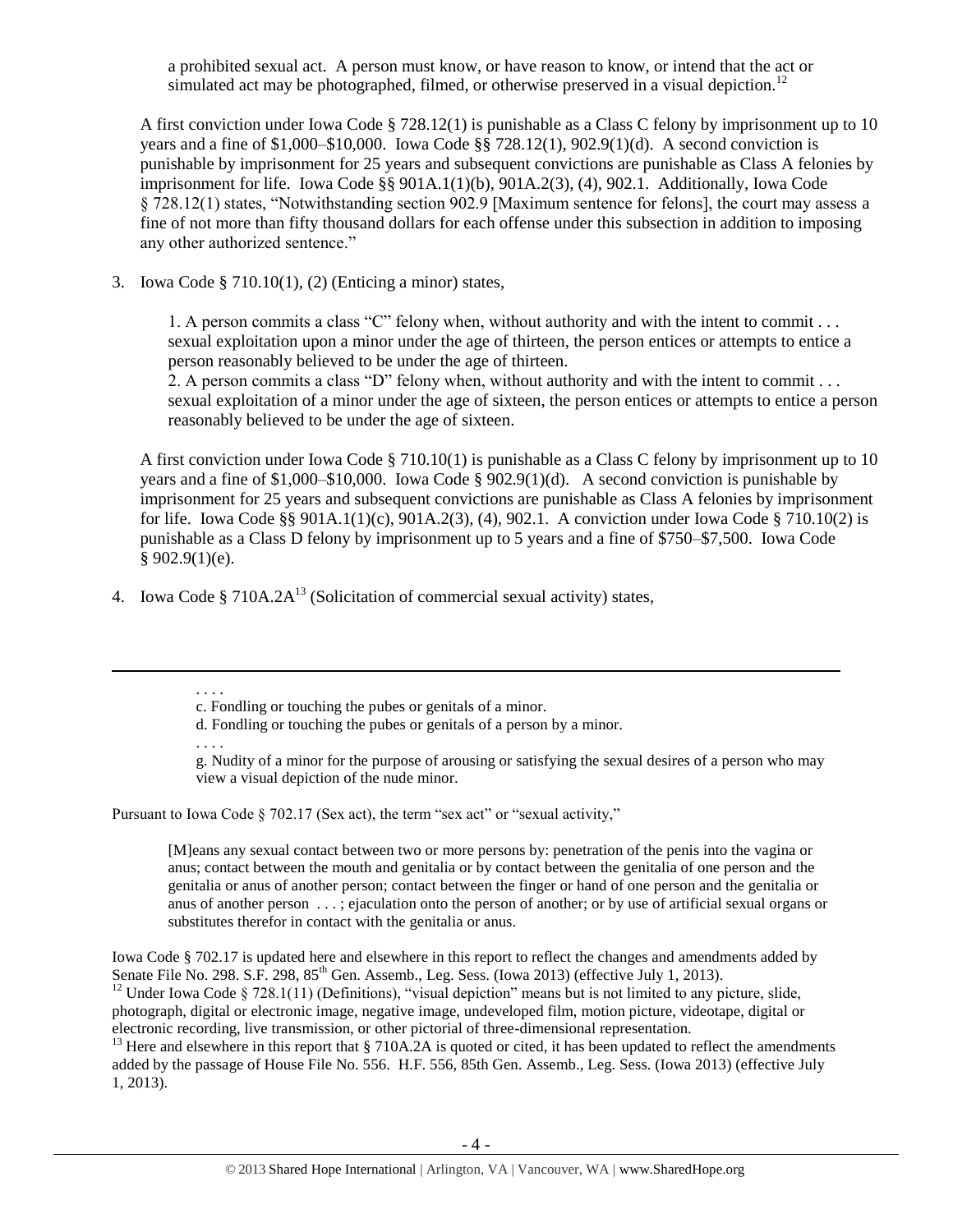A person shall not entice, coerce, or recruit, or attempt to entice, coerce, or recruit either a person who is under the age of eighteen or a law enforcement officer or agent who is representing that the officer or agent is under the age of eighteen, to engage in a commercial sexual activity.

Violation of this provision will result in a Class D felony punishable by up to 5 years in prison and a fine between \$750-7,500. Iowa Code § 902.9(1)(e).

Several other sexual offenses, while not expressly commercial in nature, may also be applicable in cases involving the commercial sexual exploitation of a child. Some of those statutes are as follows:

- <span id="page-4-1"></span>1. Iowa Code § 709.2 (Sexual abuse in the first degree) states that "[a] person commits sexual abuse in the first degree when in the course of committing sexual abuse<sup>14</sup> the person causes another serious injury." A conviction under Iowa Code § 709.2 is punishable as a Class A felony by imprisonment for life or, if the offender was under 18 years of age at the time of the offense, for a minimum of 25 years. Iowa Code §§ 709.2, 902.1(1), (2)(a).
- 2. Iowa Code § 709.3(2)<sup>15</sup> (Sexual abuse in the second degree), states that "[1] [a] person commits sexual abuse in the second degree when the person commits sexual abuse under any of the following circumstances: . . . . The other person is under the age of twelve." Sexual abuse in the second degree is a Class B felony punishable by imprisonment up to 25 years. Iowa Code §§ 709.3, 902.9(1)(b). The conviction is punishable as a Class A felony under Iowa Code § 902.14(1) (Enhanced penalty—sexual abuse or lascivious acts with a child) by imprisonment between 25 years to life if a person has a prior conviction under this statute or a number of other statutes. Iowa Code § 902.14(1).<sup>16</sup>
- 3. Iowa Code § 709.4(2)(b),  $(c)(4)^{17}$  (Sexual abuse in the third degree) states,

A person commits sexual abuse in the third degree when the person performs a sex act under any of the following circumstances:

b. The act is between persons who are not at the time cohabiting as husband and wife and if any of the following are true:

<span id="page-4-0"></span>. . . .

 $\overline{a}$ 

amendments added by the passage of House File No. 556. H.F. 556, 85th Gen. Assemb., Leg. Sess. (Iowa 2013) (effective July 1, 2013).<br><sup>16</sup> Iowa Code § 902.14(1) states,

b. Sexual abuse in the third degree in violation of section 709.4.

<sup>. . .</sup> 

<sup>&</sup>lt;sup>14</sup> Iowa Code § 709.1(3) (Sexual abuse defined) states, "Any sex act between persons is sexual abuse by either of the persons when the act is performed with the other person in any of the following circumstances: . . . 3. Such other person is a child." Iowa Code § 702.5 states, "For purposes of Title XVI [Criminal Code], unless another age is specified, a 'child' is any person under the age of fourteen years." This definition is not applicable to chapters 709A (Contributing to juvenile delinquency), 718A, 822, 904, 913, and 914 even though they are codified in Title XVI. <sup>15</sup> Here and elsewhere in this report that Iowa Code  $\S$  709.3 is quoted or cited, it has been updated to reflect the

A person commits a class "A" felony if the person commits a second or subsequent offense involving any combination of the following offenses:

a. Sexual abuse in the second degree in violation of section 709.3,

c. Lascivious acts with a child in violation of section 709.8, subsection (1), paragraph "a" or "b". Here and elsewhere in this report that Iowa Code § 902.14 is quoted or cited, it has been updated to reflect the amendments added by the passage of House File No. 417. H.F. 417, 85th Gen. Assemb., Leg. Sess. (Iowa 2013) (effective July 1, 2013).

<sup>17</sup> Here and elsewhere in this report that Iowa Code § 709.4 is quoted or cited, it has been updated to reflect the amendments added by the passage of House File No. 556. H.F. 556, 85th Gen. Assemb., Leg. Sess. (Iowa 2013) (effective July 1, 2013).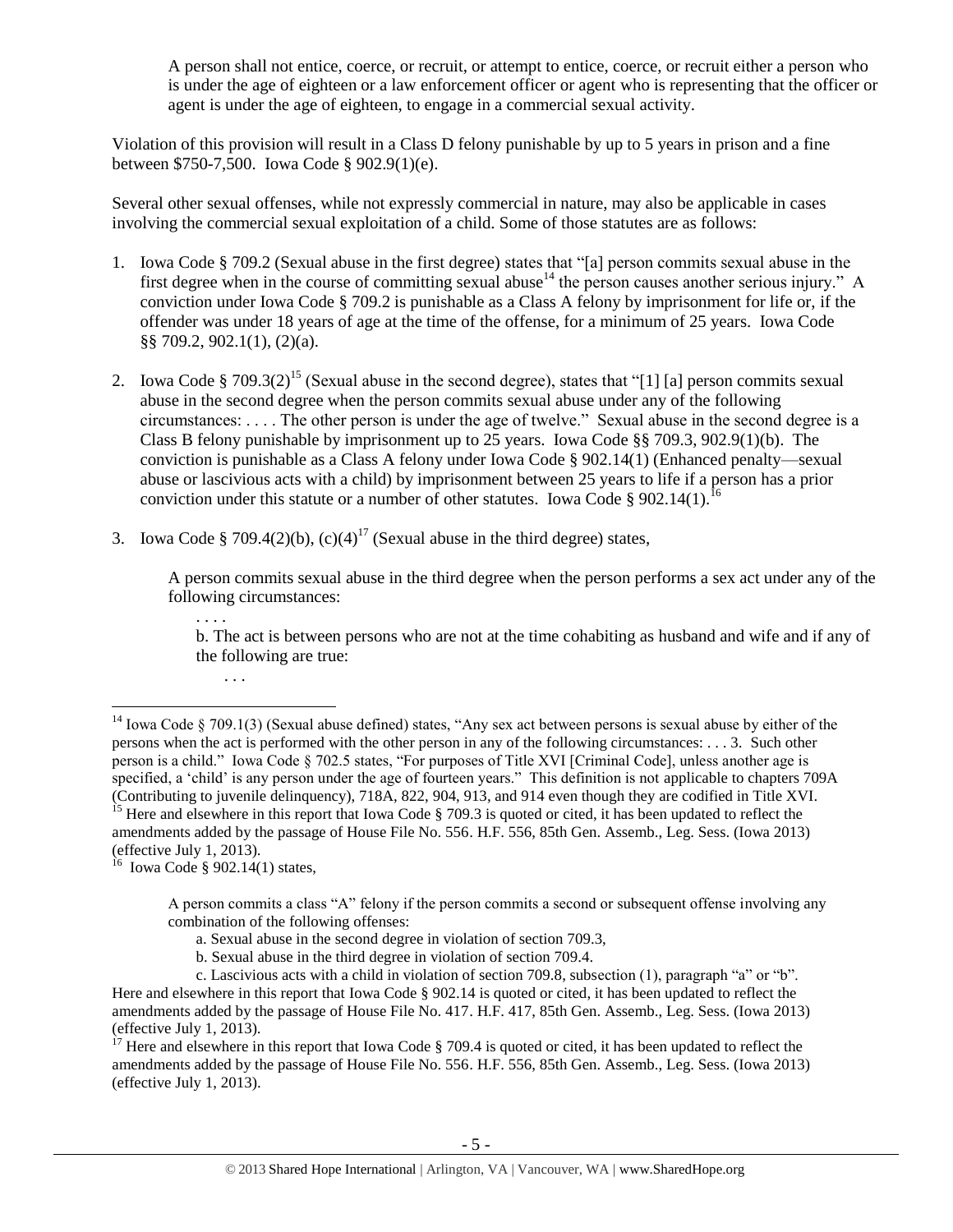- 2. The other person is twelve or thirteen years of age.
- 3. The other person is fourteen or fifteen years of age and any of the following are true:
	- (a) The person is a member of the same household as the other person.
	- (d) The person is four or more years older than the other person.

Sexual abuse in the third degree is a Class C felony punishable by imprisonment up to 10 years and a fine of \$1,000 to \$10,000. Iowa Code §§ 709.4,  $902.9(1)(d)$ . A conviction is punishable as a Class A felony, however, if a person has a prior conviction under this statute or a number of other statutes. Iowa Code  $$902.14(1).$ <sup>18</sup>

4. Iowa Code § 709.12<sup>19</sup> (Indecent contact with a child) states,

. . . .

<span id="page-5-1"></span>1. A person eighteen years of age or older is upon conviction guilty of an aggravated misdemeanor if the person commits any of the following acts with a child, not the person's spouse, with or without the child's consent, for the purpose of arousing or satisfying the sexual desires of either of them:

a. Fondle or touch the inner thigh, groin, buttock, anus, or breast of the child.

b. Touch the clothing covering the immediate area of the inner thigh, groin, buttock, anus, or breast of the child.

<span id="page-5-0"></span>c. Solicit or permit a child to fondle or touch the inner thigh, groin, buttock, anus, or breast of the person.

<span id="page-5-2"></span>d. Solicit a child to engage in any act prohibited under section  $709.8^{20}$  [Lascivious acts with a child], subsection 1, paragraph "a", "b", or "d".

. . . .

An offender convicted of an aggravated misdemeanor may receive imprisonment up to 2 years and a fine of  $$625–$6,250. Iowa Code § 903.1(2).$ <sup>21</sup>

5. Iowa Code § 709.8<sup>22</sup> (Lascivious acts with a child) states,

1. It is unlawful for any person sixteen years of age or older to perform any of the following acts with a child with or without the child's consent unless married to each other, for the purpose of arousing or satisfying the sexual desires of either of them:

- a. Fondle or touch the pubes or genitals of a child.
- b. Permit or cause a child to fondle or touch the person's genitals or pubes.
- c. Cause the touching of the person's genitals to any part of the body of a child.
- d. Solicit a child to engage in a sex act or solicit a person to arrange a sex act with a child.

e. Inflict pain or discomfort upon a child or permit a child to inflict pain or discomfort on the person.

. . . .

<sup>18</sup> *See supra* note [16](#page-4-0) for the provisions of Iowa Code § 902.14(1).

<sup>&</sup>lt;sup>19</sup> Here and elsewhere in this report that Iowa Code  $\S$  709.12 is quoted or cited, it has been updated to reflect the amendments added by the passage of House File No. 417. H.F. 417, 85th Gen. Assemb., Leg. Sess. (Iowa 2013) (effective July 1, 2013).

<sup>&</sup>lt;sup>20</sup> Here and elsewhere in this report that Iowa Code § 709.8 is quoted or cited, it has been updated to reflect the amendments added by the passage of House File No. 417 and Senate File No. 298. H.F. 417, S.F. 298, 85th Gen. Assemb., Leg. Sess. (Iowa 2013) (effective July 1, 2013).

<sup>&</sup>lt;sup>21</sup> Iowa Code § 903.1(2) (Maximum sentence for misdemeanants) further states, "When a judgment of conviction of an aggravated misdemeanor is entered against any person and the court imposes a sentence of confinement for a period of more than one year the term shall be an indeterminate term."

<sup>22</sup> *See supra* note [20.](#page-5-0)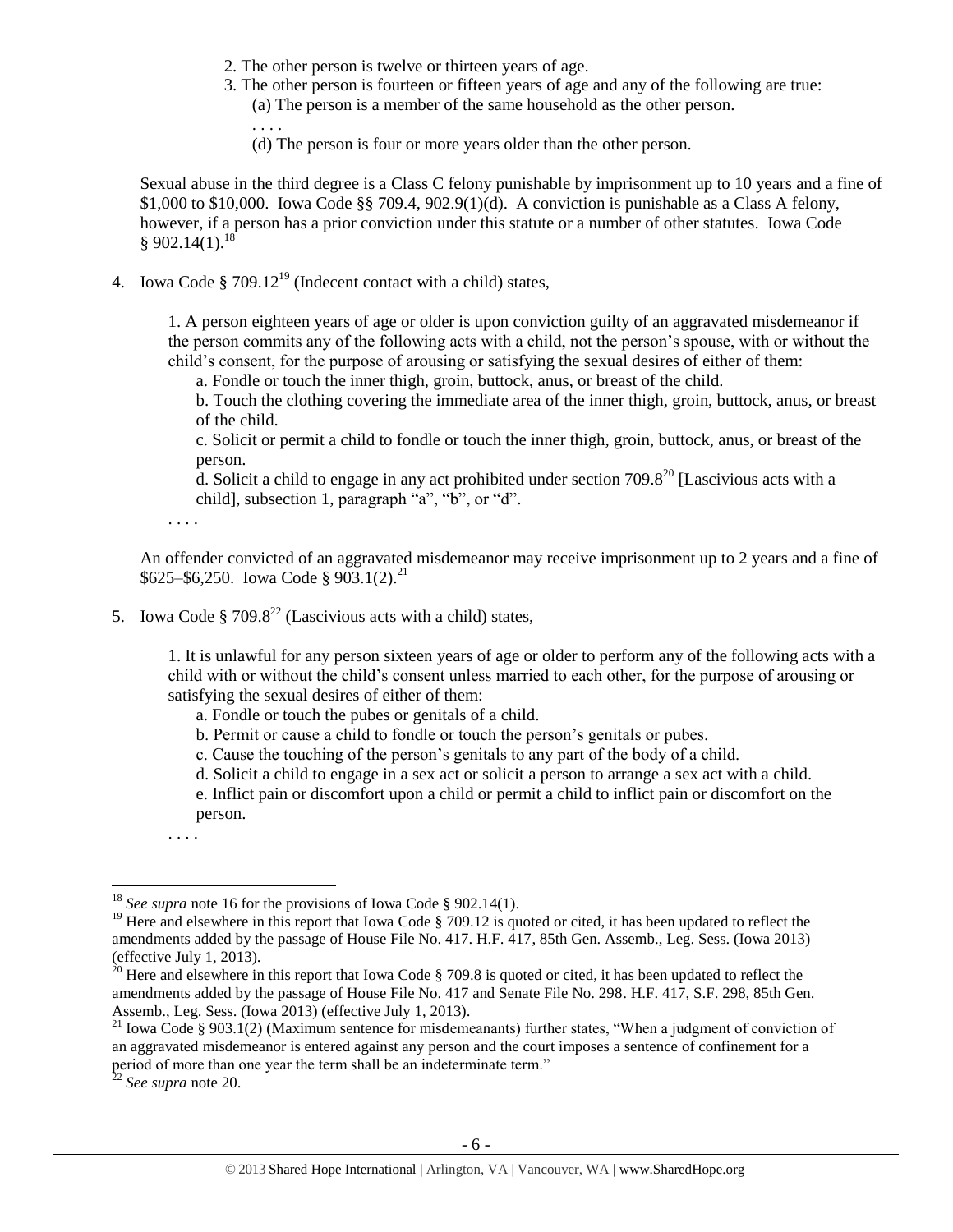Convictions under Iowa Code § 709.8(1)(a), (b), (c) are punishable as Class C felonies by imprisonment up to 10 years and a fine of  $1,000-\$10,000$ , while convictions under Iowa Code § 709.8(1)(d),(e) are punishable as Class D felonies by imprisonment up to 5 years and a fine of \$750–\$7,500. Iowa Code §§ 709.8, 902.9(1)(d), (e). A conviction under Iowa Code § 709.8(1)(a), (b), (c) may be punishable as a Class A felony for prior convictions under this statute or other listed statutes. Iowa Code § 902.14(1).<sup>23</sup>

6. Iowa Code § 710.10 (Enticing a minor) states,

1. A person commits a class "C" felony when, without authority and with the intent to commit sexual abuse<sup>24</sup>... upon a minor under the age of thirteen, the person entices or attempts to entice a person reasonably believed to be under the age of thirteen.

2. A person commits a class "D" felony when, without authority and with the intent to commit an illegal sex act upon . . . a minor under the age of sixteen, the person entices or attempts to entice a person reasonably believed to be under the age of sixteen.

3. A person commits a class "D" felony when, without authority and with the intent to commit an illegal act upon a minor under the age of sixteen, the person entices a person reasonably believed to be under the age of sixteen.

4. A person commits an aggravated misdemeanor when, without authority and with the intent to commit an illegal act upon a minor under the age of sixteen, the person attempts to entice a person reasonably believed to be under the age of sixteen. A person convicted under this subsection shall not be subject to the registration requirements under chapter 692A [Sex offender registry] unless the finder of fact determines that the illegal act was sexually motivated. 5. A person shall not be convicted of a violation of this section unless the person commits an overt act evidencing a purpose to entice.

. . . .

 $\overline{a}$ 

Class D felonies are punishable by imprisonment up to 5 years and a fine of \$750–\$7,500, while offenders convicted of an aggravated misdemeanor may receive imprisonment up to 2 years and a fine of \$625– \$6,250. Iowa Code §§ 902.9(1)(e), 903.1(2).

*1.3 Prostitution statutes refer to the sex trafficking statute to identify the commercially sexually exploited minor as a trafficking victim.* 

While Iowa Code § 725.1 (Prostitution) does not refer to the human trafficking law when a minor is engaged in prostitution, an affirmative defense to prostitution charges is provided in the human trafficking chapter. Iowa Code § 710A.3 (Affirmative defense) states,

It shall be an affirmative defense, in addition to any other affirmative defenses for which the victim might be eligible, to a prosecution for a criminal violation directly related to the defendant's status as a victim of a crime that is a violation of section 710A.2 [Human trafficking], that the defendant committed the violation under compulsion by another's threat of serious injury, provided that the defendant reasonably believed that such injury was imminent.

*1.4 The state racketeering or gang crimes statute includes sex trafficking and commercial sexual exploitation of children (CSEC) offenses as predicate acts allowing the statute to be used to prosecute trafficking crimes.* 

Iowa Code § 706A.2 (Violations) criminalizes engaging in "specified unlawful activity". Iowa Code § 706A.2 states in part,

<sup>&</sup>lt;sup>23</sup> See supra note [16](#page-4-0) for the provisions of Iowa Code § 902.14(1).

<sup>&</sup>lt;sup>24</sup> See supra note [14](#page-4-1) for the definition of "sexual abuse."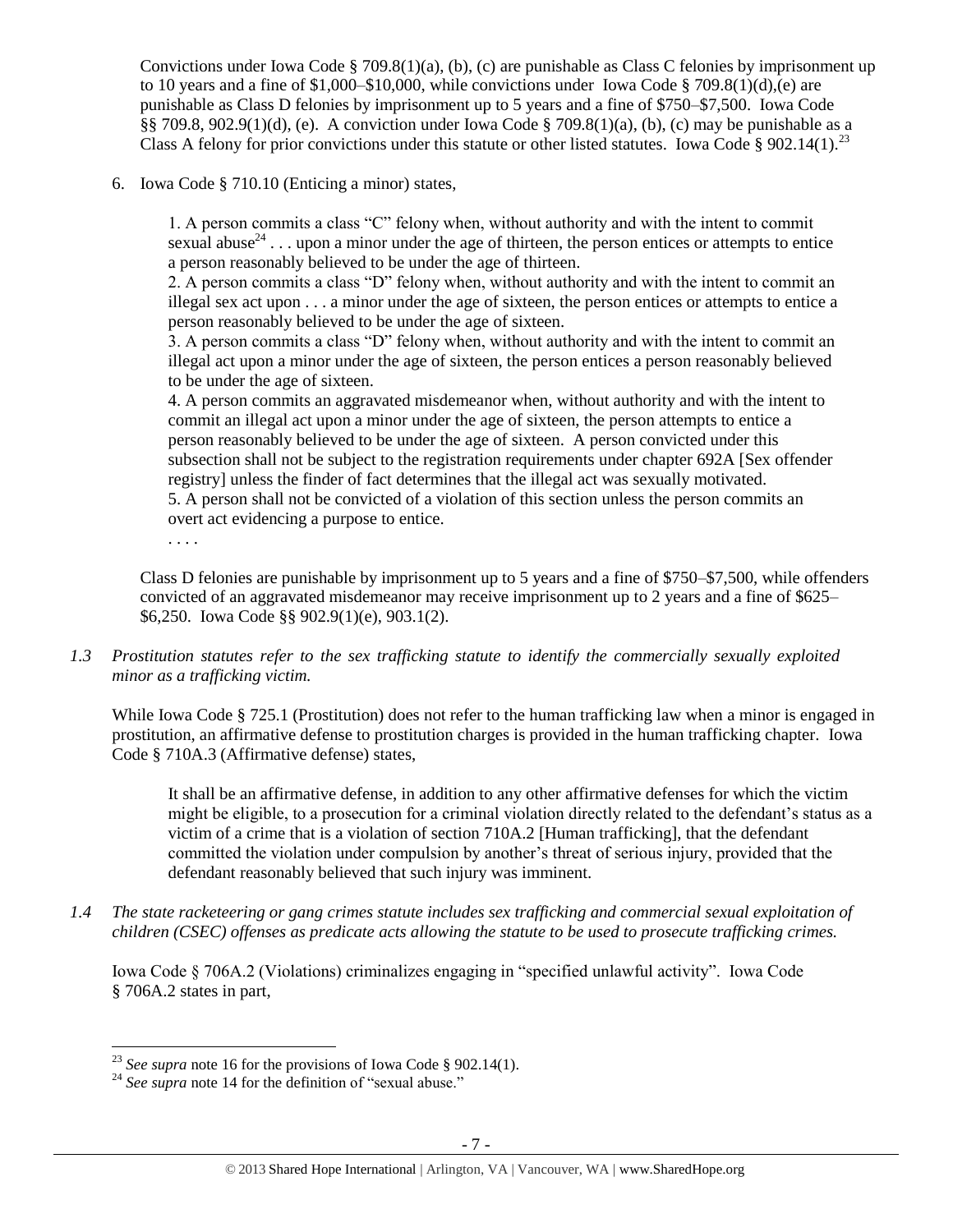1. Specified unlawful activity influenced enterprises.<sup>25</sup>

a. It is unlawful for any person who has knowingly received any proceeds<sup>26</sup> of specified unlawful activity to use or invest, directly or indirectly, any part of such proceeds in the acquisition of any interest in any enterprise or any real property, or in the establishment or operation of any enterprise. b. It is unlawful for any person to knowingly acquire or maintain, directly or indirectly, any interest in or control of any enterprise or real property through specified unlawful activity.

c. It is unlawful for any person to knowingly conduct the affairs of any enterprise through specified unlawful activity or to knowingly participate, directly or indirectly, in any enterprise that the person knows is being conducted through specified unlawful activity.

d. It is unlawful for any person to conspire or attempt to violate or to solicit or facilitate the violations of the provisions of paragraph "a", "b", or "c".

4. Acts of specified unlawful activity. It is unlawful for a person to commit specified unlawful activity as defined in section 706A.1.

. . . .

. . . .

Iowa Code § 706A.1(5) (Definitions) defines "specified unlawful activity" as "any act, including any preparatory or completed offense, committed for financial gain on a continuing basis, that is punishable as an indictable offense under the laws of the state in which it occurred and under the laws of this state." Iowa Code § 710A.2 (Human trafficking) and Iowa's CSEC laws fall within the definition of specified unlawful activity, as each is punishable by imprisonment of more than 1 year. Prostitution and other misdemeanors are unlikely to fall under this category because, under Iowa law, misdemeanors are not indictable offenses. Iowa Code § 725.1

Convictions under Iowa Code § 706A.2(1) and (4) are punishable as Class B felonies by imprisonment up to 25 years. Iowa Code §§ 706A.4, 902.9(1)(b). Additionally, pursuant to Iowa Code §706A.3,<sup>27</sup> "The prosecuting attorney . . . may institute civil proceedings against any person in district court seeking relief from conduct constituting a violation of this chapter or to prevent, restrain, or remedy such violation." Subsection(3) states, in part:

If the plaintiff in such a proceeding proves the alleged violation by a preponderance of the evidence, the district court, after making due provision for the rights of innocent persons, shall grant relief by entering any appropriate order or judgment, including any of the following:

<span id="page-7-0"></span>a. Ordering any defendant to divest the defendant of any interest in any enterprise, or in any real property.

. . . .

d. Ordering the payment of all reasonable costs and expenses of the investigation and prosecution of any violation, civil or criminal, including reasonable attorney fees in the trial and appellate courts. Such payments received by the state, by judgment, settlement, or otherwise, shall be considered forfeited property and disposed of pursuant to section 809A.17.

e. Ordering the forfeiture of any property subject to forfeiture under chapter 809A, pursuant to the provisions and procedures of that chapter.

Additionally, Iowa Code § 706A.3(12) states,

<sup>&</sup>lt;sup>25</sup> Iowa Code § 706A.1(2) defines a "enterprise" as "any sole proprietorship, partnership, corporation, trust, or other legal entity, or any unchartered union, association, or group of persons associated in fact although not a legal entity, and includes unlawful as well as lawful enterprises."

 $26$  Iowa Code § 706A.1(3) defines "proceeds" as "property acquired or derived directly or indirectly from, produced through, realized through, or caused by an act or omission and includes any property of any kind."

 $^{27}$  Here and elsewhere in this report that Iowa Code § 706A.3 is quoted or cited, it has been updated to reflect the amendments added by the passage of House File No. 556. H.F. 556, 85th Gen. Assemb., Leg. Sess. (Iowa 2013) (effective July 1, 2013).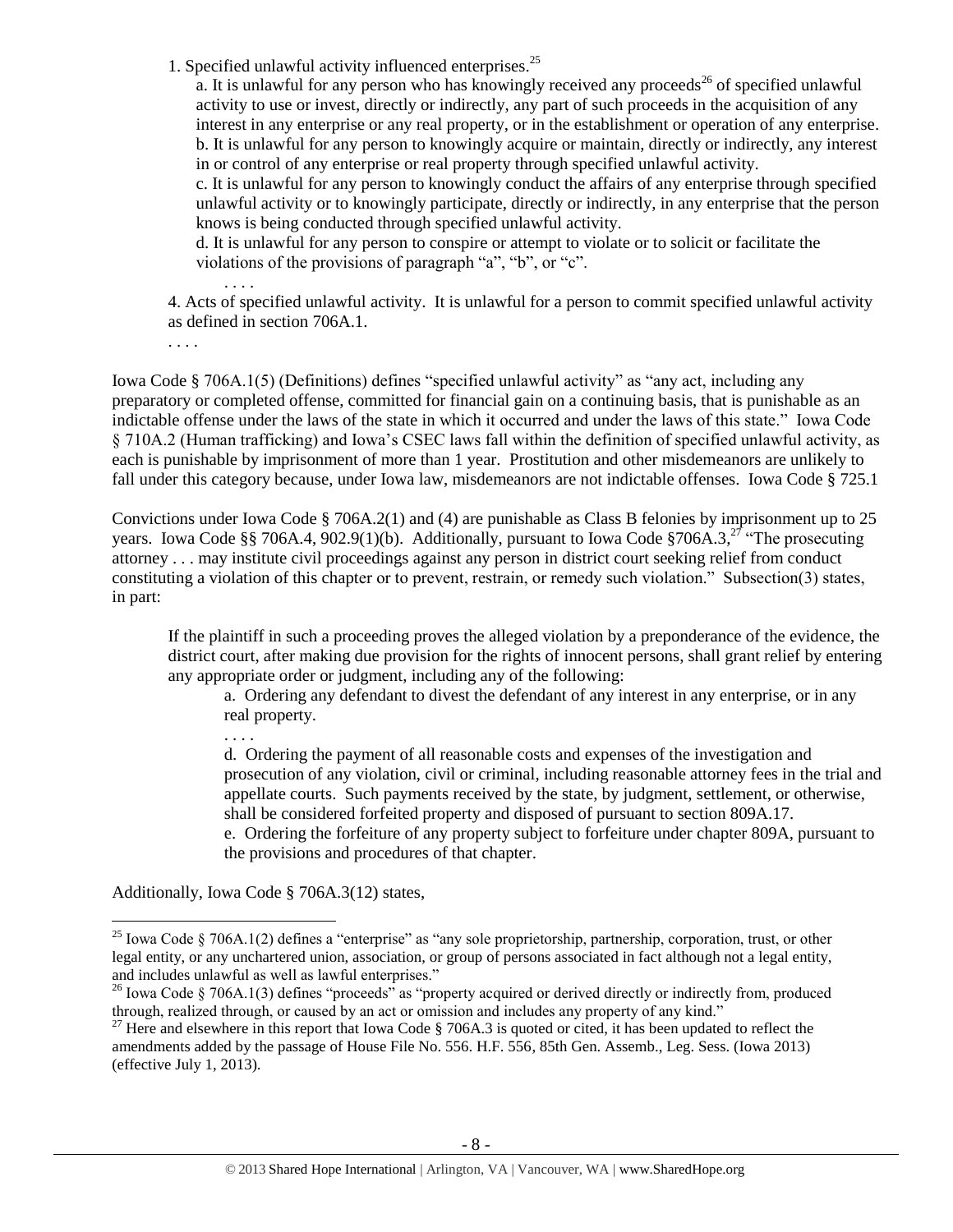The attorney general may bring a civil action as parens patriae on behalf of the general economy, resources, and welfare of this state, and shall recover threefold the proceeds acquired, maintained, produced, or realized by or on behalf of the defendant by reason of a violation of this chapter, plus the costs and expenses of the investigation and prosecution of the action, including reasonable attorney fees in the trial and appellate courts.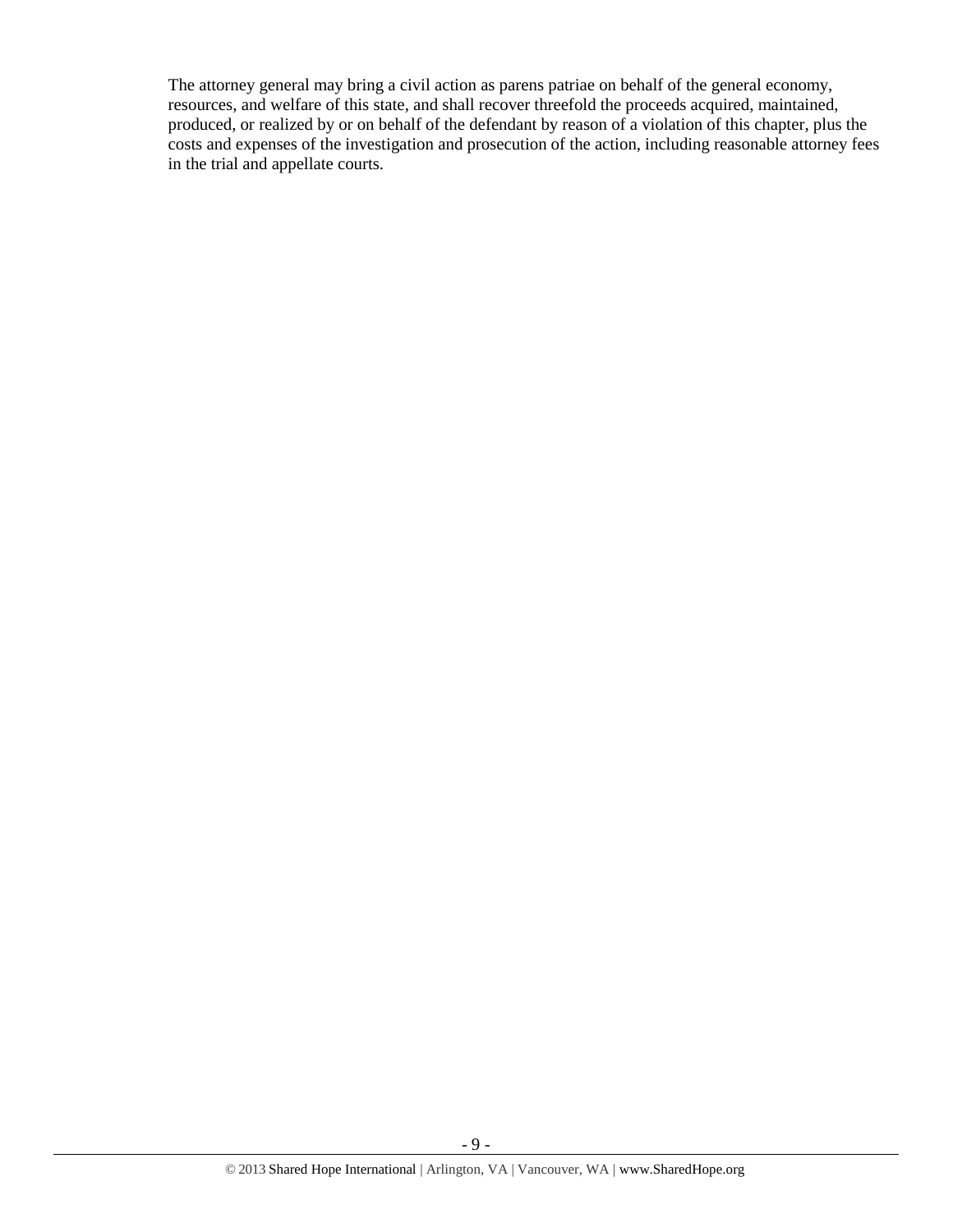#### **FRAMEWORK ISSUE 2: CRIMINAL PROVISIONS FOR DEMAND**

## *Legal Components:*

- *2.1 The state sex trafficking law can be applied to the buyers of commercial sex acts with a victim of domestic minor sex trafficking.*
- *2.2 Buyers of commercial sex acts with a minor can be prosecuted under commercial sexual exploitation of children (CSEC) laws.*
- *2.3 Solicitation laws differentiate buying sex acts with an adult and buying sex acts with a minor under 18.*
- *2.4 Penalties for buyers of commercial sex acts with minors are as high as federal penalties.*
- *2.5 Using the Internet to lure, entice, or purchase, or attempt to lure, entice, or purchase commercial sex acts with a minor is a separate crime or results in an enhanced penalty for buyers.*
- *2.6 No age mistake defense is permitted for a buyer of commercial sex acts with any minor under 18.*
- *2.7 Base penalties for buying sex acts with a minor under 18 are sufficiently high and not reduced for older minors.*
- *2.8 Financial penalties for buyers of commercial sex acts with minors are sufficiently high to make it difficult for buyers to hide the crime.*
- *2.9 Buying and possessing child pornography carries penalties as high as similar federal offenses.*
- *2.10 Convicted buyers of commercial sex acts with minors and child pornography are required to register as sex offenders.*

\_\_\_\_\_\_\_\_\_\_\_\_\_\_\_\_\_\_\_\_\_\_\_\_\_\_\_\_\_\_\_\_\_\_\_\_\_\_\_\_\_\_\_\_\_\_\_\_\_\_\_\_\_\_\_\_\_\_\_\_\_\_\_\_\_\_\_\_\_\_\_\_\_\_\_\_\_\_\_\_\_\_\_\_\_\_\_\_\_\_\_\_\_\_

## *Legal Analysis:*

*2.1 The state sex trafficking law can be applied to the buyers of commercial sex acts with a victim of domestic minor sex trafficking.*

Iowa's human trafficking law clearly applies to buyers of sex acts with minors. Iowa Code § 710A.2(4) states, "A person who knowingly engages in human trafficking by soliciting services or benefiting from the services of a victim  $\ldots$  if the victim is under the age of eighteen  $\ldots$  is guilty of a class 'C' felony." Iowa Code  $\S$ 710A.1(4)(b) (Definitions) explicitly defines "human trafficking" to include "knowingly purchasing or attempting to purchase services involving commercial sexual activity from a victim or another person engaged in human trafficking."

*2.2 Buyers of commercial sex acts with a minor can be prosecuted under commercial sexual exploitation of children (CSEC) laws.*

Included under the state's human trafficking chapter, Iowa Code  $\S 710A.2A^{28}$  (Solicitation of commercial sexual activity) states that "a person shall not entice, coerce, or recruit, or attempt to entice, coerce, or recruit either a person who is under the age of eighteen or a law enforcement officer or agent who is representing that the officer or agent is under the age of eighteen, to engage in a commercial sexual activity. A person who violates this section commits a class 'D' felony" punishable by up to 5 years in prison and a fine between \$750- 7,500. Iowa Code § 902.9(1)(e).<sup>29</sup>

Additionally, several sexual offense laws, including the non-commercial clauses of Iowa Code § 710.10(1), (2) (Enticing a minor) and solicitation of a minor for sex acts under Iowa Code § 709.12<sup>30</sup> (Indecent contact with a child) or Iowa Code § 709.8<sup>31</sup> (Lascivious acts with a child), could be used to prosecute certain buyers of

<sup>28</sup> *See supra* note [13.](#page-3-0)

<sup>29</sup> *See supra* note [7.](#page-2-0)

<sup>30</sup> *See supra* note [19.](#page-5-1) 

<sup>31</sup> *See supra* note [20.](#page-5-0)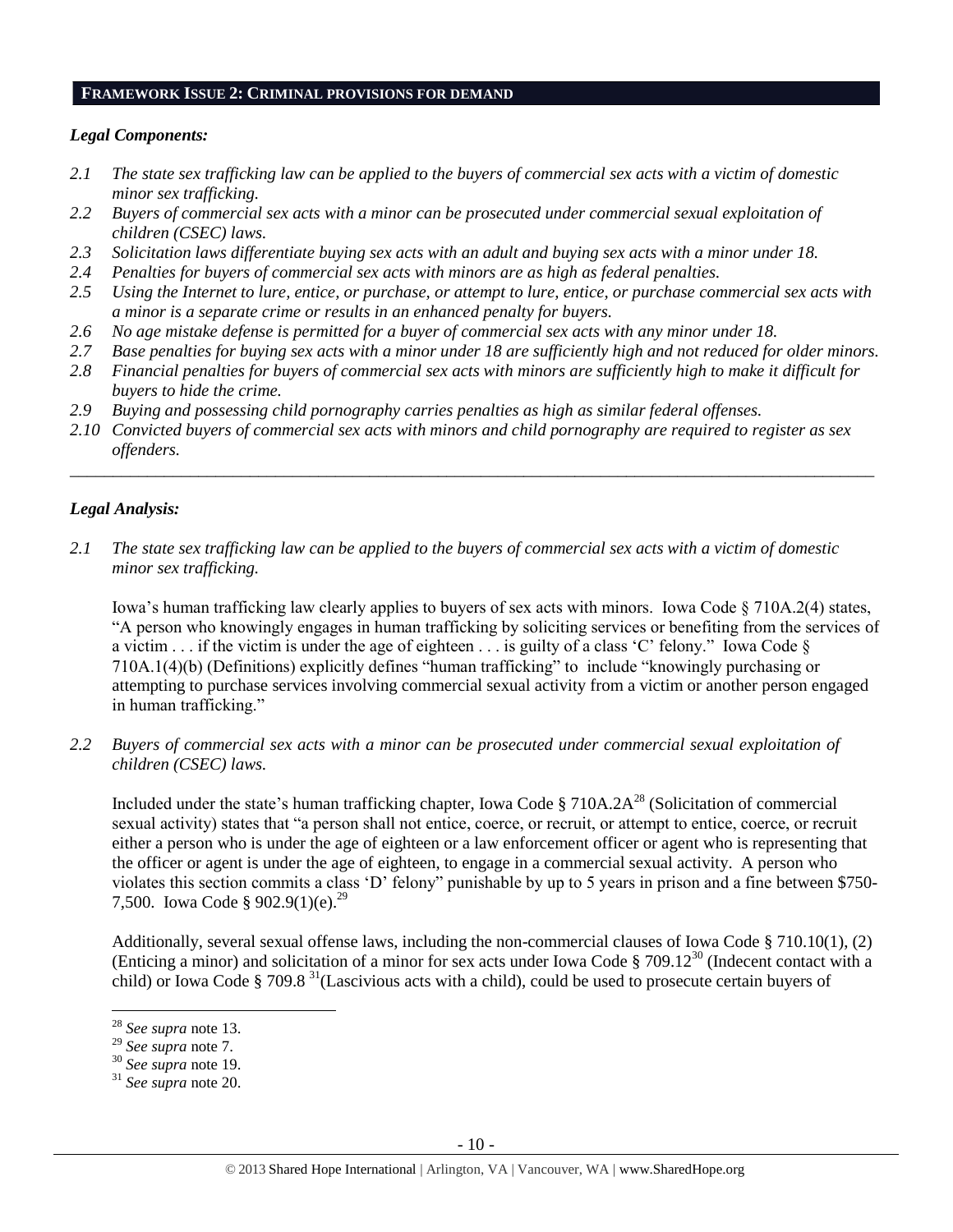commercial sex acts with a minor but these do not specifically criminalize the purchase of sex acts with a  $child.<sup>32</sup>$ 

## *2.3 Solicitation laws differentiate buying sex acts with an adult and buying sex acts with a minor under 18.*

Iowa's age-neutral solicitation law, Iowa Code § 725.1 (Prostitution), does not distinguish between buying sex acts with an adult and buying sex with a minor, stating only that "[a] person who . . . purchases or offers to purchase ['services as a partner in a sex act'] commits an aggravated misdemeanor." A conviction under Iowa Code § 725.1 is an aggravated misdemeanor punishable by imprisonment up to 2 years and a fine of \$625– \$6,250. Iowa Code § 903.1(2). However, under Iowa Code § 710A.2A<sup>33</sup> (Solicitation of commercial sexual activity), "a person shall not entice, coerce, or recruit, or attempt to entice, coerce, or recruit either a person who is under the age of eighteen or a law enforcement officer or agent who is representing that the officer or agent is under the age of eighteen, to engage in a commercial sexual activity."

# *2.4 Penalties for buyers of commercial sex acts with minors are as high as federal penalties.*

Buyers convicted under Iowa Code § 710A.2 (Human trafficking) face enhanced penalties if the victim of the offense is a minor. Iowa Code § 710A.2 states,

1. A person who knowingly engages in human trafficking is guilty of a class "D" felony, except that if the victim is under the age of eighteen, the person is guilty of a class "C" felony.

2. A person who knowingly engages in human trafficking by causing or threatening to cause serious physical injury to another person is guilty of a class "C" felony, except that if the victim is under the age of eighteen, the person is guilty of a class "B" felony.

3. A person who knowingly engages in human trafficking by physically restraining or threatening to physically restrain another person is guilty of a class "D" felony, except that if the victim is under the age of eighteen, the person is guilty of a class "C" felony.

4. A person who knowingly engages in human trafficking by soliciting services or benefiting from the services of a victim is guilty of a class "D" felony, except that if the victim is under the age of eighteen, the person is guilty of a class "C" felony.

5. A person who knowingly engages in human trafficking by abusing or threatening to abuse the law or legal process is guilty of a class "D" felony, except that if the victim is under the age of eighteen, the person is guilty of a class "C" felony.

6. A person who knowingly engages in human trafficking by knowingly destroying, concealing, removing, confiscating, or possessing any actual or purported passport or other immigration document, or any other actual or purported government identification document of a victim is guilty of a class "D" felony, except that if that other person is under the age of eighteen, the person is guilty of a class "C" felony.

. . . .

 $\overline{a}$ 

Class B, C, and D felonies are punishable as follows: Class B felonies are punishable by imprisonment up to 25 years, Class C felonies by imprisonment up to 10 years and a fine of \$1,000–\$10,000,<sup>34</sup> and Class D felonies by imprisonment up to 5 years and a fine of \$750–\$7,500. Iowa Code § 902.9(1)(b), (d), (e). A habitual felon may receive imprisonment up to 15 years.<sup>35</sup> Iowa Code § 902.9(1)(c).

<sup>&</sup>lt;sup>32</sup> See supra Section 1.2 for a full description of the sexual offenses laws that may be used to prosecute buyers. <sup>33</sup> *See supra* note [13.](#page-3-0)

 $34$  Iowa Code § 911.1(1) states in part, "When a court imposes a fine or forfeiture for a violation of state law, or a city or county ordinance, except an ordinance regulating the parking of motor vehicles, the court or the clerk of the district court shall assess an additional penalty in the form of a criminal penalty surcharge equal to thirty-five percent of the fine or forfeiture imposed."

<sup>&</sup>lt;sup>35</sup> Iowa Code § 902.8 (Minimum sentence—habitual offender) states, "An habitual offender is any person convicted of a class 'C' or a class 'D' felony, who has twice before been convicted of any felony in a court of this or any other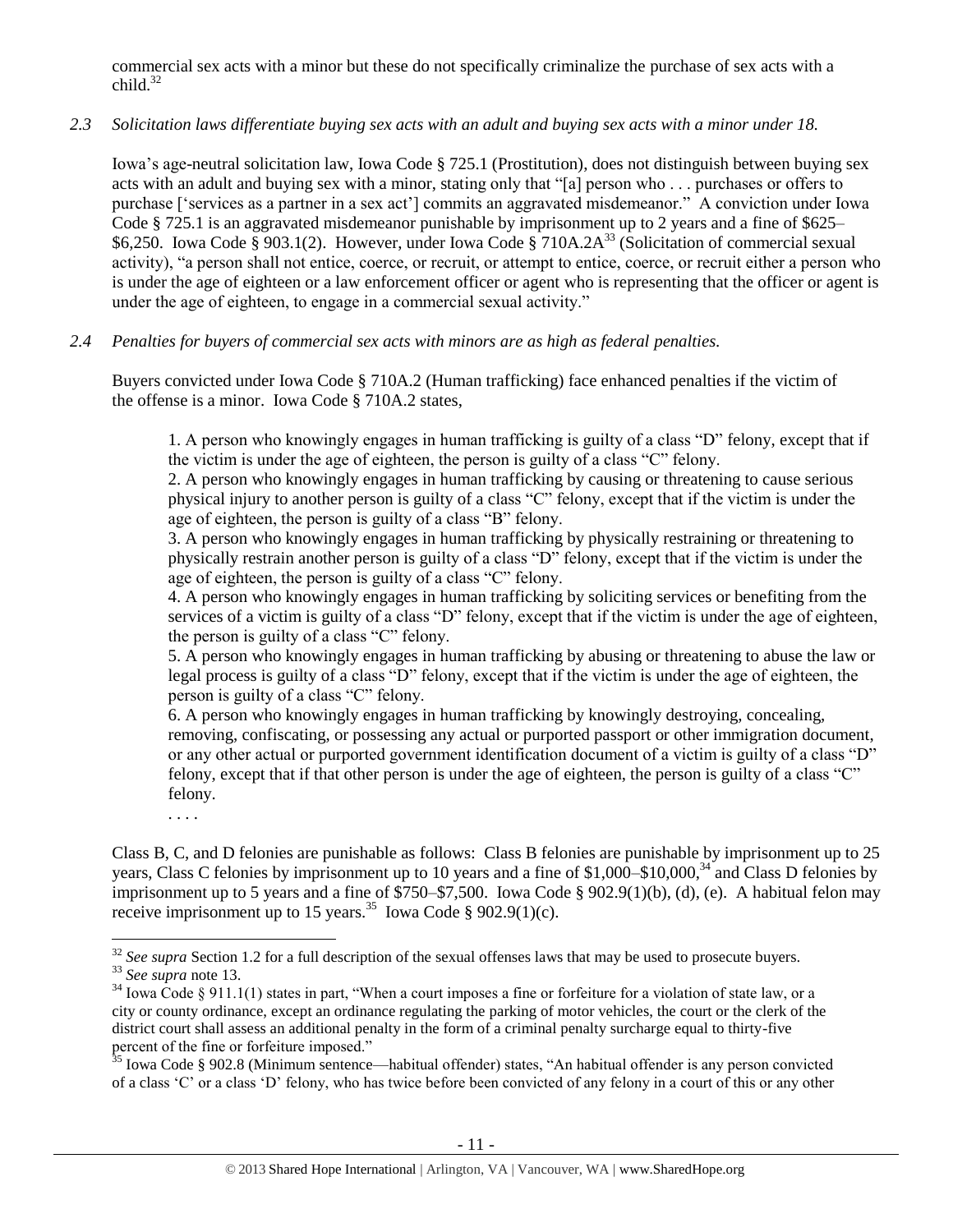Buyers convicted under the sex offense of Iowa Code § 710.10(1), (2) (Enticing a minor) will be guilty of a Class C or D felony, depending on what provision is violated. A violation of Iowa Code § 710A.2 $A^{36}$ (Solicitation of commercial sexual activity) results in a Class D felony, which is punishable by imprisonment up to 5 years and a fine of \$750–\$7,500. Iowa Code § 902.9(1)(e). A Class C felony is punishable by imprisonment up to 10 years and a fine of \$1,000–\$10,000. Iowa Code § 902.9(1)(d). A second conviction under Iowa Code § 710.10(1) is punishable by imprisonment for 25 years and subsequent convictions are punishable as Class A felonies by imprisonment for life. Iowa Code §§ 901A.1(1)(c), 901A.2(3),  $37$  (4), 902.1.

<span id="page-11-1"></span><span id="page-11-0"></span>In comparison, if the victim is under the age of 14, a conviction under the Trafficking Victims Protection Act (TVPA)<sup>38</sup> for child sex trafficking is punishable by 15 years to life imprisonment and a fine not to exceed \$250,000. 18 U.S.C. §§ 1591(b)(1), 3559(a)(1), 3571(b)(3). If the victim is between the ages of 14–17, a conviction is punishable by 10 years to life imprisonment and a fine not to exceed \$250,000. 18 U.S.C. §§ 1591(b)(2), 3559(a)(1), 3571(b)(3). A conviction is punishable by mandatory life imprisonment, however, if the buyer has a prior conviction for a federal sex offense<sup>39</sup> against a minor. 18 U.S.C. § 3559(e)(1). To the extent buyers can be prosecuted under other federal CSEC laws,<sup>40</sup> a conviction is punishable by penalties ranging from a fine not to exceed \$250,000 to life imprisonment and a fine not to exceed  $$250,000.<sup>41</sup>$ 

*2.5 Using the Internet to lure, entice, or purchase, or attempt to lure, entice, or purchase commercial sex acts with a minor is a separate crime or results in an enhanced penalty for buyers.*

Iowa has not enacted a separate statute that specifically criminalizes the use of the Internet to lure, entice, or purchase commercial sex acts with a minor. However, Iowa Code § 710.10 (Enticing a minor), although not expressly commercial in its application to buyers, may be used to penalize buyers who attempt to entice or

state, or of the United States. An offense is a felony if, by the law under which the person is convicted, it is so classified at the time of the person's conviction. A person sentenced as an habitual offender shall not be eligible for parole until the person has served the minimum sentence of confinement of three years."

<sup>36</sup> *See supra* note [13.](#page-3-0)

<sup>37</sup> *See supra* note [10.](#page-2-1)

<sup>&</sup>lt;sup>38</sup> Trafficking Victims Protection Act (TVPA) of 2000, Pub. L. No. 106-386, 114 Stat. 1464, 1466 (codified in scattered sections of 18 and 22 U.S.C.).

<sup>&</sup>lt;sup>39</sup> Pursuant to 18 U.S.C. § 3559(e)(2), "federal sex offense" is defined as

an offense under section 1591 [18 USCS § 1591] (relating to sex trafficking of children), 2241 [18 USCS § 2241] (relating to aggravated sexual abuse), 2242 [18 USCS § 2242] (relating to sexual abuse),  $2244(a)(1)$  [18 USCS §  $2244(a)(1)$ ] (relating to abusive sexual contact),  $2245$  [18 USCS § 2245] (relating to sexual abuse resulting in death), 2251 [18 USCS § 2251] (relating to sexual exploitation of children), 2251A [18 USCS § 2251A] (relating to selling or buying of children), 2422(b) [18 USCS § 2422(b)] (relating to coercion and enticement of a minor into prostitution), or 2423(a) [18 USCS § 2423(a)] (relating to transportation of minors).

<sup>40</sup> 18 U.S.C. §§ 2251A(b) (Selling or buying of children), 2251(a) (Sexual exploitation of children), 2423(a) (Transportation of a minor with intent for minor to engage in criminal sexual activity), 2422(a) (Coercion and enticement), 2252(a)(2), (a)(4) (Certain activities relating to material involving the sexual exploitation of minors). <sup>41</sup> 18 U.S.C. §§ 2251A(b) (conviction punishable by imprisonment for 30 years to life and a fine), 2251(e) (conviction punishable by imprisonment for 15–30 years and a fine), 2423(a) (conviction punishable by imprisonment for 10 years to life and a fine), 2422(a) (conviction punishable by a fine, imprisonment up to 20 years, or both),  $2252(a)(2)$ , (4) (stating that a conviction under subsection (a)(2) is punishable by imprisonment for 5–20 years and a fine, while a conviction under subsection (a)(4) is punishable by imprisonment up to 10 years, a fine, or both); *see also* 18 U.S.C. §§ 3559(a)(1) (classifying all of the above listed offenses as felonies), 3571(b)(3) (providing a fine up to \$250,000 for any felony conviction).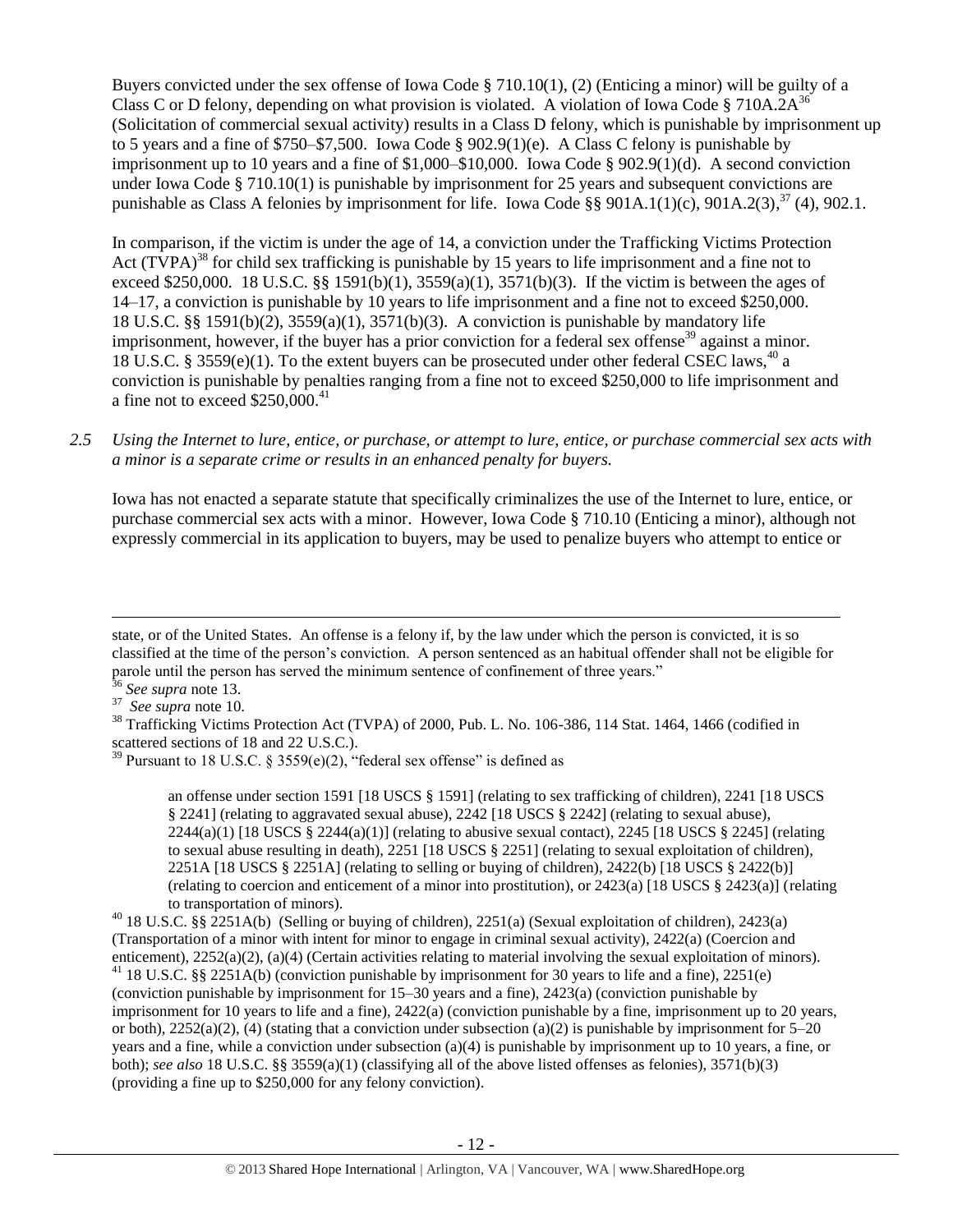purchase commercial sex acts with minors over the Internet.<sup>42</sup> Iowa Code § 710.10(6) suggests a violation of Iowa Code § 710.10 may occur through the use of an Internet, by providing,

For purposes of determining jurisdiction under section 803.1, an offense is considered committed in this state if the communication to entice or attempt to entice a person believed to be a minor who is present in this state originates from another state, or the communication to entice or attempt to entice a person believed to be a minor is sent from this state.

Buyers who "entice a person reasonably believed to be under the age of thirteen" in violation of Iowa Code § 710.10(1) (Enticing a minor), are guilty of a Class C felony punishable by imprisonment up to 10 years and a fine of \$1,000–\$10,000. Iowa Code  $\S$  710.10(1), 902.9(1)(4d). A second conviction is punishable by imprisonment for 25 years and subsequent convictions are punishable as Class A felonies by imprisonment for life. Iowa Code §§ 901A.1(1)(c), 901A.2(3),<sup>43</sup> (4), 902.1. Buyers who violate Iowa Code § 710.10(2) will be guilty of a Class D felony punishable by imprisonment up to 5 years and a fine of \$750–\$7,500. Iowa Code §§ 710.10(2), 902.9(1)(e).

- 2.5.1 Recommendation: Amend Iowa Code § 710.10 (Enticing a minor) to include soliciting a minor over the Internet for commercial sexual activity.
- *2.6 No age mistake defense is permitted for a buyer of commercial sex acts with any minor under 18.*

Iowa Code § 710A.2(8) (Human trafficking) states, "[a] person's ignorance of the age of the victim or a belief that the victim was older is no defense to a violation of this section." However, Iowa Code § 710.10 (Enticing a minor) and § 709.8<sup>44</sup> (Lascivious acts with a child) do not expressly prohibit the use of an age mistake defense by a buyer of commercial sex acts with a minor. Iowa Code § 725.1 (Prostitution) is age-neutral, making the mistake of age defense inapplicable.

*2.7 Base penalties for buying sex acts with a minor under 18 are sufficiently high and not reduced for older minors.*

Under Iowa Code § 710A.2A<sup>45</sup> (Solicitation of commercial sexual activity) and Iowa Code § 710A.2 (Human trafficking), all minors under the age of 18 are protected. Iowa Code § 710.10(1), (2) (Enticing a minor), however, fails to protect minors who are 16 or 17 and, subsection (1) only applies to minors who are under 13. Where the minor victim is under 13, a violation of Iowa Code § 710.10(1) is a Class C felony. A violation of Iowa Code § 710.10(1) (minor under 16) is a Class D felony. Class C felonies are punishable by imprisonment up to 10 years and a fine of \$1,000–\$10,000 and Class D felonies are punishable by imprisonment up to 5 years and a fine of \$750–\$7,500. Iowa Code § 902.9(1)(d), (e). A second conviction is punishable by imprisonment for 25 years and subsequent convictions are punishable as Class A felonies by imprisonment for life. Iowa Code §§ 901A.1(1)(c), 901A.2(3),<sup>46</sup> (4), 902.1.

2.7.1 Recommendation: Amend Iowa Code § 710.10 (Enticing a minor) to apply to all minors under 18 and to raise the penalties applicable where the victim is a minor 13 years of age or older.

<sup>42</sup> *See supra* Section 1.2 for the relevant provisions of Iowa Code § 710.10.

<sup>43</sup> *See supra* note [10.](#page-2-1)

<sup>44</sup> *See supra* note [20.](#page-5-0)

<sup>45</sup> *See supra* note [13.](#page-3-0)

<sup>46</sup> *See supra* note [10.](#page-2-1)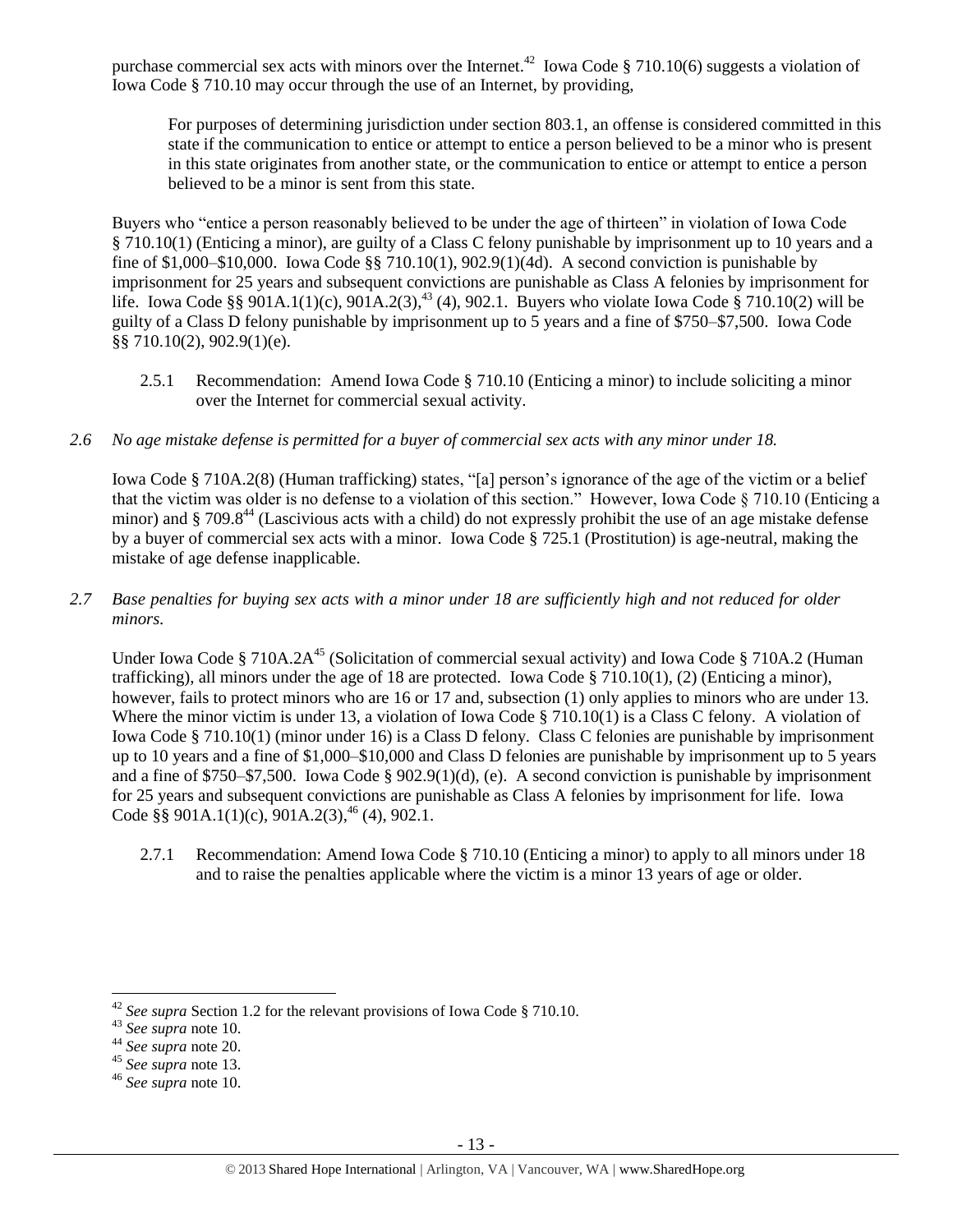*2.8 Financial penalties for buyers of commercial sex acts with minors are sufficiently high to make it difficult for buyers to hide the crime.* 

Buyers convicted under Iowa Code § 710A.2 (Human trafficking), face fines ranging from \$750 to \$10,000. Iowa Code § 902.9(1)(b), (d), (e). Buyers convicted under Iowa Code § 710.10(1), (2) (Enticing a minor) will be guilty of a Class C or D felony, depending on what provision is violated. A Class D felony is punishable by imprisonment up to 5 years and a fine of \$750–\$7,500. Iowa Code § 902.9(1)(e). A Class C felony is punishable by imprisonment up to 10 years and a fine of \$1,000– \$10,000. Iowa Code § 902.9(1)(d). A second conviction is punishable by imprisonment for 25 years and subsequent convictions are punishable as Class A felonies by imprisonment for life. Iowa Code §§ 901A.1(1)(c), 901A.2(3),<sup>47</sup> (4), 902.1. If convicted under Iowa Code § 710A.2A<sup>48</sup> (Solicitation of commercial sexual activity), a buyer would face a Class D felony, which is punishable by imprisonment up to 5 years and a fine of \$750–\$7,500. Iowa Code § 902.9(1)(e).

Under Iowa's "Forfeiture Reform Act," Chapter 809A, certain types of offenses must give rise to forfeiture where authorized, including, pursuant to Iowa Code § 809A.3(1),<sup>49</sup> (Conduct giving rise to forfeiture),

<span id="page-13-0"></span>a. An act or omission which is a public offense and which is a serious or aggravated misdemeanor or felony.

b. An act or omission occurring outside of this state, that would be punishable by confinement of one year or more in the place of occurrence and would be a serious or aggravated misdemeanor or felony if the act or omission occurred in this state.

c. An act or omission committed in furtherance of any act or omission described in paragraph "a", which is a serious or aggravated misdemeanor or felony, including any inchoate or preparatory offense. . . . .

The following types of property are subject to forfeiture under Iowa Code § 809A.4 (Property subject to forfeiture),

2. a. All property . . . including the whole of any lot or tract of land and any appurtenances or improvements to real property, including homesteads that are otherwise exempt from judicial sale pursuant to section 561.16, that is either:

(1) Furnished or intended to be furnished by a person in an exchange that constitutes conduct giving rise to forfeiture.

(2) Used or intended to be used in any manner or part to facilitate<sup>50</sup> conduct giving rise to forfeiture.

. . . . . . . .

6. a. Any property of a person up to the value of property which is either of the following:

(1) Described in subsection 2 that the person owned or possessed for the purpose of a use described in subsection 2.

(2) Described in subsection 3 and is proceeds of conduct engaged in by the person or for which the person is criminally responsible.

. . . .

 $\overline{a}$ 

 $^{50}$  Iowa Code § 809A.4(7) (Property subject to forfeiture) states, "As used in this section, 'facilitate' means to have a substantial connection between the property and the conduct giving rise to forfeiture."

<sup>47</sup> *See supra* note [10.](#page-2-1) 

<sup>48</sup> *See supra* note [13.](#page-3-0)

<sup>&</sup>lt;sup>49</sup> Here and elsewhere in this report that Iowa Code § 809A.3 is quoted or cited, it has been updated to reflect the amendments added by the passage of House File No. 417. H.F. 417, 85th Gen. Assemb., Leg. Sess. (Iowa 2013) (effective July 1, 2013).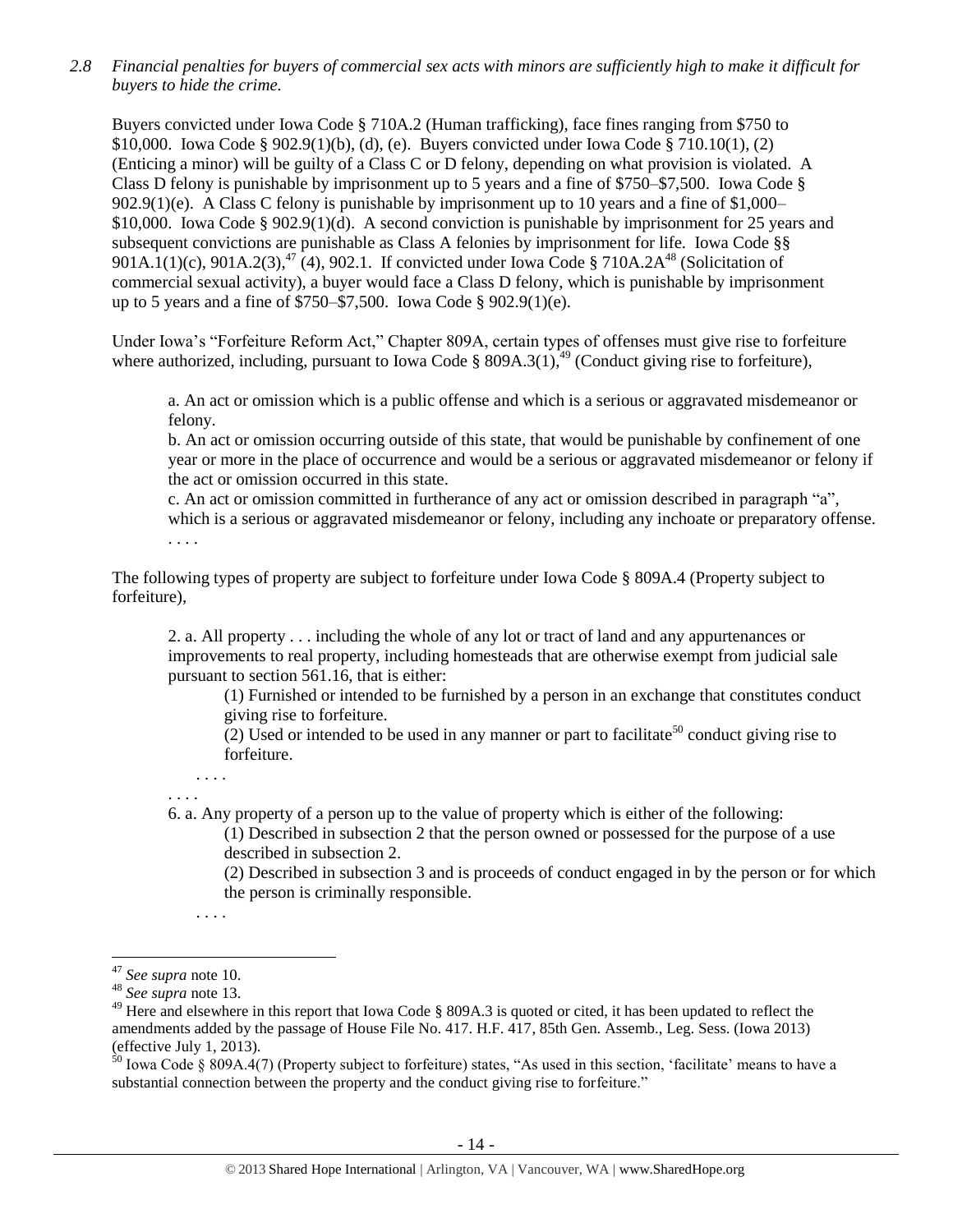Property may be seized pursuant to procedures outlined in Iowa Code § 809A.6. Property may be forfeited in an *in rem* proceeding, pursuant to Iowa Code §809A.13<sup>51</sup> or an *in personam* proceedings pursuant to Iowa Code § 809A.14. Both of these actions are civil in nature. Iowa Code § 809A. 17 provides for the allocation of forfeited property and states, in part:

2. Forfeited property not needed as evidence in a criminal case shall be delivered to the department of justice, or, upon written authorization . . . the property may be destroyed, sold, or delivered to an appropriate agency for disposal in accordance with this section.

3. Forfeited property may be used by the department of justice in the enforcement of the criminal law. The department may give, sell, or trade property to any other state agency or to any other law enforcement agency within the state if, in the opinion of the attorney general, it will enhance law enforcement within the state.

4. Forfeited property which is not used by the department of justice in the enforcement of the law may be requisitioned by the department of public safety or any law enforcement agency within the state for use in enforcing the criminal laws of this state.

Buyers are subject to a mandatory order of restitution, to be paid directly to the victim. Iowa Code § 910.2(1) (Restitution or community service to be ordered by sentencing court) states,

<span id="page-14-1"></span><span id="page-14-0"></span>In all criminal cases in which there is a plea of guilty, verdict of guilty, or special verdict upon which a judgment of conviction is rendered, the sentencing court shall order that restitution be made by each offender to the victims<sup>52</sup> of the offender's criminal activities<sup>53</sup>.... In structuring a plan of restitution, the court shall provide for payments in the following order of priority: victim, fines, penalties, and surcharges, crime victim compensation program reimbursement, public agencies, court costs including correctional fees . . . , court-appointed attorney fees . . . , including the expense of a public defender, contribution to a local anticrime organization, and the medical assistance program . . . .

Iowa Code § 910.1(4) (Definitions) defines "restitution" as

. . . .

payment of pecuniary damages to a victim in an amount and in the manner provided by the offender's plan of restitution. "Restitution" also includes fines, penalties, and surcharges, . . . court costs . . . and payment to the medical assistance program pursuant to chapter 249A [State supplementary assistance] for expenditures paid on behalf of the victim resulting from the offender's criminal activities including investigative costs incurred by the Medicaid fraud control unit pursuant to section 249A.7 [Assistance inalienable].

Iowa Code § 915.100(2) (Victim restitution rights) states,

2. The right to restitution includes the following:

<sup>&</sup>lt;sup>51</sup> Here and elsewhere in this report that Iowa Code § 809A.13 is quoted or cited, it has been updated to reflect the amendments added by the passage of Senate File No. 282. S.F. 282, 85th Gen. Assemb., Leg. Sess. (Iowa 2013) (effective July 1, 2013).

 $52$  Iowa Code § 910.1(5) defines a "victim" as "a person who has suffered pecuniary damages as a result of the offender's criminal activities."

 $53$  Iowa Code § 910.1(1) defines "criminal activities" as

any crime for which there is a plea of guilty, verdict of guilty, or special verdict upon which a judgment of conviction is rendered and any other crime committed after July 1, 1982, which is admitted or not contested by the offender, whether or not prosecuted. However, "criminal activities" does not include simple misdemeanors under chapter 321.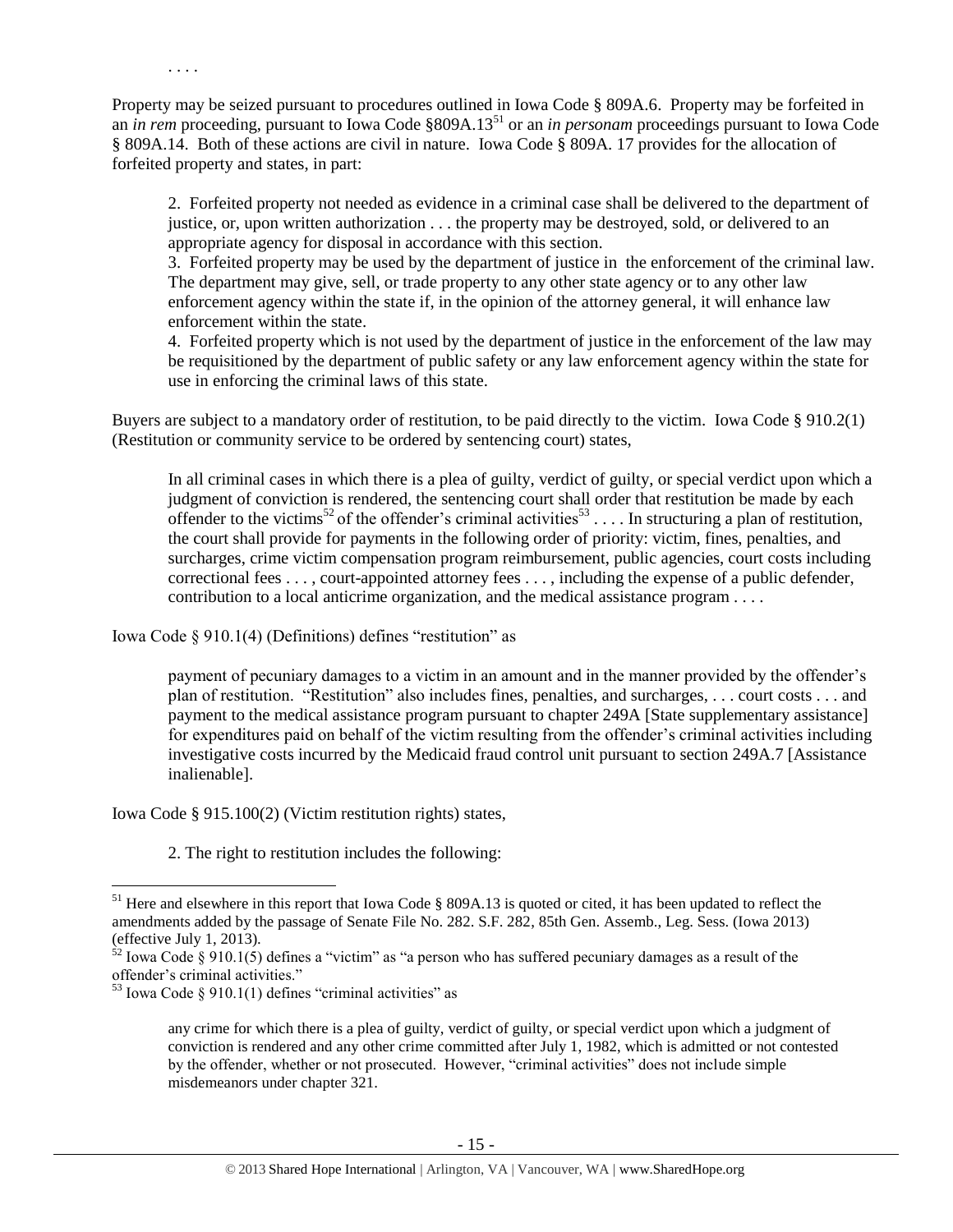a. In all criminal cases in which there is a plea of guilty, verdict of guilty, or special verdict upon which a judgment of conviction is rendered, the sentencing court shall order that restitution be made by each offender to victims of the offender's criminal activities.

e. Victims shall be paid in full pursuant to an order of restitution, before fines, penalties, surcharges, crime victim compensation program reimbursement, public agency reimbursement, court costs, correctional fees, court-appointed attorney fees, expenses of a public defender, or contributions to local anticrime organizations are paid.

. . . . i. The right to victim restitution for the pecuniary damages incurred by a victim as the result of a crime does not limit or impair the right of the victim to sue and recover damages from the offender in a civil action.

# *2.9 Buying and possessing child pornography carries penalties as high as similar federal offenses.*

Iowa Code § 728.12(3) (Sexual exploitation of a minor) criminalizes the buying and possessing of child pornography. Iowa Code § 728.12(3) states,

It shall be unlawful to knowingly purchase or possess a visual depiction of a minor engaging in a prohibited sexual act or the simulation of a prohibited sexual act. A visual depiction containing pictorial representation of different minors shall be prosecuted and punished as separate offenses for each pictorial representation of a different minor in the visual depiction. However, violations of this subsection involving multiple visual depictions of the same minor shall be prosecuted and punished as one offense. . . .

An offender's first violation of Iowa Code § 728.12(3) is an aggravated offense, punishable by imprisonment up to 2 years and a fine of \$625–\$6,250, while any subsequent violations are Class D felonies punishable by imprisonment up to 5 years and a fine of \$750–\$7,500.<sup>54</sup> Iowa Code §§ 728.12(3), 903.1(2), 902.9(1)(e).

In comparison, a federal conviction for possession of child pornography<sup>55</sup> is generally punishable by imprisonment for 5–20 years and a fine not to exceed  $$250,000$ .<sup>56</sup> Subsequent convictions, however, are punishable by imprisonment up to 40 years and a fine not to exceed  $$250,000.<sup>57</sup>$ 

 $\overline{a}$ 

. . . .

a. The person has a prior conviction or deferred judgment under this subsection.

b. The person has a prior conviction, deferred judgment, or the equivalent of a deferred judgment in another jurisdiction for an offense substantially similar to the offense defined in this subsection. The court shall judicially notice the statutes of other states that define offenses substantially similar to the offense defined in this subsection and that therefore can be considered corresponding statutes.

<sup>55</sup> 18 U.S.C. §§ 2252(a)(2), (a)(4) (Certain activities relating to material involving the sexual exploitation of minors),  $2252A(a)(2)$ –(3) (Certain activities relating to material constituting or containing child pornography), 1466A(a), (b) (Obscene visual representations of the sexual abuse of children).

<sup>56</sup> 18 U.S.C. §§ 2252(b) (stating that a conviction under subsection (a)(2) is punishable by imprisonment for 5–20 years and a fine, while a conviction under subsection (a)(4) is punishable by imprisonment up to 10 years, a fine, or both),  $2252A(b)(1)$  (a conviction is punishable by imprisonment for  $5-20$  years and a fine),  $1466A(a)$ , (b) (stating that a conviction under subsection (a) is "subject to the penalties provided in section  $2252A(b)(1)$ ," imprisonment for 5–20 years and a fine, while a conviction under subsection (b) is "subject to the penalties provided in section 2252A(b)(2)," imprisonment up to 10 years, a fine, or both); *see also* 18 U.S.C. §§ 3559(a)(1) (classifying all of the above listed offenses as felonies), 3571(b)(3) (providing a fine up to \$250,000 for any felony conviction).  $57$  18 U.S.C. §§ 2252(b) (stating if a person has a prior conviction under subsection (a)(2), or a list of other statutes, a conviction is punishable by a fine and imprisonment for 15–40 years, but if a person has a prior conviction under

 $54$  Iowa Code § 728.12(3) explains,

For purposes of this subsection, an offense is considered a second or subsequent offense if, prior to the person's having been convicted under this subsection, any of the following apply: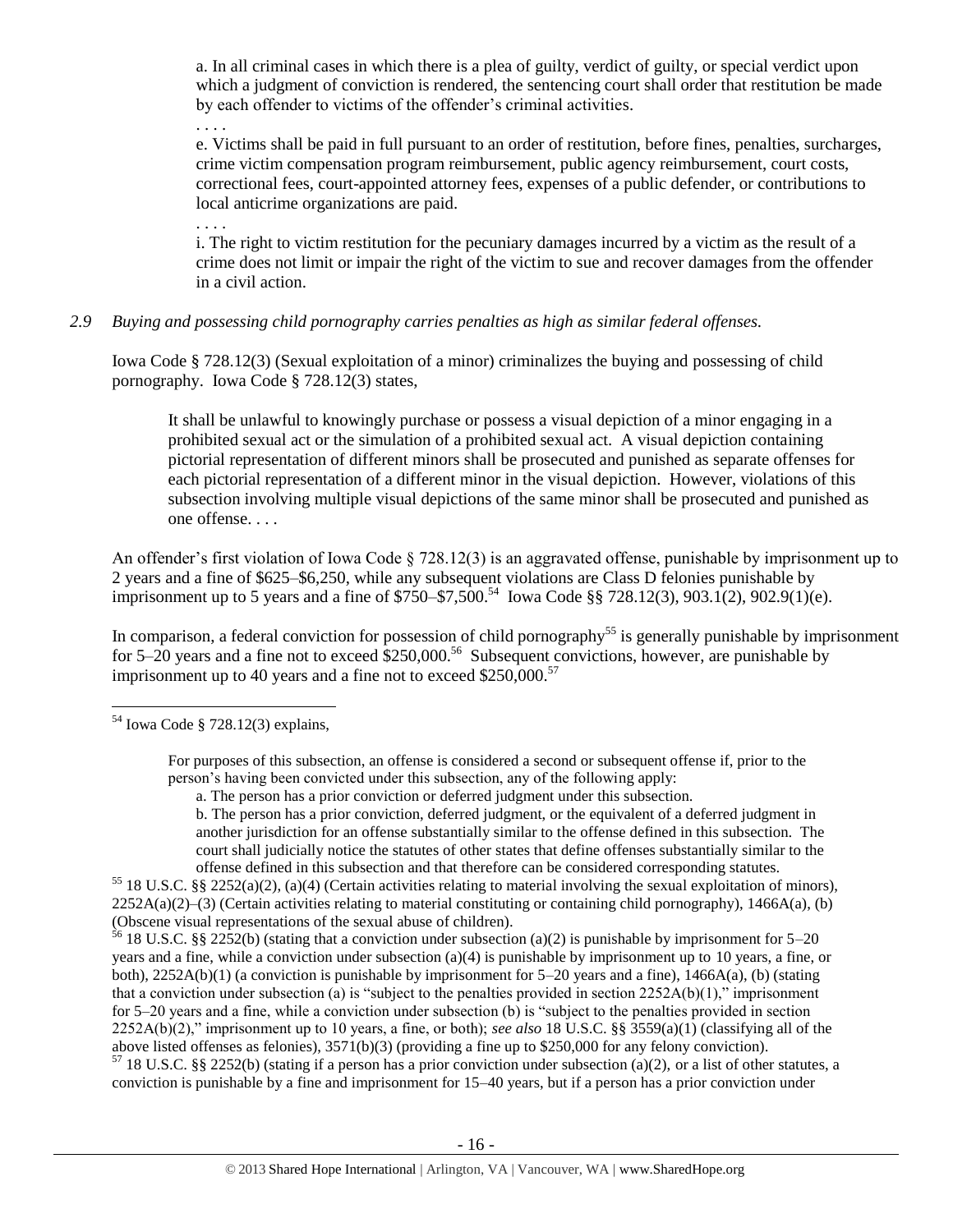- 2.9.1 Recommendation: Amend Iowa Code § 728.12(3) to increase the penalties for buying and possessing child pornography to be comparable to federal penalties.
- *2.10 Convicted buyers of commercial sex acts with minors and child pornography are required to register as sex offenders.*

Iowa Code § 692A.103(1) states in part, "A person who has been convicted of any sex offense classified as a tier I, tier II, or tier III offense, or an offender required to register in another jurisdiction under the other jurisdiction's sex offender registry, shall register as a sex offender as provided in this chapter if the offender resides, is employed, or attends school in this state."

Iowa Code § 692A.102(1)<sup>58</sup> (Sex offense classifications) outlines a tiered offender registry for purposes of Chapter 692A (Sex offender registry), as follows:

<span id="page-16-0"></span>1. For purposes of this chapter [Sex offender registry], all individuals required to register shall be classified as a tier I, tier II, or tier III offender. For purposes of this chapter, sex offenses are classified into the following tiers:

a. Tier I offenses include a conviction for the following sex offenses:

. . .

<span id="page-16-1"></span>. . .

- (12) Receipt or possession of child pornography in violation of [18 U.S.C. § 2252.](https://www.lexis.com/research/buttonTFLink?_m=4fc730b00228455ff3529e63593f5654&_xfercite=%3ccite%20cc%3d%22USA%22%3e%3c%21%5bCDATA%5bIowa%20Code%20%a7%20692A.102%5d%5d%3e%3c%2fcite%3e&_butType=4&_butStat=0&_butNum=3&_butInline=1&_butinfo=18%20USC%202252&_fmtstr=FULL&docnum=1&_startdoc=1&wchp=dGLbVzV-zSkAW&_md5=28a0aa8b1856cb4eb43956793e575523)
- (13) Material containing child pornography in violation of [18 U.S.C. § 2252A.](https://www.lexis.com/research/buttonTFLink?_m=4fc730b00228455ff3529e63593f5654&_xfercite=%3ccite%20cc%3d%22USA%22%3e%3c%21%5bCDATA%5bIowa%20Code%20%a7%20692A.102%5d%5d%3e%3c%2fcite%3e&_butType=4&_butStat=0&_butNum=4&_butInline=1&_butinfo=18%20USC%202252A&_fmtstr=FULL&docnum=1&_startdoc=1&wchp=dGLbVzV-zSkAW&_md5=5636aa1de2b137b29375d5b4a005df40)
- b. Tier II offenses include a conviction for the following sex offenses:

(1) Lascivious acts with a child in violation of section 709.8,<sup>59</sup> subsection 1 paragraph c or e. (2) Solicitation of a minor to engage in an illegal sex act in violation of section  $705.1<sup>60</sup>$ [Solicitation].

(3) Solicitation of a minor to engage in an illegal act under section 709.8, subsection 1 paragraph c, in violation of section 705.1.

(19) Sexual exploitation of a minor in violation of section 728.12, subsection . . . 3 [Prohibiting the purchase or possession of child pornography].

. . . .

. . . .

(22) Transportation of a minor for illegal sexual activity in violation of [18 U.S.C. § 2421.](https://www.lexis.com/research/buttonTFLink?_m=4fc730b00228455ff3529e63593f5654&_xfercite=%3ccite%20cc%3d%22USA%22%3e%3c%21%5bCDATA%5bIowa%20Code%20%a7%20692A.102%5d%5d%3e%3c%2fcite%3e&_butType=4&_butStat=0&_butNum=11&_butInline=1&_butinfo=18%20USC%202421&_fmtstr=FULL&docnum=1&_startdoc=1&wchp=dGLbVzV-zSkAW&_md5=e83e3d2bd1fc5d1af19f74d3a2c1c4a6)

(23) Coercion and enticement of a minor for illegal sexual activity in violation of [18 U.S.C.](https://www.lexis.com/research/buttonTFLink?_m=4fc730b00228455ff3529e63593f5654&_xfercite=%3ccite%20cc%3d%22USA%22%3e%3c%21%5bCDATA%5bIowa%20Code%20%a7%20692A.102%5d%5d%3e%3c%2fcite%3e&_butType=4&_butStat=0&_butNum=12&_butInline=1&_butinfo=18%20USC%202422&_fmtstr=FULL&docnum=1&_startdoc=1&wchp=dGLbVzV-zSkAW&_md5=1297e2a5950c748e9f4344c55905c8e9)   $§$  [2422\(](https://www.lexis.com/research/buttonTFLink?_m=4fc730b00228455ff3529e63593f5654&_xfercite=%3ccite%20cc%3d%22USA%22%3e%3c%21%5bCDATA%5bIowa%20Code%20%a7%20692A.102%5d%5d%3e%3c%2fcite%3e&_butType=4&_butStat=0&_butNum=12&_butInline=1&_butinfo=18%20USC%202422&_fmtstr=FULL&docnum=1&_startdoc=1&wchp=dGLbVzV-zSkAW&_md5=1297e2a5950c748e9f4344c55905c8e9)a) or (b).

(24) Transportation of minors for illegal sexual activity in violation of [18 U.S.C. § 2423\(](https://www.lexis.com/research/buttonTFLink?_m=4fc730b00228455ff3529e63593f5654&_xfercite=%3ccite%20cc%3d%22USA%22%3e%3c%21%5bCDATA%5bIowa%20Code%20%a7%20692A.102%5d%5d%3e%3c%2fcite%3e&_butType=4&_butStat=0&_butNum=13&_butInline=1&_butinfo=18%20USC%202423&_fmtstr=FULL&docnum=1&_startdoc=1&wchp=dGLbVzV-zSkAW&_md5=74ad89f5fb9667e6756dc7bddc5d2d08)a). (25) Travel with the intent to engage in illegal sexual conduct with a minor in violation of [18](https://www.lexis.com/research/buttonTFLink?_m=4fc730b00228455ff3529e63593f5654&_xfercite=%3ccite%20cc%3d%22USA%22%3e%3c%21%5bCDATA%5bIowa%20Code%20%a7%20692A.102%5d%5d%3e%3c%2fcite%3e&_butType=4&_butStat=0&_butNum=14&_butInline=1&_butinfo=18%20USC%202423&_fmtstr=FULL&docnum=1&_startdoc=1&wchp=dGLbVzV-zSkAW&_md5=7f00c21c6c6a0ea8fa385c078bba1478)  [U.S.C. § 2423.](https://www.lexis.com/research/buttonTFLink?_m=4fc730b00228455ff3529e63593f5654&_xfercite=%3ccite%20cc%3d%22USA%22%3e%3c%21%5bCDATA%5bIowa%20Code%20%a7%20692A.102%5d%5d%3e%3c%2fcite%3e&_butType=4&_butStat=0&_butNum=14&_butInline=1&_butinfo=18%20USC%202423&_fmtstr=FULL&docnum=1&_startdoc=1&wchp=dGLbVzV-zSkAW&_md5=7f00c21c6c6a0ea8fa385c078bba1478)

<sup>59</sup> *See supra* note [20.](#page-5-0) 

subsection (a)(4), or a list of other statutes, a conviction is punishable by a fine and imprisonment for  $10-20$  years),  $2252A(b)(1)$  (stating if a person has a prior conviction under subsection (a)(2), (a)(3), or a list of other statutes, a conviction is punishable by a fine and imprisonment for  $15-40$  years),  $1466A(a)$ , (b) (stating that the penalty scheme for section 2252A(b) applies); *see also* 18 U.S.C. §§ 3559(a)(1) (classifying all of the above listed offenses as felonies), 3571(b)(3) (providing a fine up to \$250,000 for any felony conviction).

<sup>&</sup>lt;sup>58</sup> Here and elsewhere in this report that Iowa Code § 692A.102 is quoted or cited, it has been updated to reflect the amendments added by the passage of House File No. 417. S.F. 417, 85th Gen. Assemb., Leg. Sess. (Iowa 2013) (effective July 1, 2013).

 $60$  Here and elsewhere in this report that Iowa Code § 705.1 is quoted or cited, it has been updated to reflect the amendments added by the passage of House File No. 556. H.F. 556, 85th Gen. Assemb., Leg. Sess. (Iowa 2013) (effective July 1, 2013).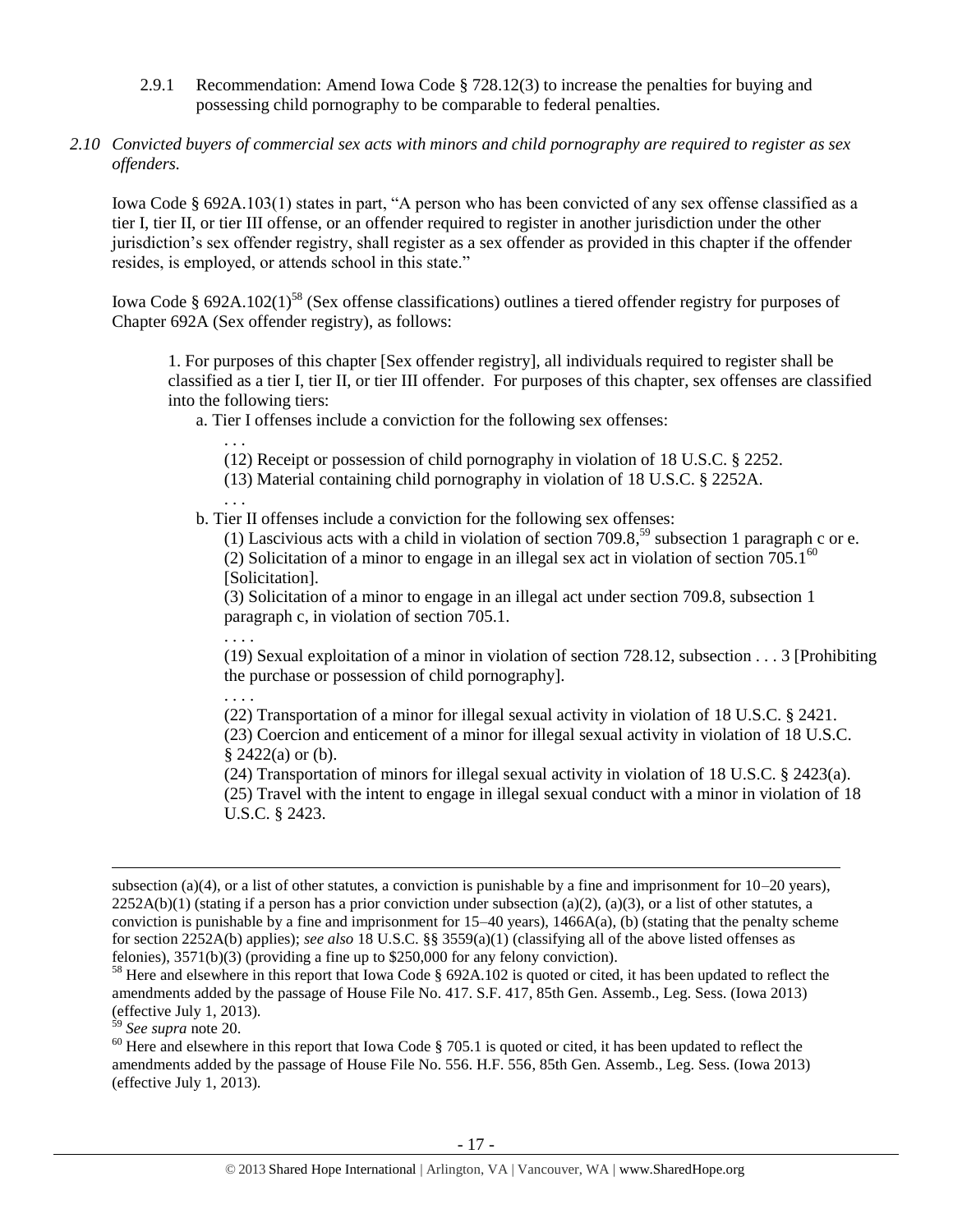(26) Engaging in illicit sexual conduct in foreign places in violation of [18 U.S.C. § 2423\(](https://www.lexis.com/research/buttonTFLink?_m=4fc730b00228455ff3529e63593f5654&_xfercite=%3ccite%20cc%3d%22USA%22%3e%3c%21%5bCDATA%5bIowa%20Code%20%a7%20692A.102%5d%5d%3e%3c%2fcite%3e&_butType=4&_butStat=0&_butNum=15&_butInline=1&_butinfo=18%20USC%202423&_fmtstr=FULL&docnum=1&_startdoc=1&wchp=dGLbVzV-zSkAW&_md5=b37f8956456423d2bea9ea5b70d8bfae)c).

c. Tier III offenses include a conviction for the following sex offenses:

. . . . (24) Human trafficking in violation of section 710A.2 if sexual abuse or assault with intent to commit sexual abuse is committed or sexual conduct or sexual contact is an element of the offense.

(25) Purchase or sale of an individual in violation of section 710.11 if a determination is made that the offense was sexually motivated pursuant to section 692A.126.

. . . . (31) Enticing a minor in violation of section 710.10, if the violation includes an intent to commit sexual abuse, sexual exploitation, sexual contact, or sexual conduct directed towards a minor.

(32) Solicitation of commercial sexual activity in violation of section 710A.2A [Solicitation of a commercial sexual activity].

. . . .

. . . .

(38) Sexual exploitation of children in violation of [18 U.S.C. § 2251.](https://www.lexis.com/research/buttonTFLink?_m=4fc730b00228455ff3529e63593f5654&_xfercite=%3ccite%20cc%3d%22USA%22%3e%3c%21%5bCDATA%5bIowa%20Code%20%a7%20692A.102%5d%5d%3e%3c%2fcite%3e&_butType=4&_butStat=0&_butNum=23&_butInline=1&_butinfo=18%20USC%202251&_fmtstr=FULL&docnum=1&_startdoc=1&wchp=dGLbVzV-zSkAW&_md5=9aec939dada19e89d789d2adabfddf89)

(39) Selling or buying of children in violation of [18 U.S.C. § 2251A.](https://www.lexis.com/research/buttonTFLink?_m=4fc730b00228455ff3529e63593f5654&_xfercite=%3ccite%20cc%3d%22USA%22%3e%3c%21%5bCDATA%5bIowa%20Code%20%a7%20692A.102%5d%5d%3e%3c%2fcite%3e&_butType=4&_butStat=0&_butNum=24&_butInline=1&_butinfo=18%20USC%202251A&_fmtstr=FULL&docnum=1&_startdoc=1&wchp=dGLbVzV-zSkAW&_md5=9293aacd54f5da281c2803161a7ba782)

. . . .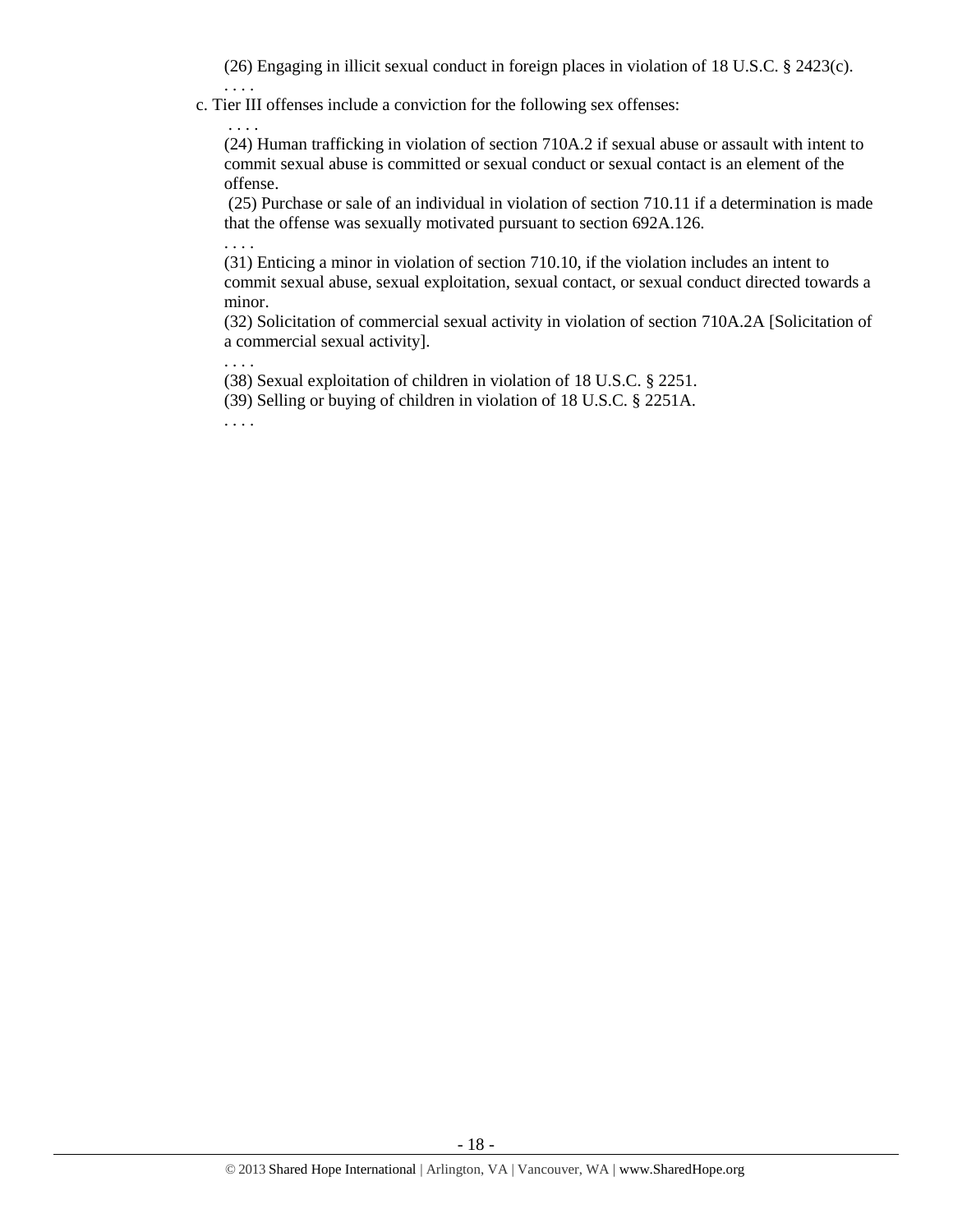#### **FRAMEWORK ISSUE 3: CRIMINAL PROVISIONS FOR TRAFFICKERS**

#### *Legal Components:*

- *3.1 Penalties for trafficking a child for sexual exploitation are as high as federal penalties.*
- *3.2 Creating and distributing child pornography carries penalties as high as similar federal offenses.*
- *3.3 Using the Internet to lure, entice, recruit or sell commercial sex acts with a minor is a separate crime or results in an enhanced penalty for traffickers.*
- *3.4 Financial penalties for traffickers, including asset forfeiture, are sufficiently high.*
- *3.5 Convicted traffickers are required to register as sex offenders.*
- *3.6 Laws relating to termination of parental rights for certain offenses include sex trafficking or commercial sexual exploitation of children (CSEC) offenses in order to remove the children of traffickers from their control and potential exploitation.*

*\_\_\_\_\_\_\_\_\_\_\_\_\_\_\_\_\_\_\_\_\_\_\_\_\_\_\_\_\_\_\_\_\_\_\_\_\_\_\_\_\_\_\_\_\_\_\_\_\_\_\_\_\_\_\_\_\_\_\_\_\_\_\_\_\_\_\_\_\_\_\_\_\_\_\_\_\_\_\_\_\_\_\_\_\_\_\_\_\_\_\_\_\_\_*

#### *Legal Analysis:*

*3.1 Penalties for trafficking a child for sexual exploitation are as high as federal penalties.* 

Traffickers who violate Iowa Code § 710A.2 (Human trafficking),<sup>61</sup> when the victim is a minor, commit a Class B or a Class C felony. Class B felonies are punishable by imprisonment up to 25 years, while Class C felonies are punishable by imprisonment up to 10 years and a fine of  $$1,000-$10,000$ . Iowa Code  $$902.9(1)(b)$ , (d).<sup>62</sup> To the extent that a trafficker is a habitual offender,<sup>63</sup> the trafficker may receive imprisonment up to 15 years. Iowa Code § 902.9(1)(c).

A conviction under Iowa Code § 725.3(2) (Pandering),<sup>64</sup> is punishable as a Class C felony by imprisonment up to 10 years, a fine of \$1,000–\$10,000, and an additional "law enforcement initiative surcharge" of \$125. Iowa Code §§ 902.9(1)(d), 911.3. A second conviction is punishable by imprisonment for 25 years and subsequent convictions are punishable as Class A felonies by imprisonment for life. Iowa Code §§ 901A.1(1)(d), 901A.2(3),<sup>65</sup> (4), 902.1. A conviction under Iowa Code § 710.10(1) (Enticing a minor)<sup>66</sup> is punishable as a Class C felony by imprisonment up to 10 years and a fine of \$1,000–\$10,000. Iowa Code §§ 710.10(1), 902.9(1)(d). A second conviction is punishable by imprisonment for 25 years and subsequent convictions are punishable as Class A felonies by imprisonment for life. Iowa Code §§ 901A.1(1)(c), 901A.2(3), (4), 902.1. A conviction under Iowa Code § 710.10(2) is punishable as a Class D felony by imprisonment up to 5 years and a fine of \$750–\$7,500. Iowa Code §§ 710.10(2), 902.9(1)(e). Traffickers may be convicted under Iowa Code § 710A.2A $^{67}$  (Solicitation of commercial sexual activity) which also results in a Class D felony punishable by imprisonment up to 5 years and a fine of \$750–\$7,500.

Iowa Code § 710.8(2), (3) (Harboring a runaway child prohibited—penalty) states,

2. A person shall not harbor a runaway child with the intent of committing a criminal act involving the child or with the intent of enticing or forcing the runaway child to commit a criminal act.

<sup>61</sup> *See supra* Section 1.1 for the provisions of Iowa Code § 710A.2.

<sup>62</sup> *See supra* note [7.](#page-2-0)

 $63$  This provision applies throughout section 3.1 in all cases where a trafficker is a habitual offender, the offense committed is a Class D or C felony, and the maximum imprisonment term otherwise provided for an offense is less than 15 years. *See supra* note [8](#page-2-2) for the provisions of Iowa Code § 902.8 (Minimum sentence—habitual offender). <sup>64</sup> See supra Section 1.2 for the provisions of Iowa Code § 725.3(2).

<sup>65</sup> *See supra* note [10.](#page-2-1)

<sup>&</sup>lt;sup>66</sup> See supra Section 1.2 for the provisions of Iowa Code § 710.10(1), (2).

<sup>67</sup> *See supra* note [13.](#page-3-0)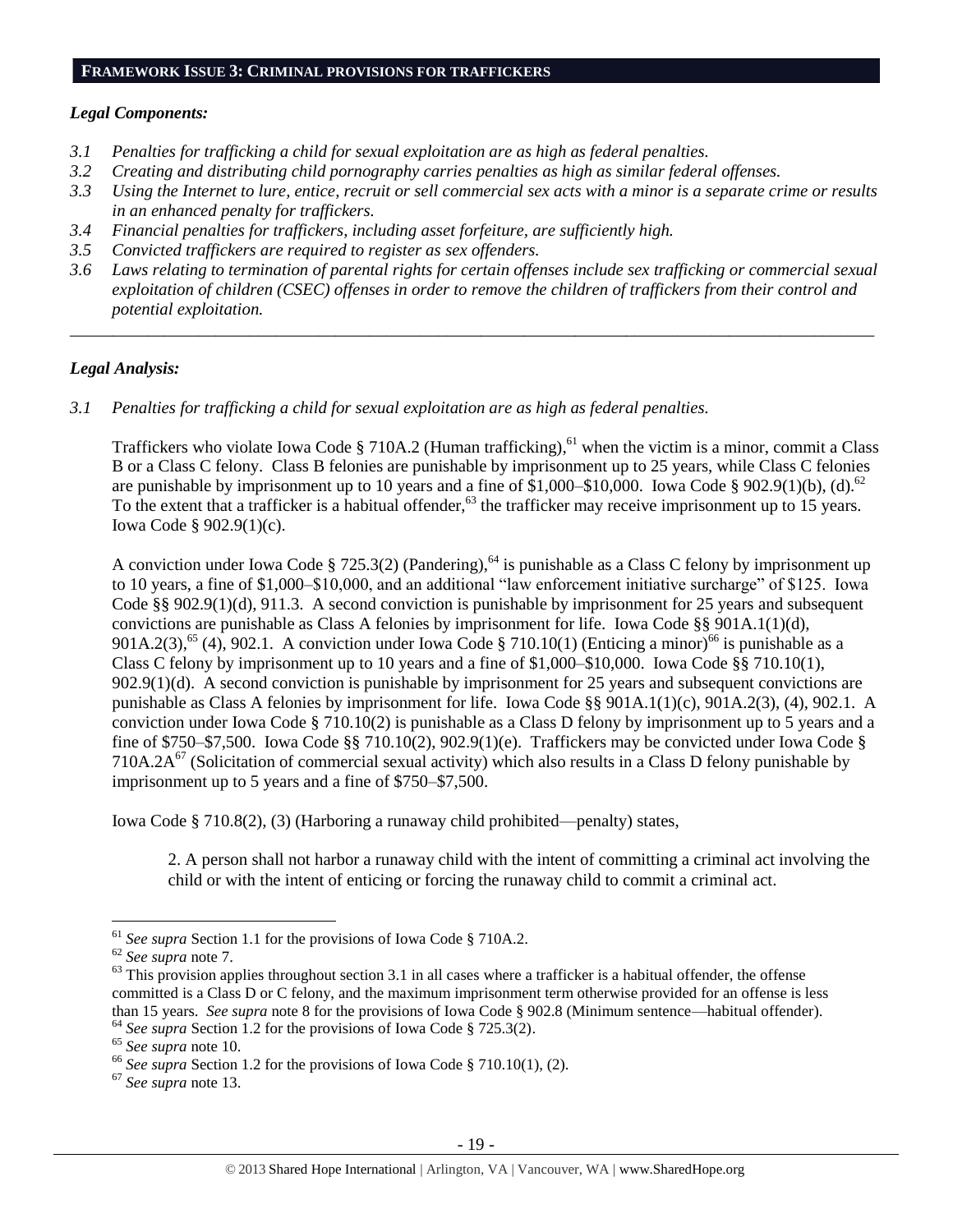3. A person shall not harbor a runaway child with the intent of allowing the runaway child to remain away from home against the wishes of the child's parent, guardian, or custodian. However, the provisions of this subsection do not apply to a shelter care home which is licensed or approved by the department of human services.

A conviction under Iowa Code § 710.8(2), (3) is punishable as an aggravated misdemeanor by imprisonment up to 2 years and a fine of  $$625-\$6,250.^{68}$  Iowa Code §§ 710.8(4), 903.1(2).

Lastly, traffickers may be prosecuted under Iowa Code § 706B.2 (Money laundering penalty—civil remedies). Iowa Code § 706B.2(1) states,

It is unlawful for a person to commit money laundering by doing any of the following: a. To knowingly transport, receive, or acquire property or to conduct a transaction involving property, knowing that the property involved is the proceeds of some form of unlawful activity,<sup>69</sup> when, in fact, the property is the proceeds of specified unlawful activity.<sup>70</sup> b. To make property available to another, by transaction, transportation, or otherwise, knowing that

it is intended to be used for the purpose of committing or furthering the commission of specified unlawful activity.

c. To conduct a transaction knowing that the property involved in the transaction is the proceeds of some form of unlawful activity with the intent to conceal or disguise the nature, location, source, ownership, or control of the property or the intent to avoid a transaction-reporting requirement under chapter 529, the Iowa financial transaction reporting Act, or federal law.

d. To knowingly engage in the business of conducting, directing, planning, organizing, initiating, financing, managing, supervising, or facilitating transactions involving property, knowing that the property involved in the transaction is the proceeds of some form of unlawful activity, that, in fact, is the proceeds of specified unlawful activity.

Iowa Code § 710A.2 (Human trafficking) and Iowa's CSEC laws fall within the definition of specified unlawful activity, as each is punishable by imprisonment of more than 1 year. A conviction under Iowa Code § 706B.2(1)(a),(b), (c) is punishable as a Class C felony by imprisonment up to 10 years, a fine up to the greater of \$10,000 or twice the value of the of the property involved, or both imprisonment and a fine. Iowa Code § 706B.2(2)(a). A conviction under Iowa Code § 706B.2(1)(d) is punishable as a Class D felony and by imprisonment up to 5 years, a fine up to the greater of \$7,500 or twice the value of the of the property involved, or both imprisonment and a fine. Iowa Code § 706B.2(2)(b).

In comparison, if the victim is under the age of 14, a conviction under the Trafficking Victims Protection Act  $(TVPA)<sup>71</sup>$  for child sex trafficking is punishable by 15 years to life imprisonment and a fine not to exceed \$250,000. 18 U.S.C. §§ 1591(b)(1), 3559(a)(1), 3571(b)(3). If the victim is between the ages of 14–17, a conviction is punishable by 10 years to life imprisonment and a fine not to exceed \$250,000. 18 U.S.C.

<sup>68</sup> *See supra* note [21.](#page-5-2)

 $^{69}$  Iowa Code § 706B.1(5) (Definitions) defines "unlawful activity" as "any act which is chargeable or indictable as a public offense of any degree under the laws of the state in which the act occurred or under federal law and, if the act occurred in a state other than this state, would be chargeable or indictable as a public offense of any degree under the laws of this state or under federal law."

 $70$  Iowa Code § 706B.1(3) defines for this section "specified unlawful activity" as "any act, including any preparatory or completed offense, committed for financial gain on a continuing basis, that is punishable by confinement of one year or more under the laws of this state, or, if the act occurred outside this state, would be punishable by confinement of one year or more under the laws of the state in which it occurred and under the laws of this state."

<sup>71</sup> *See supra* note [38.](#page-11-0)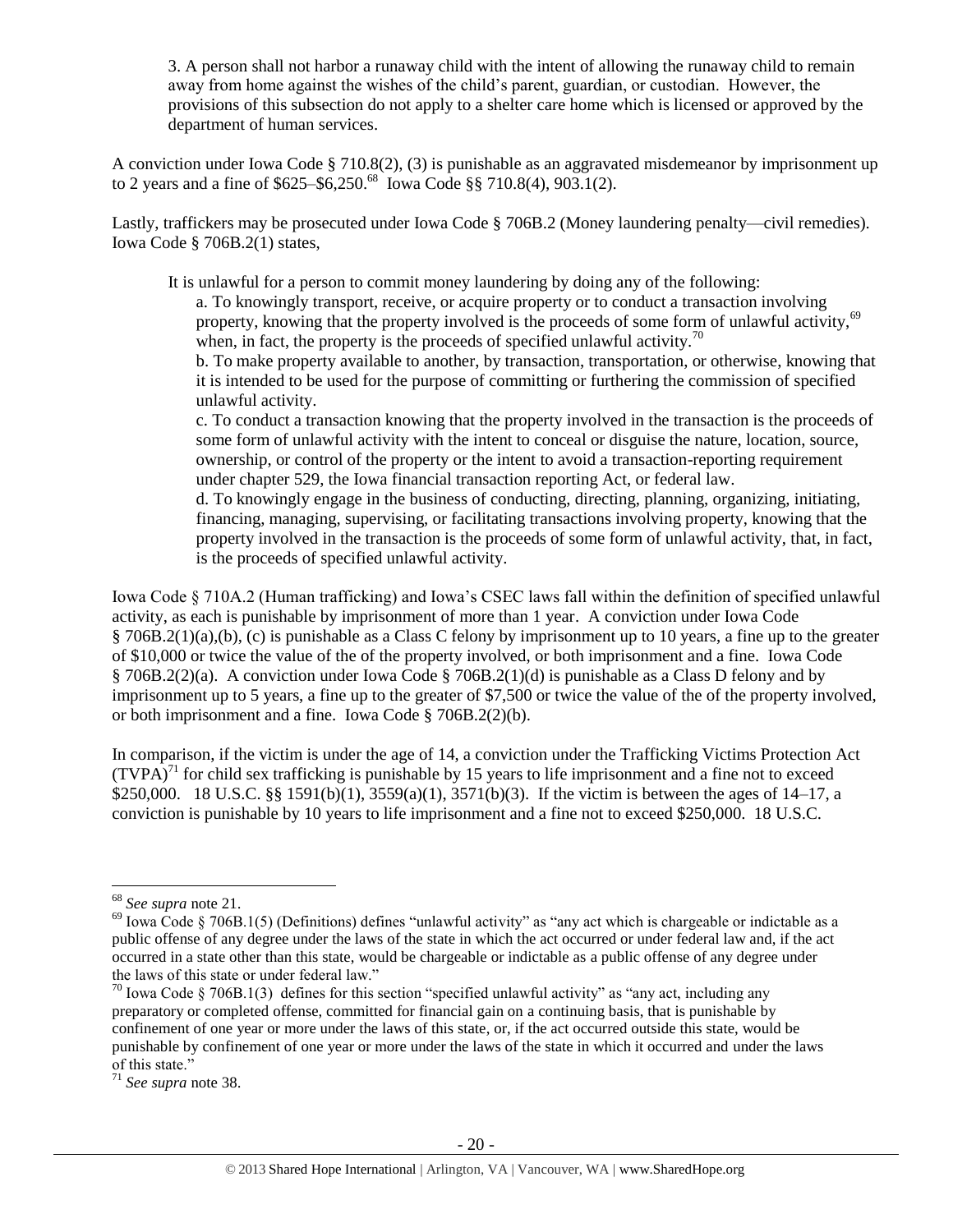§§ 1591(b)(2), 3559(a)(1), 3571(b)(3). A conviction is punishable by mandatory life imprisonment, however, if the trafficker has a prior conviction for a federal sex offense<sup>72</sup> against a minor.

## *3.2 Creating and distributing child pornography carries penalties as high as similar federal offenses.*

The creation or distribution of child pornography is prohibited under Iowa Code § 728.12 (Sexual exploitation of a minor). Iowa Code § 728.12 states,

1. It shall be unlawful to employ, use, persuade, induce, entice, coerce, solicit, knowingly permit, or otherwise cause or attempt to cause a minor to engage in a prohibited sexual  $\arctan 3$  or in the simulation of a prohibited sexual act. A person must know, or have reason to know, or intend that the act or simulated act may be photographed, filmed, or otherwise preserved in a visual depiction.... 2. It shall be unlawful to knowingly promote<sup>74</sup> any material visually depicting a live performance of a minor engaging in a prohibited sexual act or in the simulation of a prohibited sexual act. . . .

Traffickers who produce child pornography in violation of Iowa Code § 728.12(1), a Class C felony, will receive imprisonment up to 10 years and a fine of \$1,000–\$10,000 and may receive an additional \$50,000 fine for each violation under Iowa Code § 728.12. Iowa Code §§ 728.12(1), 902.9(1)(d). A second conviction is punishable by imprisonment for 25 years and subsequent convictions are punishable as Class A felonies by imprisonment for life. Iowa Code §§ 901A.1(1)(b),  $901A.2(3)$ ,<sup>75</sup> (4), 902.1. Those who distribute child pornography in violation of Iowa Code § 728.12(2), a Class D felony, will receive imprisonment up to 5 years and a fine of \$750–\$7,500 and may receive an additional \$25,000 fine for each violation under Iowa Code § 728.12. Iowa Code §§ 728.12(2), 902.9(1)(e).

In comparison, if the victim is under the age of 14, a conviction under the TVPA for child sex trafficking is punishable by 15 years to life imprisonment and a fine not to exceed \$250,000. 18 U.S.C. §§ 1591(b)(1),  $3559(a)(1)$ ,  $3571(b)(3)$ . If the victim is between the ages of  $14-17$ , a conviction is punishable by 10 years to life imprisonment and a fine not to exceed \$250,000. 18 U.S.C. §§ 1591(b)(2), 3559(a)(1), 3571(b)(3). A conviction is punishable by mandatory life imprisonment, however, if the trafficker has a prior conviction for a federal sex offense<sup>76</sup> against a minor. Additionally, a federal conviction for distribution of child pornography<sup>77</sup> is generally punishable by imprisonment for  $5-20$  years and a fine not to exceed \$250,000.<sup>78</sup> Subsequent convictions, however, are punishable by imprisonment up to 40 years and a fine not to exceed \$250,000.<sup>79</sup>

 $\overline{a}$ 

<sup>79</sup> 18 U.S.C. §§ 2252(b) (stating if a person has a prior conviction under subsection (a)(1), (a)(2), or (a)(3) or a list of other statutes, a conviction is punishable by a fine and imprisonment for  $15-40$  years),  $2252A(b)(1)$  (stating if a person has a prior conviction under subsection (a)(2), (a)(3), or a list of other statutes, a conviction is punishable by a fine and imprisonment for 15–40 years), 1466A(a), (b) (stating that the penalty scheme for section 2252A(b)

<sup>72</sup> *See supra* note [39.](#page-11-1)

<sup>73</sup> *See supra* note [11](#page-2-3) for definition of "prohibited sexual act."

<sup>74</sup> Iowa Code § 728.1(8) defines "promote" as "to procure, manufacture, issue, sell, give, provide, lend, mail, deliver, transfer, transmute, transmit, publish, distribute, circulate, disseminate, present, exhibit, or advertise, or to offer or agree to do any of these acts."

<sup>75</sup> *See supra* note [10.](#page-2-1)

<sup>76</sup> *See supra* note [39.](#page-11-1)

<sup>&</sup>lt;sup>77</sup> 18 U.S.C. §§ 2252(a)(1), (a)(2), (a)(3) (Certain activities relating to material involving the sexual exploitation of minors),  $2252A(a)(2)$ ,  $(a)(3)$  (Certain activities relating to material constituting or containing child pornography), 1466A(a) (Obscene visual representations of the sexual abuse of children).

<sup>&</sup>lt;sup>78</sup> 18 U.S.C. §§ 2252(b) (stating that a conviction under subsection (a)(1), (a)(2), or (a)(3) is punishable by imprisonment for 5–20 years and a fine), 2252A(b)(1) (a conviction is punishable by imprisonment for 5–20 years and a fine),  $1466A(a)$ , (b) (stating that a conviction under subsection (a) is "subject to the penalties provided in section 2252A(b)(1)," imprisonment for 5–20 years and a fine, while a conviction under subsection (b) is "subject to the penalties provided in section 2252A(b)(2)," imprisonment up to 10 years, a fine, or both); *see also* 18 U.S.C. §§ 3559(a)(1) (classifying all of the above listed offenses as felonies),  $3571(b)(3)$  (providing a fine up to \$250,000 for any felony conviction).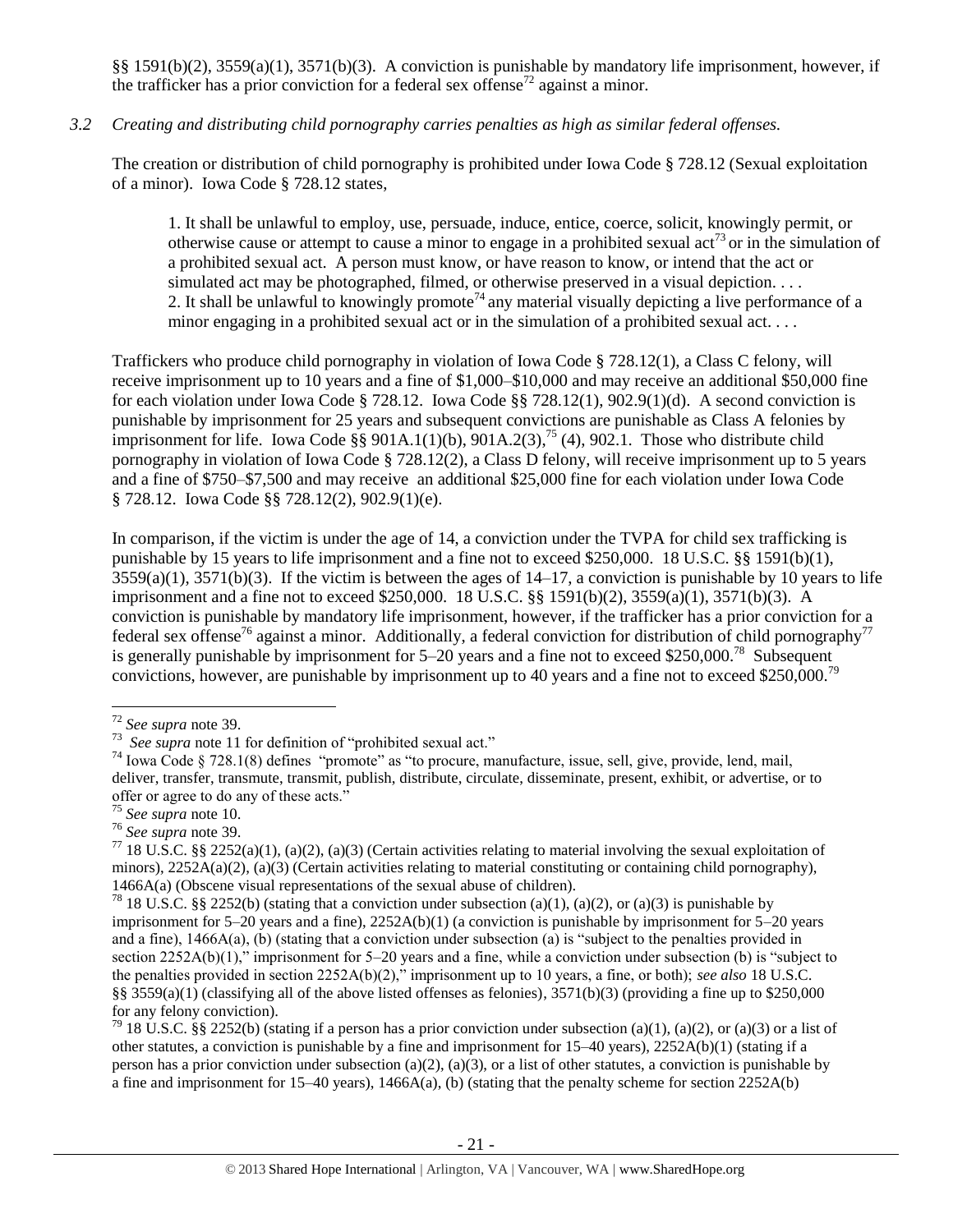*3.3 Using the Internet to lure, entice, recruit or sell commercial sex acts with a minor is a separate crime or results in an enhanced penalty for traffickers.*

Iowa has not enacted a separate statute that specifically makes the use of the Internet illegal to lure, entice, recruit, or purchase commercial sex acts with a minor. However, although not specific to the Internet or to commercial sex acts, Iowa Code § 710.10 (Enticing a minor) may be used to penalize buyers who attempt to entice or to purchase commercial sex acts with minors over the Internet. Iowa Code § 710.10(6) suggests a violation of Iowa Code § 710.10 may occur through the use of an Internet, as it states,

For purposes of determining jurisdiction under section 803.1, an offense is considered committed in this state if the communication to entice or attempt to entice a person believed to be a minor who is present in this state originates from another state, or the communication to entice or attempt to entice a person believed to be a minor is sent from this state.

A person who "entices or attempts to entice a person reasonably believed to be under the age of thirteen" in violation of Iowa Code § 710.10(1) (Enticing a minor),<sup>80</sup> is guilty of a Class C felony punishable by imprisonment up to 10 years and a fine of \$1,000–\$10,000. Iowa Code §§ 710.10(1), 902.9(1)(d). A second conviction is punishable by imprisonment for 25 years and subsequent convictions are punishable as Class A felonies by imprisonment for life. Iowa Code  $\S$ § 901A.1(1)(c), 901A.2(3),<sup>81</sup> (4), 902.1. A person who violates Iowa Code § 710.10(2) commits a Class D felony punishable by imprisonment up to 5 years and a fine of \$750–\$7,500. Iowa Code §§ 710.10(2), 902.9(1)(e).

3.3.1 Recommendation: Enact a separate statute that specifically criminalizes the use of the Internet to recruit minors for commercial sex acts with a minor or amend Iowa Code § 710.10 (Enticing a minor) to include recruiting a minor over the Internet for commercial sexual activity.

## *3.4 Financial penalties for traffickers, including asset forfeiture, are sufficiently high.*

Several statutes impose financial penalties for trafficking a child for sexual exploitation. A violation of Iowa Code § 710A.2 (Human trafficking) involving a minor victim is punishable either as a Class B or as a Class C felony, whereas a violation of Iowa Code § 710A.2A<sup>82</sup> (Solicitation of Commercial Sexual Activity) results in a Class D felony. Traffickers convicted of Class B felonies are not required to pay a fine; however, those convicted of Class C felonies will be required to pay a fine of \$1,000–\$10,000. Iowa Code § 902.9(1)((b), (d). Traffickers convicted of CSEC crimes are subject to fines. A conviction under Iowa Code § 710.10(1) (Enticing a minor),<sup>83</sup> is punishable as a Class C felony carrying a fine of \$1,000–\$10,000. Iowa Code §§ 710.10(1), 902.9(1)(d), while a conviction under Iowa Code § 710.10(2) is punishable as a Class D felony with a fine of \$750–\$7,500. Iowa Code §§ 710.10(2), 902.9(1)(e). A conviction under Iowa Code § 728.12(1) (Sexual exploitation of a minor)<sup>84</sup> is punishable as a Class C felony, generally subject to fine of \$1,000– \$10,000; however, "[n]otwithstanding section 902.9 [Maximum sentence for felons], the court may assess a fine of not more than fifty thousand dollars for each offense under this subsection in addition to imposing any other authorized sentence." Traffickers convicted of violating Iowa Code § 725.3(2) (Pandering), <sup>85</sup> a Class C felony,

applies); *see also* 18 U.S.C. §§ 3559(a)(1) (classifying all of the above listed offenses as felonies), 3571(b)(3)

<sup>(</sup>providing a fine up to \$250,000 for any felony conviction).

 $80$  *See supra* Section 1.2 for the provisions of Iowa Code § 710.10(1), (2).

<sup>81</sup> *See supra* note [10.](#page-2-1)

<sup>82</sup> *See supra* note [13.](#page-3-0)

<sup>&</sup>lt;sup>83</sup> See supra Section 1.2 for the provisions of Iowa Code § 710.10(1), (2).

<sup>84</sup> *See supra* Section 1.2 for the provisions of Iowa Code § 728.12(1).

<sup>85</sup> *See supra* Section 1.2 for the provisions of Iowa Code § 725.3(2).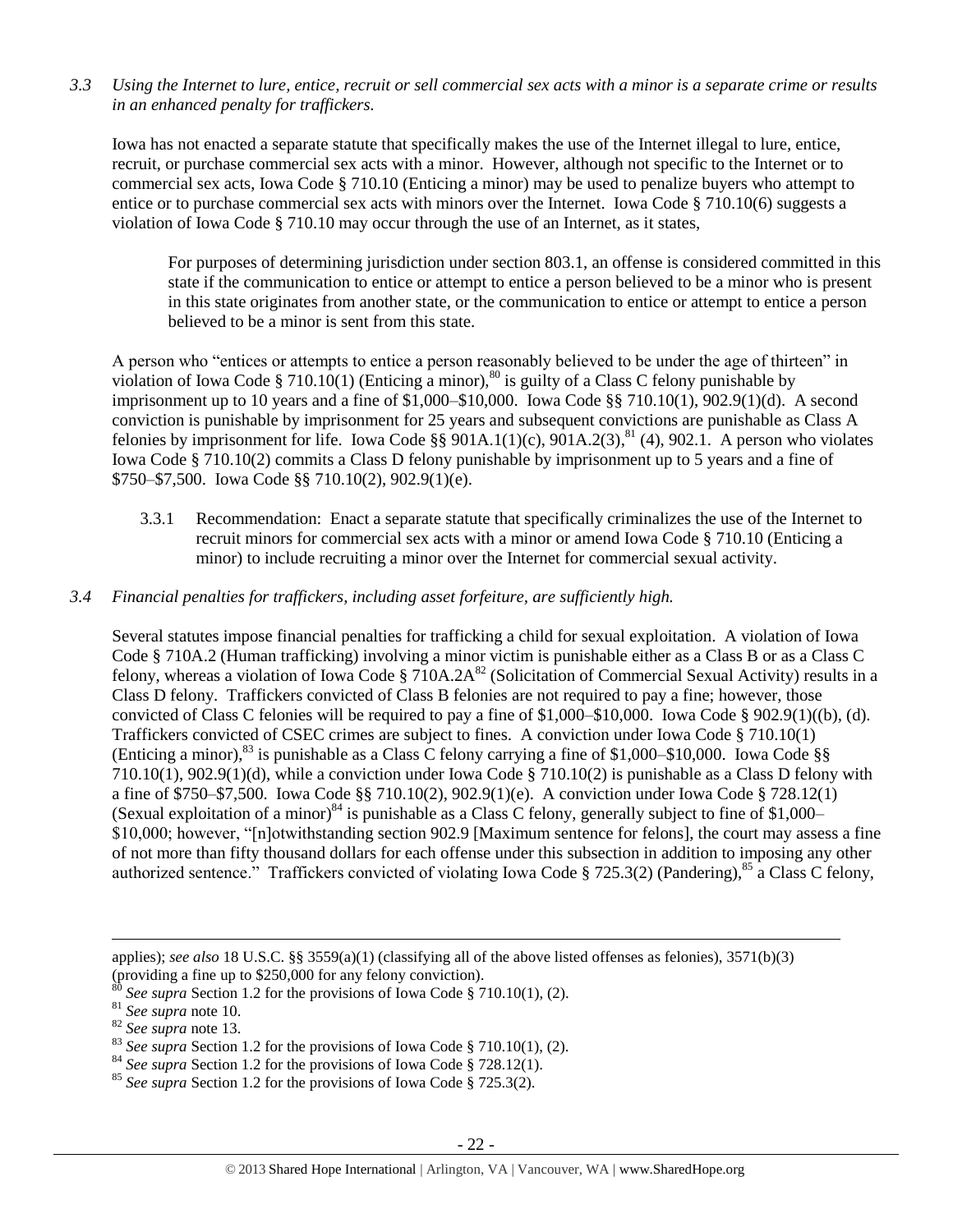face a fine of \$1,000–\$10,000, as well as an additional "law enforcement initiative surcharge" of \$125. $^{86}$  Iowa Code §§ 725.3(2), 902.9(1)(d).

Traffickers prosecuted under Iowa Code § 706B.2 (Money laundering penalty—civil remedies) also will be required to pay fines. Convictions under Iowa Code § 706B.2(1)(a), (b), (c), punishable as Class C felonies, may be required to pay a fine up to the greater of \$10,000 or twice the value of the of the property involved. Iowa Code § 706B.2(2)(a). A conviction under Iowa Code § 706B.2(1)(d) is punishable as a Class D felony with a fine up to the greater of \$7,500 or twice the value of the of the property involved. Iowa Code  $$706B.2(2)(b).$ 

Iowa Code § 809A.3(1)(a), (b), (c)<sup>87</sup> (Conduct giving rise to forfeiture) and Iowa Code § 809A.4 (Property subject to forfeiture) broadly provide that defendants who commit serious misdemeanors, aggravated misdemeanors, or felonies will be required to forfeit all proceeds of the "conduct giving rise to forfeiture," as well as all property used to commit or "to facilitate the conduct giving rise to forfeiture."<sup>88</sup>

Furthermore, traffickers convicted of crimes under Iowa's laws will be required to make restitution directly to their victims. Iowa Code § 910.2(1) (Restitution or community service to be ordered by sentencing court) states that "[i]n all criminal cases in which there is a plea of guilty, verdict of guilty, or special verdict upon which a judgment of conviction is rendered, the sentencing court shall order that restitution be made by each offender to the victims of the offender's criminal activities . . . ."<sup>89</sup> Iowa Code § 710A.4 (Restitution) further specifies that in making restitution to a victim of Iowa Code § 710A.2 (Human trafficking), "[t]he gross income of the defendant or the value of labor or services performed by the victim $90$  to the defendant shall be considered when determining the amount of restitution."

In addition to a fine of \$625–\$6,250 imposed by § 903.1(2) for the aggravated misdemeanor offense of harboring a runaway under Iowa Code § 710.8, pursuant to Iowa Code § 710.9 (Civil liability for harboring a runaway child),

<span id="page-22-0"></span>A parent, guardian, or custodian of a runaway child has a right of action against a person who harbored the runaway child in violation of section 710.8 [Harboring a runaway child—penalty] for expenses sustained in the search for the child, for damages sustained due to physical or emotional distress due to the absence of the child, and for punitive damages.

## *3.5 Convicted traffickers are required to register as sex offenders.*

Iowa Code § 692A.103(1) (Offenders required to register) states, "A person who has been convicted of any sex offense classified as a tier I, tier II, or tier III offense,  $91$  or an offender required to register in another jurisdiction under the other jurisdiction's sex offender registry, shall register as a sex offender as provided in this chapter if the offender resides, is employed, or attends school in this state." Tier I offenses includes both Iowa Code § 725.2 (Pimping) and Iowa Code § 725.3(2) (Pandering) where the victim was a minor and "a determination is made that the offense was sexually motivated pursuant to section 692A.126." Iowa Code  $\S$  $692A.102(1)(a)(7)$ ,  $^{92}(8)$ . Tier II offenses include Iowa Code § 728.12(2) (Sexual exploitation of a minor). Iowa Code § 692A.102(1)(b)(19). Tier III offenses include Iowa Code § 710A.2 (Human trafficking) "if sexual

<sup>86</sup> *See supra* note [9](#page-2-4) for the provisions of Iowa Code § 911.3 (Law enforcement initiative surcharge).

<sup>87</sup> *See supra* note [49.](#page-13-0)

<sup>&</sup>lt;sup>88</sup> See supra Section 2.8 for the provisions of Iowa Code § 809A.3(1)(a), (b), (c) (Conduct giving rise to forfeiture) and Iowa Code § 809A.4 (Property subject to forfeiture).

<sup>89</sup> *See* supra Section 2.8 for the provisions of Iowa Code § 910.2(1) (Restitution or community service to be ordered by sentencing court). *See supra* note [53](#page-14-0) for definition of "criminal activities."

 $^{90}$ Pursuant to Iowa Code § 710A.1(13), "victim" is defined as "a person subjected to human trafficking."

<sup>&</sup>lt;sup>91</sup> See supra Section 2.10 for a full list of sex offense classifications grouped into tier I, tier II, and tier III offenses. <sup>92</sup> *See supra* note [58.](#page-16-0)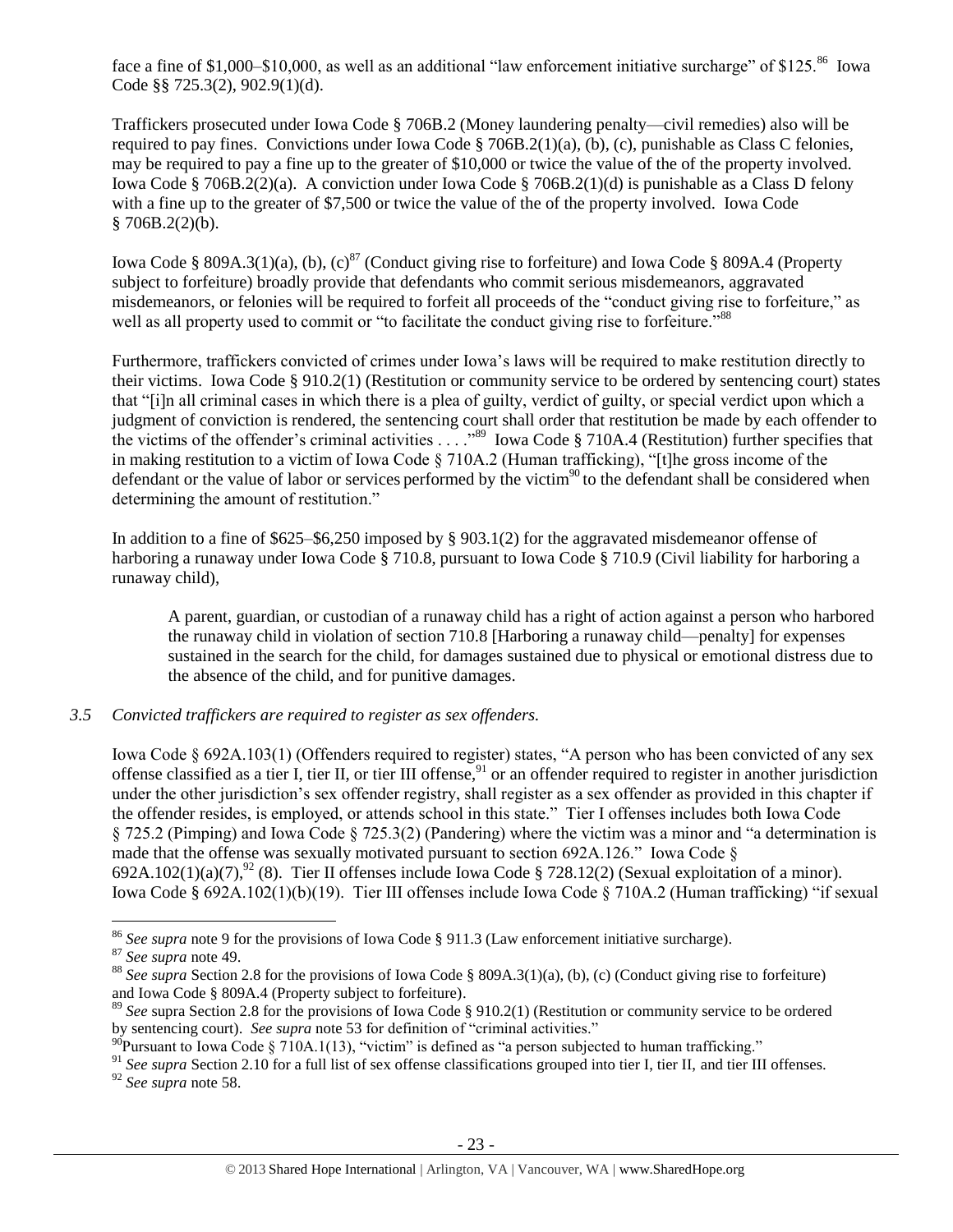abuse or assault with intent to commit sexual abuse is committed or sexual conduct or sexual contact is an element of the offense," § 710.11 (Purchase or sale of an individual) "if a determination is made that the offense was sexually motivated," and § 728.12(1) (Sexual exploitation of a minor). Iowa Code § 692A.102(1)(c)(24), (25), (26).

*3.6 Laws relating to termination of parental rights for certain offenses include sex trafficking or commercial sexual exploitation of children (CSEC) offenses in order to remove the children of traffickers from their control and potential exploitation.* 

Convictions under Iowa Code § 710A.2 (Human trafficking) and Iowa's CSEC laws are included as grounds for terminating parental rights under Iowa Code § 232.116(1)(o) (Grounds for termination) and § 600A.8(10) (Grounds for termination). Both Iowa Code § 232.116(1)(o) and § 600A.8(10) authorize the termination of parental rights if

[t]he parent has been convicted of a felony offense that is a sex offense against a minor as defined in section 692A.101 $<sup>93</sup>$  [Definitions], the parent is divorced from or was never married to the minor's other</sup> parent, and the parent is serving a minimum sentence of confinement of at least five years for that offense.

Iowa Code § 692A.101(28)<sup>94</sup> defines a "sex offense against a minor" as "an offense for which a conviction has been entered for a sex offense classified as a tier I, tier II, or tier III offense under this chapter if such offense was committed against a minor, or otherwise involves a minor." Therefore, a conviction under the following laws, assuming the other requirements of the statute are met, could serve as the basis for terminating parental rights: Iowa Code § 710A.2 (Human trafficking), "if sexual abuse or assault with intent to commit sexual abuse is committed or sexual conduct or sexual contact is an element of the offense;" Iowa Code  $\S$  725.3(2) (Pandering), "if a determination is made that the offense was sexually motivated pursuant to section 692A.126;" Iowa Code § 710.10(1) (Enticing a minor), "if the violation includes an intent to commit sexual abuse, sexual exploitation, sexual contact, or sexual conduct directed towards a minor;" and Iowa Code § 710.11 (Purchase or sale of individual), "if a determination is made that the offense was sexually motivated pursuant to section 692A.126;" and Iowa Code § 728.12(1) (Sexual exploitation of a minor). Iowa Code §§ 629A.101(a)(7), (8),  $(c)(24)$ ,  $(25)$ ,  $(31)$ .

Other grounds for terminating parental rights provided under Iowa Code § 232.116(1) include the following:

i. The court finds that all of the following have occurred:

(1) The child meets the definition of child in need of assistance<sup>95</sup> based on a finding of physical or sexual abuse<sup>96</sup> or neglect as a result of the acts or omissions of one or both parents.

(2) There is clear and convincing evidence that the abuse or neglect posed a significant risk to the life of the child or constituted imminent danger to the child.

(3) There is clear and convincing evidence that the offer or receipt of services would not correct the conditions which led to the abuse or neglect of the child within a reasonable period of time.

. . . .

m. The court finds that both of the following have occurred:

(1) The child has been adjudicated a child in need of assistance pursuant to section 232.96 after finding that the child has been physically or sexually abused or neglected as a result of the acts or omissions of a parent.

<sup>&</sup>lt;sup>93</sup> Here and elsewhere in this report that Iowa Code § 692A.101 is quoted or cited, it has been updated to reflect the amendments added by the passage of House File No. 417. H.F. 417, 85th Gen. Assemb., Leg. Sess. (Iowa 2013) (effective July 1, 2013).

<sup>94</sup> *Id*.

<sup>95</sup> *See infra* Section 5.4 for discussion regarding a "child in need of assistance."

<sup>&</sup>lt;sup>96</sup> See supra note [14](#page-4-1) for the definition of "sexual abuse."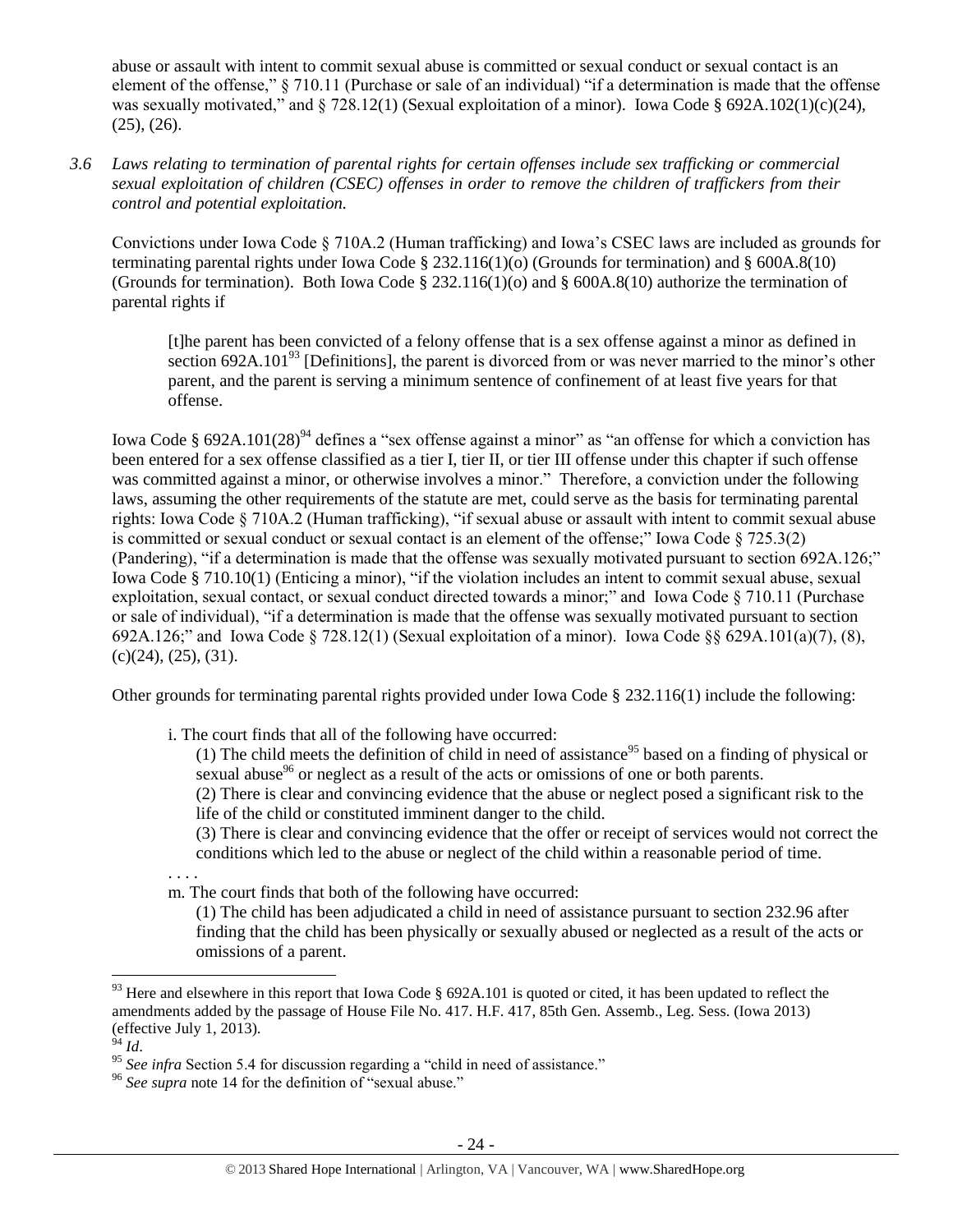(2) The parent found to have physically or sexually abused or neglected the child has been convicted of a felony and imprisoned for physically or sexually abusing or neglecting the child, the child's sibling, or any other child in the household.

. . . .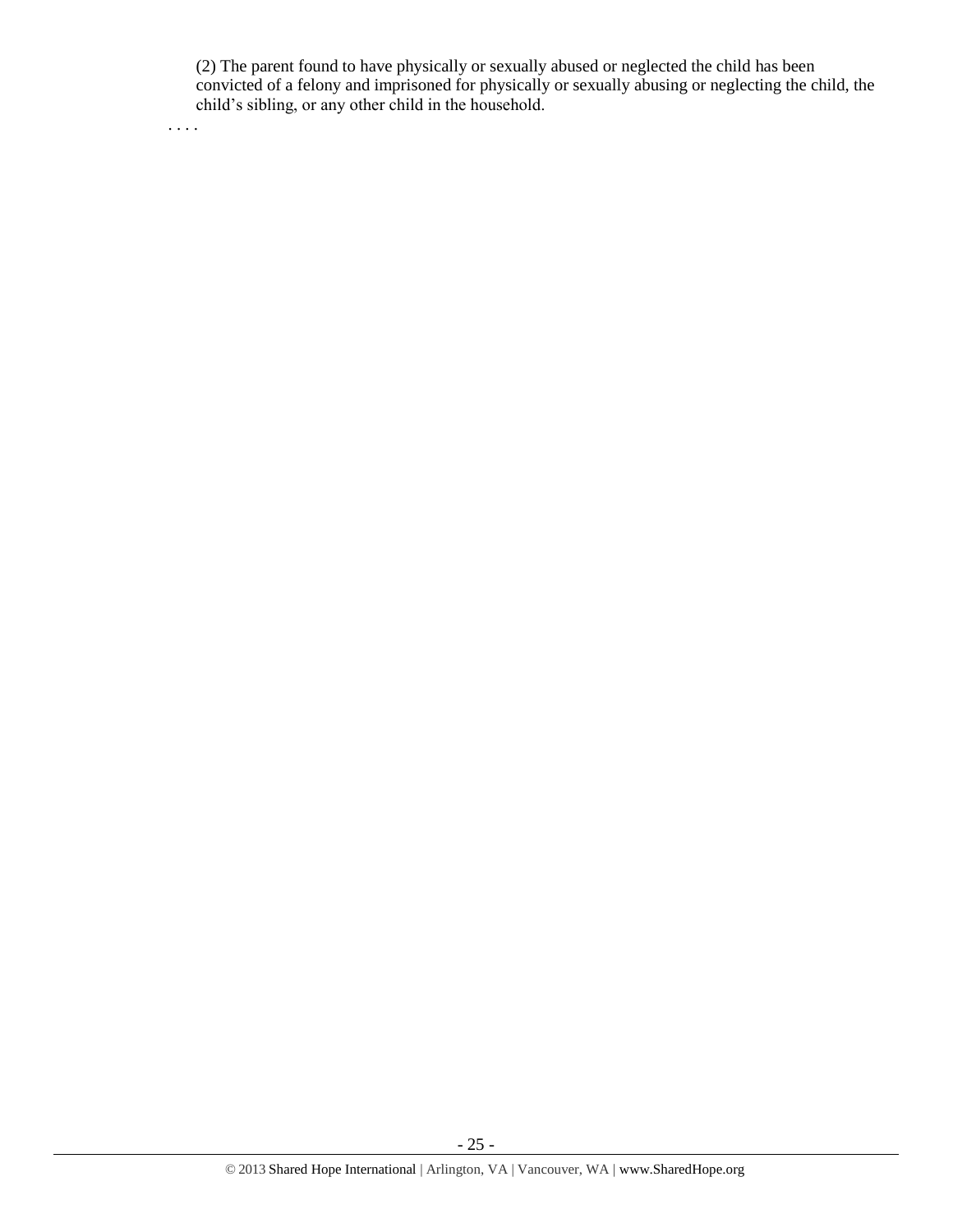#### **FRAMEWORK ISSUE 4: CRIMINAL PROVISIONS FOR FACILITATORS**

#### *Legal Components:*

- *4.1 The acts of assisting, enabling, or financially benefitting from child sex trafficking are included as criminal offenses in the state sex trafficking statute.*
- *4.2 Financial penalties, including asset forfeiture laws, are in place for those who benefit financially from or aid and assist in committing domestic minor sex trafficking.*

*\_\_\_\_\_\_\_\_\_\_\_\_\_\_\_\_\_\_\_\_\_\_\_\_\_\_\_\_\_\_\_\_\_\_\_\_\_\_\_\_\_\_\_\_\_\_\_\_\_\_\_\_\_\_\_\_\_\_\_\_\_\_\_\_\_\_\_\_\_\_\_\_\_\_\_\_\_\_\_\_\_\_\_\_\_\_\_\_\_\_\_\_\_\_*

- *4.3 Promoting and selling child sex tourism is illegal.*
- *4.4 Promoting and selling child pornography is illegal.*

## *Legal Analysis:*

*4.1 The acts of assisting, enabling, or financially benefitting from child sex trafficking are included as criminal offenses in the state sex trafficking statute.*

The act of assisting or facilitating the crime of sex trafficking is prohibited under Iowa Code § 710A.2(7) (Human trafficking), which states it is a Class C felony if the victim is under 18 and a facilitator "benefits financially or by receiving anything of value from knowing participation in human trafficking." Iowa Code § 710A.1(4)(a) (Definitions) defines "human trafficking" as, "participating in a venture<sup>97</sup> to . . . transport . . . a person for," among other things, "[c]ommercial sexual activity," without regard to the use of force, fraud, or coercion where the trafficked person is a minor. Therefore, facilitators also may be prosecuted under Iowa Code § 710A.2(1) for "knowingly engag[ing] in human trafficking," which is a Class C felony when the victim is a minor. Class C felonies are punishable by imprisonment up to 10 years and a fine of \$1,000–\$10,000. Iowa Code § 902.9(1)(d).<sup>98</sup> Habitual offenders may receive imprisonment up to 15 years.<sup>99</sup> Iowa Code § 902.9 (1)(c).

A facilitator also may be prosecuted under Iowa Code § 725.3(2) (Pandering) to the extent that a facilitator "keeps or maintains any premises for the purpose of prostitution involving minors or knowingly shares in the income from such premises knowing the character and content of such income . . . ." A violation of Iowa Code § 725.3(2) is a Class C felony, punishable by imprisonment up to 10 years, a fine of \$1,000–\$10,000, and an additional "law enforcement initiative surcharge" of \$125. Iowa Code §§ 725.3(2), 902.9(1)(d), 911.3. A second conviction is punishable by imprisonment for 25 years and subsequent convictions are punishable as Class A felonies by imprisonment for life. Iowa Code  $\S$ § 901A.1(1)(d), 901A.2(3), <sup>100</sup> (4), 902.1. A habitual offender may receive imprisonment up to 15 years.<sup>101</sup> Iowa Code § 902.9(1)(c).

Lastly, facilitators may be prosecuted under Iowa Code § 706B.2 (Money laundering penalty—civil remedies). Iowa Code § 706B.2.<sup>102</sup> Facilitators who violate Iowa Code § 710A.2 (Human trafficking) and Iowa's CSEC laws will fall within the definition of "specified unlawful activity," as each is punishable by imprisonment of more than 1 year. A conviction under Iowa Code § 706B.2(1)(a), (b), (c), is punishable as a Class C felony by imprisonment up to 10 years, a fine up to the greater of \$10,000 or twice the value of the of the property involved, or both imprisonment and a fine. Iowa Code § 706B.2(2)(a). A conviction under Iowa Code

<sup>&</sup>lt;sup>97</sup> See supra note [2](#page-1-0) for the definition of "venture."

<sup>98</sup> *See supra* note [7.](#page-2-0)

 $99$  This provision applies throughout section 4.1 in all cases where a facilitator is a habitual offender and the maximum imprisonment term otherwise provided for an offense is less than 15 years. *See supra* note [8](#page-2-2) for the provisions of Iowa Code § 902.8 (Minimum sentence—habitual offender).

<sup>100</sup> *See supra* not[e 10.](#page-2-1)

<sup>101</sup> *See supra* not[e 8.](#page-2-2)

<sup>&</sup>lt;sup>102</sup> See supra Section 3.1 for the provisions of Iowa Code § 706B.2 and the definition of "specified unlawful activity" under Iowa Code § 706B.1(3).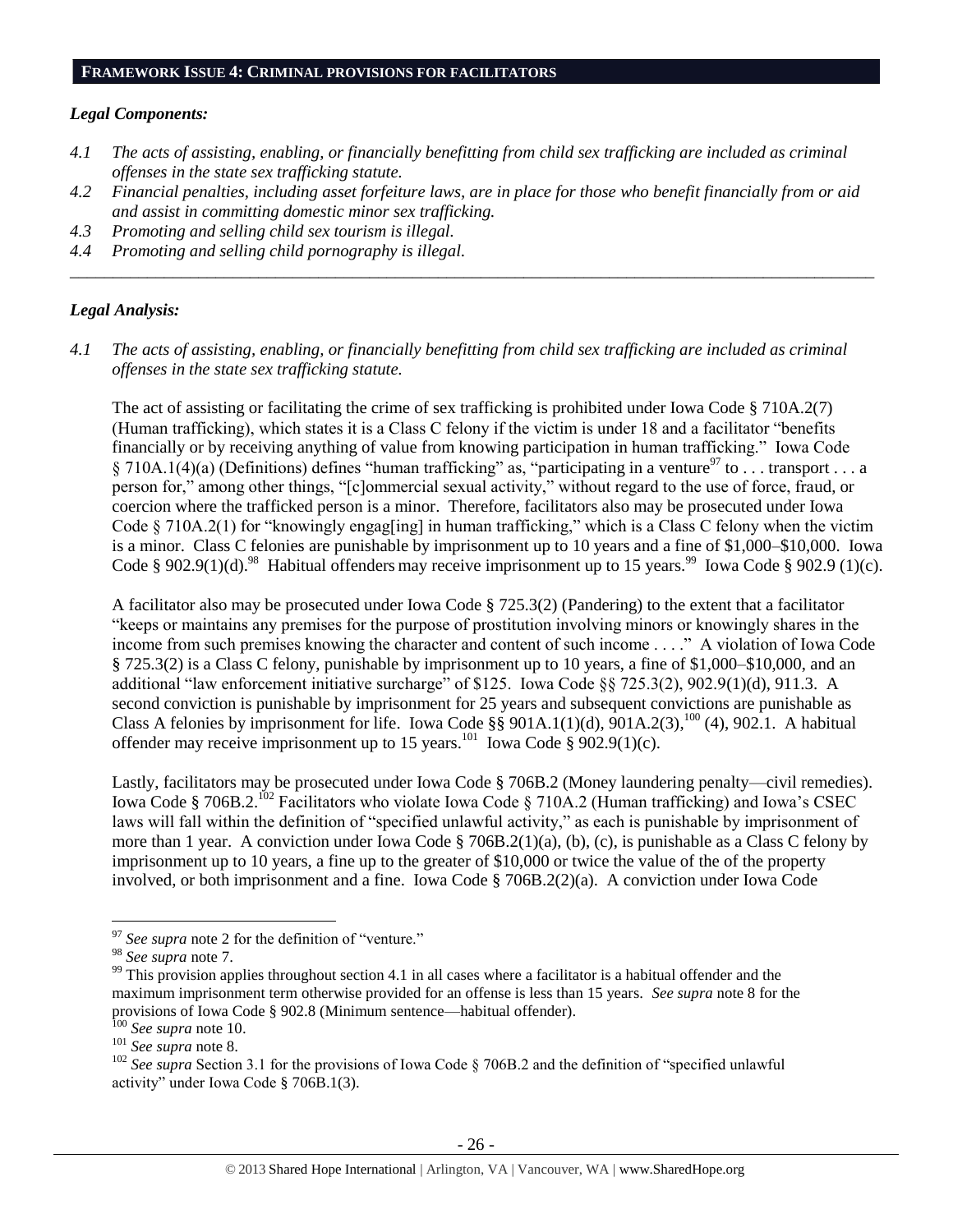§ 706B.2(1)(d), is punishable as a Class D felony by imprisonment up to 5 years, a fine up to the greater of \$7,500 or twice the value of the of the property involved, or both imprisonment and a fine. Iowa Code  $§706B.2(2)(b).$ 

*4.2 Financial penalties, including asset forfeiture laws, are in place for those who benefit financially from or aid and assist in committing domestic minor sex trafficking.*

Facilitators who violate Iowa Code § 710A.2(1), (4), (7) (Human trafficking), a Class C felony when the victim is a minor, face a fine of \$1,000–\$10,000. Iowa Code §§ 710A.2(1), (4), (7), 902.9(1)(d). A facilitator convicted under Iowa Code § 725.3(2) (Pandering), also a Class C felony, faces a fine of a fine of \$1,000– \$10,000, as well as an additional "law enforcement initiative surcharge" of \$125. Iowa Code §§ 725.3, 902.9(1)(e), 911.3.

Facilitators convicted under Iowa Code § 706B.2(1)(a), (b), (c) (Money laundering penalty — civil remedies), face a fine up to the greater of \$10,000 or twice the value of the of the property involved, while those convicted under Iowa Code § 706B.2(1)(d) face a fine up to the greater of \$7,500 or twice the value of the of the property involved. Iowa Code § 706B.2(2). Additionally, property involved in a violation of Iowa Code § 706B.2 "is subject to forfeiture under chapter 809A [Forfeiture Reform Act]." Iowa Code § 706B.2(4).

Facilitators convicted of other crimes also are subject to forfeiture provisions. Iowa Code § 809A.3 (Conduct giving rise to forfeiture) and Iowa Code § 809A.4 (Property subject to forfeiture) explain that facilitators convicted of serious misdemeanors, aggravated misdemeanors, and felonies will be required to forfeit property used in the commission of the illegal act and proceeds from the prohibited conduct.<sup>103</sup>

Mandatory restitution laws also apply to facilitators of domestic minor sex trafficking.<sup>104</sup> Iowa Code § 910.2(1) (Restitution or community service to be ordered by sentencing court) states that "[i]n all criminal cases in which there is a plea of guilty, verdict of guilty, or special verdict upon which a judgment of conviction is rendered, the sentencing court shall order that restitution be made by each offender to the victims<sup>105</sup> of the offender's criminal activities."<sup>106</sup> Iowa Code § 915.100(1) (Victim restitution rights) reiterates that "[v]ictims, as defined in section 910.1, have the right to recover pecuniary damages, as defined in section 910.1." Furthermore, under chapter 710 (Human trafficking), Iowa Code § 710A.4 (Restitution) specifies that "[t]he gross income of the defendant or the value of labor or services performed by the victim $^{107}$  to the defendant shall be considered when determining the amount of restitution."

*4.3 Promoting and selling child sex tourism is illegal.*

Iowa has not enacted a law prohibiting the promotion or sale of child sex tourism.

- 4.3.1 Recommendation: Enact a law that prohibits selling or offering to sell travel services that include or facilitate travel for the purpose of engaging in commercial sexual exploitation of a minor or prostitution of a minor, if the travel is occurring in Iowa.
- *4.4 Promoting and selling child pornography is illegal.*

Promoting child pornography is illegal under Iowa Code § 728.12(2) (Sexual exploitation of a minor), which states,

<sup>103</sup> *See supra* Section 2.8 for the provisions of Iowa Code § 809A.3 and Iowa Code § 809A.4.

<sup>&</sup>lt;sup>104</sup> *See supra* Section 2.8 for a discussion of Iowa's restitution laws.

<sup>&</sup>lt;sup>105</sup> See supra not[e 52](#page-14-1) for the definition of "victim."

<sup>106</sup> *See supra* not[e 53](#page-14-0) for the definition of "criminal activities."

<sup>107</sup> *See supra* not[e 90.](#page-22-0)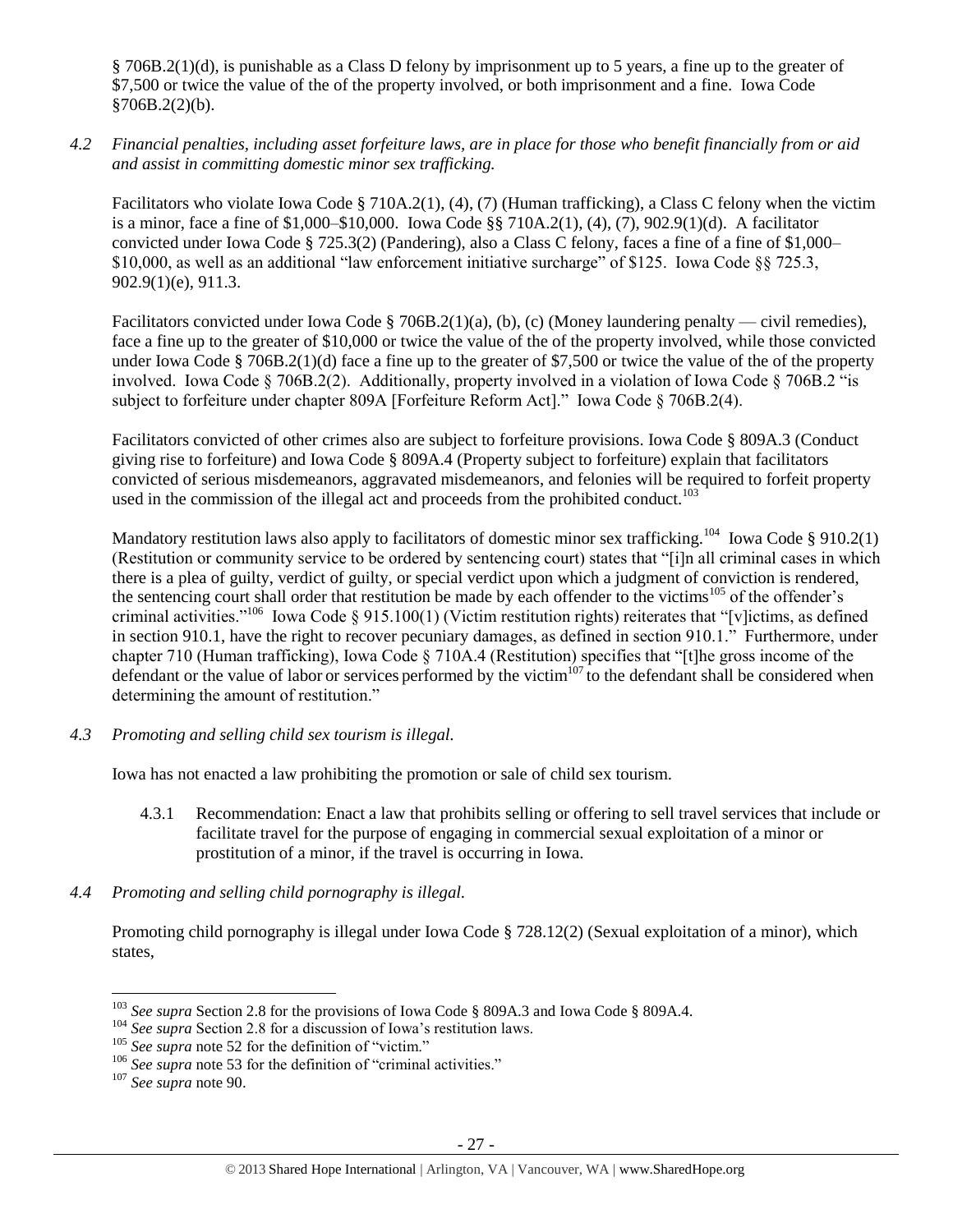It shall be unlawful to knowingly promote any material visually depicting a live performance of a minor engaging in a prohibited sexual  $act^{108}$  or in the simulation of a prohibited sexual act. A person who commits a violation of this subsection commits a class "D" felony. Notwithstanding section 902.9, the court may assess a fine of not more than twenty-five thousand dollars for each offense under this subsection in addition to imposing any other authorized sentence.

As a Class D felony, a conviction under Iowa Code § 728.12(2) is punishable by imprisonment up to 5 years and a fine of \$750–\$7,500, in addition to the fine of up to \$25,000 authorized under Iowa Code § 728.12(2). Iowa Code §§ 725.2, 902.9(1)(e).

4.4.1 Recommendation: Amend § 728.12(2) (Sexual exploitation of a minor) to increase the penalties for buying and possessing child pornography to be comparable to federal penalties.

 $\overline{a}$ <sup>108</sup> *See supra* not[e 11](#page-2-3) for definition of "prohibited sexual act."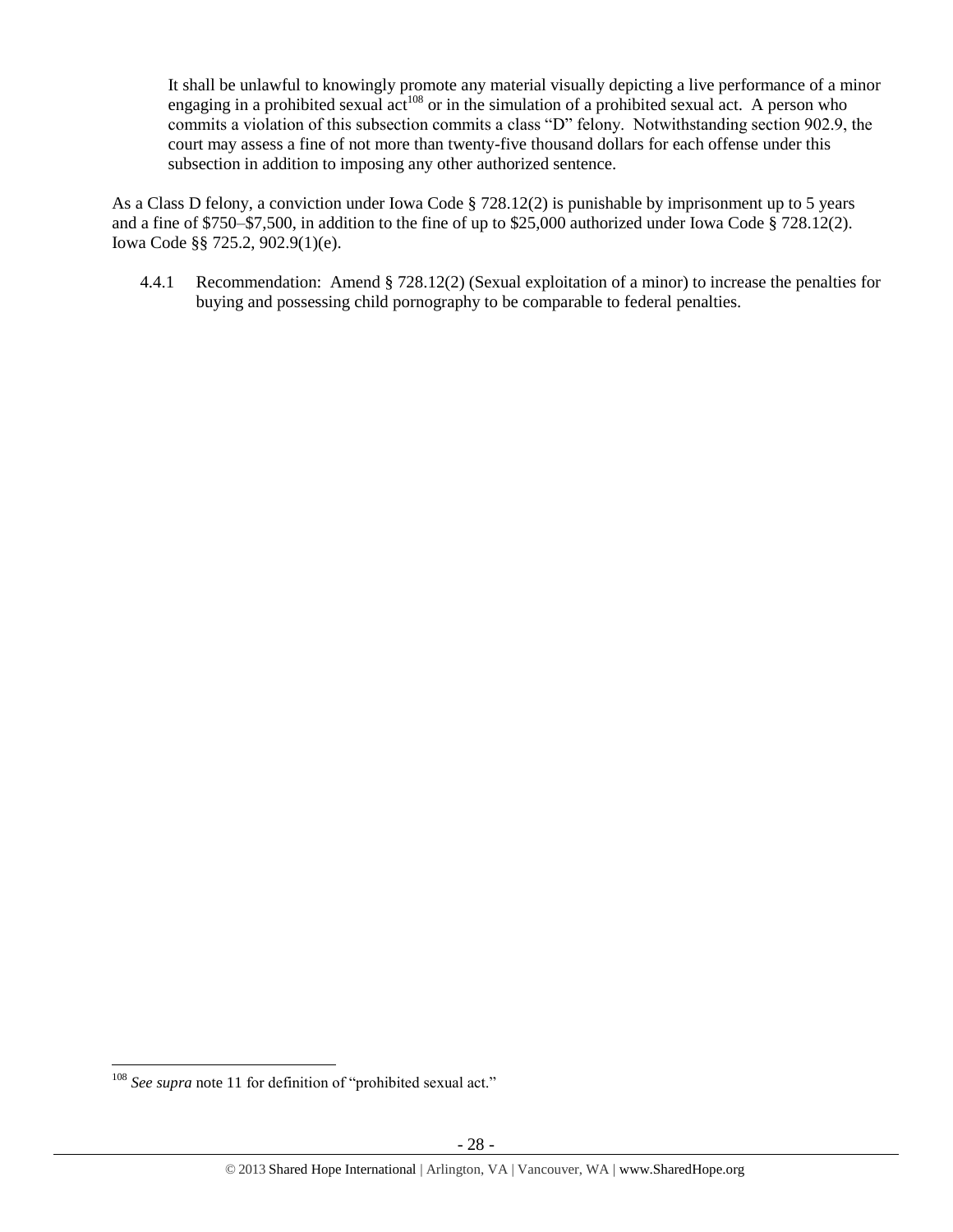## **FRAMEWORK ISSUE 5: PROTECTIVE PROVISIONS FOR THE CHILD VICTIMS**

## *Legal Components:*

- *5.1 A victim of domestic minor sex trafficking or CSEC is defined as a victim for purposes of qualifying for crime victims' compensation and other victim benefits.*
- *5.2 The state sex trafficking statute expressly prohibits a defendant from raising consent of the minor to the commercial sex acts as a defense.*
- *5.3 Prostitution laws apply only to adults, making minors under 18 specifically immune from this offense.*
- *5.4 Child victims of sex trafficking or commercial sexual exploitation are provided with a child protection response, including specialized shelter and services, and are not detained in juvenile detention facilities.*
- *5.5 Commercial sexual exploitation is identified as a type of abuse and neglect within child protection statutes.*
- *5.6 The definition of "caregiver" (or similar term) in the child welfare statutes is broad enough to include a trafficker who has custody or control of a child in order to bring a trafficked child into protection of child protective services.*
- *5.7 Crime victims' compensation is specifically available to a child victim of sex trafficking or commercial sexual exploitation of children (CSEC) without regard to ineligibility factors.*
- *5.8 Victim-friendly procedures and protections are provided in the trial process for minors under 18.*
- *5.9 Expungement or sealing of juvenile delinquency records resulting from arrests or adjudications for prostitution-related offenses committed as a result of, or in the course of, the commercial sexual exploitation of a minor is available within a reasonable time after turning 18.*
- *5.10 Victim restitution and civil remedies for victims of domestic minor sex trafficking or commercial sexual exploitation of children (CSEC) are authorized by law.*
- *5.11 Statutes of limitations for civil and criminal actions for child sex trafficking or commercial sexual exploitation of children (CSEC) offenses are eliminated or lengthened sufficiently to allow prosecutors and victims a realistic opportunity to pursue criminal action and legal remedies.*

*\_\_\_\_\_\_\_\_\_\_\_\_\_\_\_\_\_\_\_\_\_\_\_\_\_\_\_\_\_\_\_\_\_\_\_\_\_\_\_\_\_\_\_\_\_\_\_\_\_\_\_\_\_\_\_\_\_\_\_\_\_\_\_\_\_\_\_\_\_\_\_\_\_\_\_\_\_\_\_\_\_\_\_\_\_\_\_\_\_\_\_\_\_\_*

# *Legal Analysis:*

*5.1 A victim of domestic minor sex trafficking or CSEC is defined as a victim for purposes of qualifying for crime victims' compensation and other victim benefits.*

<span id="page-28-0"></span>The Iowa Code clearly defines a commercially sexually exploited child as a victim. Iowa Code § 915.35(1)<sup>109</sup> (Child victim services) defines a "victim" as a "a minor under the age of eighteen who has been sexually abused or subjected to any other unlawful sexual conduct under chapter 709 [Sexual abuse], 710A [Human trafficking] or 726 [Protection of the family and dependent persons] or who has been the subject of a forcible felony."

*5.2 The state sex trafficking statute expressly prohibits a defendant from raising consent of the minor to the commercial sex acts as a defense.*

Iowa Code § 710A.2(8) (Human trafficking), § 710A.2A<sup>110</sup> (Solicitation of commercial sexual activity), § 728.12(1) (Sexual exploitation of a minor), § 710.10(1), (2) (Enticing a minor), and § 725.3(2) (Pandering) do not expressly state that the consent of a minor to a commercial sex act is immaterial to the crime. However, Iowa Code § 709.8<sup>111</sup> (Lascivious acts with a child), explicitly states, "It is unlawful for any person sixteen years of age or older to perform any of the following acts with a child with or without the child's consent unless

<sup>&</sup>lt;sup>109</sup> Here and elsewhere in this report that Iowa Code § 915.35 is quoted or cited, it has been updated to reflect the amendments added by the passage of House File No. 590. H.F. 590, 85th Gen. Assemb., Leg. Sess. (Iowa 2013) (effective July 1, 2013, subsection (4)(b) effective January 1, 2014).

<sup>110</sup> *See supra* not[e 13.](#page-3-0)

<sup>111</sup> *See supra* not[e 20.](#page-5-0)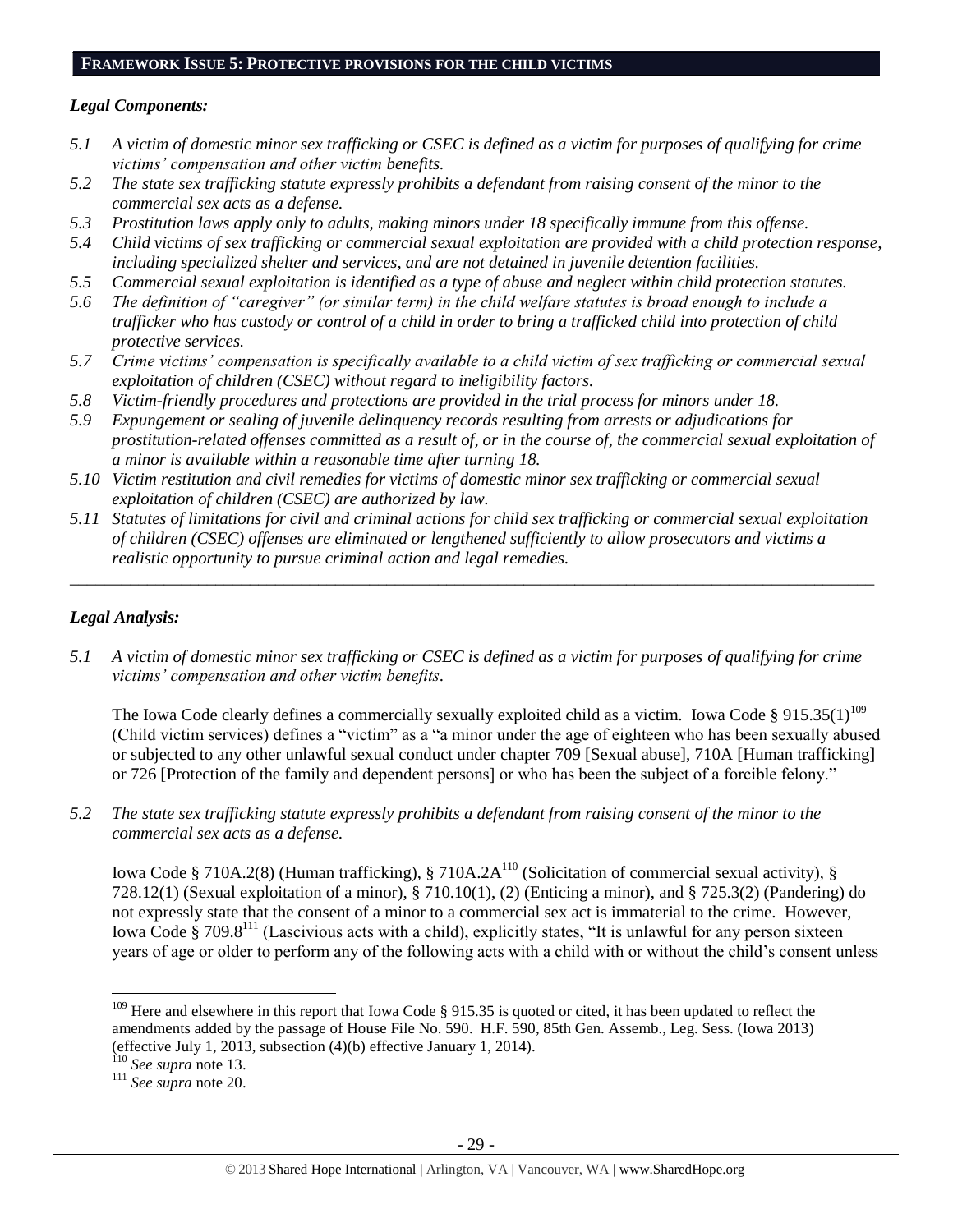married to each other . . . ." Similarly, Iowa Code § 709.12<sup>112</sup> (Indecent contact with a child) states, "A person eighteen years of age or older is upon conviction guilty of an aggravated misdemeanor if the person commits any of the following acts with a child, not the person's spouse, with or without the child's consent . . . ."

- 5.2.1 Recommendation: Amend § 728.12(1) (Sexual exploitation of a minor), § 710.10(1), (2) (Enticing a minor), and § 725.3(2) (Pandering) to expressly prohibit a defense to any commercial sexual offense against a minor under 18 based on consent of the child to the sex act.
- *5.3 Prostitution laws apply only to adults, making minors under 18 specifically immune from this offense.*

Iowa Code § 725.1 (Prostitution) does not exclude minors from prosecution for prostitution. However, under the human trafficking law, Iowa Code § 710A.3 (Affirmative defense) states,

It shall be an affirmative defense, in addition to any other affirmative defenses for which the victim might be eligible, to a prosecution for a criminal violation directly related to the defendant's status as a victim of a crime that is a violation of section 710A.2 [Human trafficking], that the defendant committed the violation under compulsion by another's threat of serious injury, provided that the defendant reasonably believed that such injury was imminent.

- 5.3.1 Recommendation: Amend Iowa Code § 725.1 to make the law inapplicable to minors under 18 and refer cases of minors under 18 used in prostitution to Iowa Code § 710A.2 (Human trafficking) for prosecution and victim protections.
- *5.4 Child victims of sex trafficking or commercial sexual exploitation are provided with a child protection response, including specialized shelter and services, and are not detained in juvenile detention facilities.*

## **Child Identified as Abused/Neglected**

Pursuant to Iowa Code § 232.68(2)(c), (e), a sexually exploited child is likely to be identified as abused or neglected. If a child is identified as abused or neglected under Iowa Code § 232.68(2)(c), (e), the definition of a person responsible for the care of a child under Iowa Code § 232.68(7)(b), (d) is sufficiently broad to involve Child Protective Services in investigations where the child is in the custody or control of a non-family trafficker.

Iowa Code § 232.69(1)<sup>113</sup> (Mandatory and permissive reporters—training required) requires certain people, including social workers, peace officers, and school employees, among others, to "make a report within twentyfour hours and as provided in section 232.70 [Reporting procedure], of cases of child abuse." When the department of human services (department) receives a report of child abuse,<sup>114</sup> under Iowa Code § 232.70(5)<sup>115</sup>

. . . .

 $\overline{a}$ <sup>112</sup> *See supra* not[e 19.](#page-5-1)

<sup>&</sup>lt;sup>113</sup> Here and elsewhere in this report that Iowa Code § 232.69 is quoted or cited, it has been updated to reflect the amendments added by the passage of House File No. 396. S.F. 396, 85th Gen. Assemb., Leg. Sess. (Iowa 2013) (effective July 1, 2013).

 $114$  Iowa Code § 232.68(2) (Definitions) defines "child abuse" as

c. The commission of a sexual offense with or to a child pursuant to chapter 709 [Sexual abuse], section 726.2 [Incest], or section 728.12, subsection 1 [Sexual exploitation of a minor], as a result of the acts or omissions of the person responsible for the care of the child. Notwithstanding section 702.5 [Child], the commission of a sexual offense under this paragraph includes any sexual offense referred to in this paragraph with or to a person under the age of eighteen years.

e. The acts or omissions of a person responsible for the care of a child which allow, permit, or encourage the child to engage in acts prohibited pursuant to section 725.1 [Prostitution]. Notwithstanding section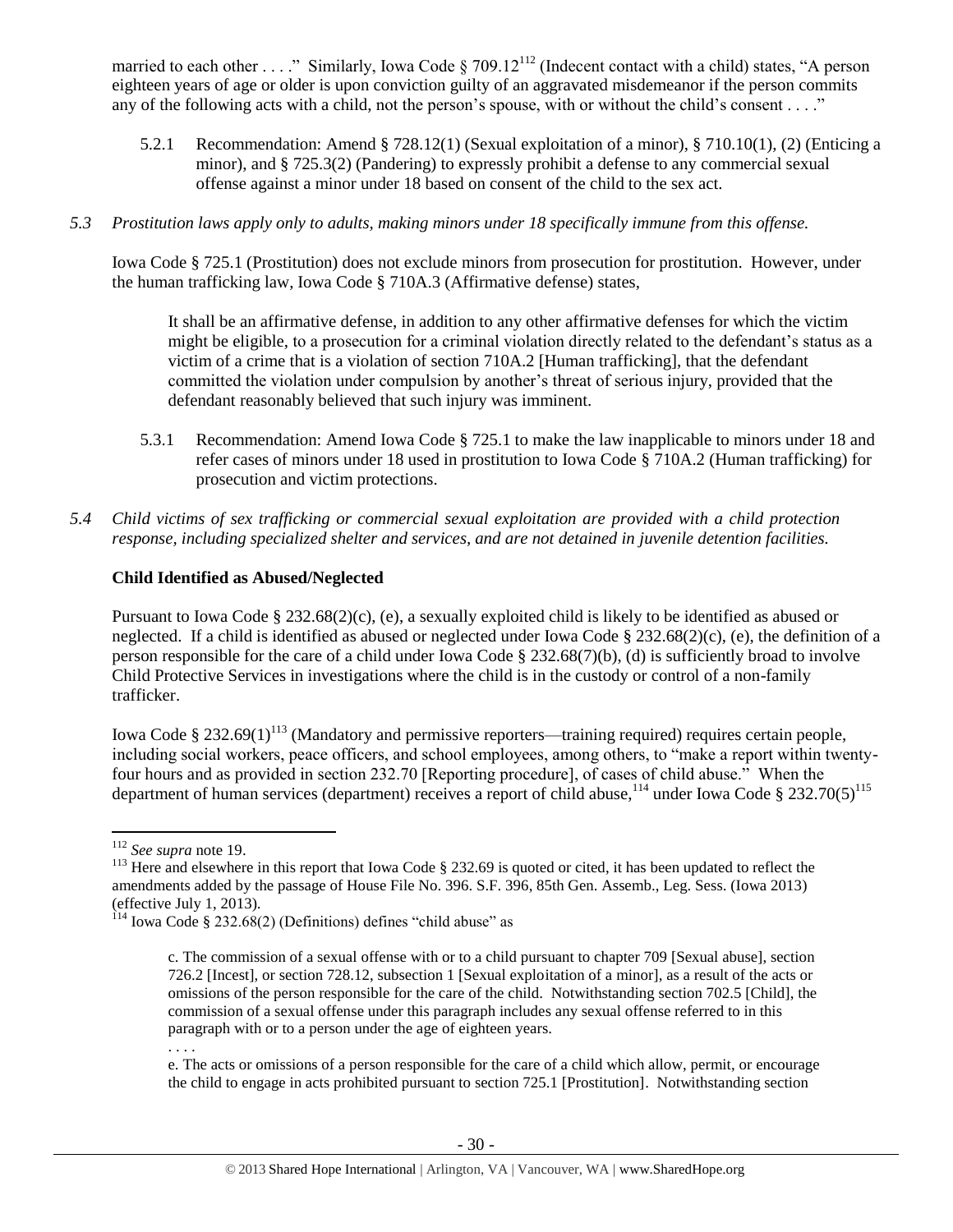(Reporting procedure), it must "[i]mmediately make a determination as to whether the report constitutes an allegation of child abuse as defined in section 232.68 [Definitions]<sup>116</sup> . . . [and] [n]otify the appropriate county attorney of the receipt of the report."

Once a minor is identified as a victim, child protection assistance teams are available to assist domestic minor sex trafficking victims. Pursuant to Iowa Code §  $915.35(1)^{117}$  (Child victim services) a victim is defined in part as "a minor under the age of eighteen who has been sexually abused or subjected to any other unlawful sexual conduct under chapter . . . 710A [Human trafficking]." Pursuant to Iowa Code § 915.35(2), (4),

2. A professional licensed or certified by the state to provide immediate or short-term medical services or mental health services to a victim may provide the services without the prior consent or knowledge of the victim's parents or guardians.

4. a. A child protection assistance team involving the county attorney, law enforcement personnel, and personnel of the department of human services shall be established for each county by the county attorney. However, by mutual agreement, two or more county attorneys may establish a single child protection assistance team to cover a multicounty area. A child protection assistance team, to the greatest extent possible, may be consulted in cases involving a forcible felony against a child who is less than age fourteen in which the suspected offender is the person responsible for the care of a child, as defined in section 232.68. A child protection assistance team may also be utilized in cases involving a violation of chapter 709 or 726 or other crime committed upon a victim as defined in subsection 1.

b. A child protection assistance team may also consult with or include juvenile court officers, medical and mental health professionals, physicians or other hospital-based health professionals, court-appointed special advocates, guardians ad litem, and members of a multidisciplinary team created by the department of human services for child abuse investigations. A child protection assistance team may work cooperatively with the early childhood Iowa area board established under chapter 256I. The child protection assistance team shall work with the department of human services in accordance with section 232.71B<sup>118</sup>, subsection 3, in developing the protocols for prioritizing the actions taken in response to child abuse assessments and for law enforcement agencies working jointly with the department at the local level in processes for child abuse assessments. The department of justice may provide training and other assistance to support the activities of a child protection assistance team.

702.5, acts or omissions under this paragraph include an act or omission referred to in this paragraph with or to a person under the age of eighteen years.

i. Knowingly allowing a person custody or control of, or unsupervised access to a child or minor, after knowing the person is required to register or is on the sex offender registry under chapter 692A for a violation of section 726.6 [Child endangerment].

. . . . <sup>115</sup> Here and elsewhere in this report that Iowa Code § 232.70 is quoted or cited, it has been updated to reflect the amendments added by the passage of House File No. 590. H.F. 590, 85th Gen. Assemb., Leg. Sess. (Iowa 2013) (effective January 1, 2014).

<sup>116</sup> Here and elsewhere in this report that Iowa Code  $\S$  232.68 is quoted or cited, it has been updated to reflect the amendments added by the passage of House File No. 590. H.F. 590, 85th Gen. Assemb., Leg. Sess. (Iowa 2013) (effective January 1, 2014).

<sup>117</sup> *See supra* not[e 109.](#page-28-0)

. . . .

 $\overline{a}$ 

. . . .

<sup>118</sup> Here and elsewhere in this report that Iowa Code § 232.71B is quoted or cited, it has been updated to reflect the amendments added by the passage of House File No. 590. H.F. 590, 85th Gen. Assemb., Leg. Sess. (Iowa 2013) (effective January 1, 2014).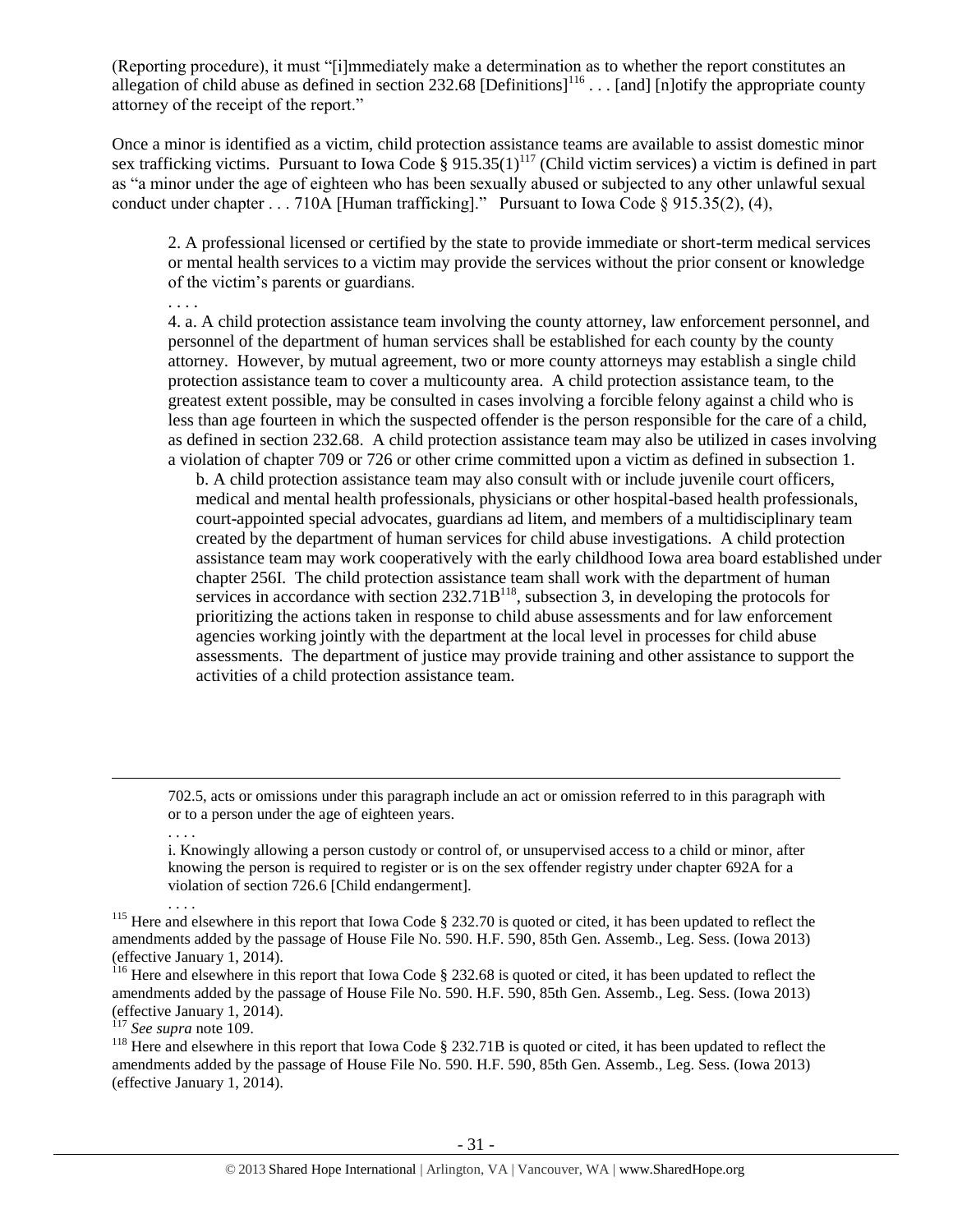Some protective provisions are also available to a commercially sexually exploited child, if found to be a "child in need of assistance."<sup>119</sup>

## I. Initial Custody

a) Authority for initial custody

A "child in need of assistance" may be taken into custody in several ways. Specifically, the court may issue an ex parte order to take a child into custody under the provisions of Iowa Code § 232.78(1) (Temporary custody of a child pursuant to ex parte court order) under certain exigent conditions. A child also may also be taken into custody without a court order pursuant to Iowa Code § 232.79 (Custody without court order) if certain conditions threaten the well-being of the child.

A child may also come to the court's attention pursuant to Iowa Code § 709.13 (Child in need of assistance complaints), which states,

During or following an investigation into allegations of violations of this chapter [Sexual Abuse] or of chapter 726 [Protection of family and dependent persons] or 728 [Obscenity, which includes §728.12 Sexual exploitation of a minor] involving an alleged victim under the age of eighteen and an alleged offender who is not a person responsible for the care of the child, anyone with knowledge of the alleged offense may file a complaint pursuant to section 232.83 [Child sexual abuse involving a person not responsible for the care of the child] alleging the child to be a child in need of assistance. In all cases, the complaint shall be filed by any peace officer with knowledge of the investigation when the peace officer has reason to believe that the alleged victim may require treatment as a result of the alleged offense and that the child's parent, guardian, or custodian will be unwilling or unable to provide the treatment.

Additionally, according to Iowa Code § 232.81(1) (Complaint) any person "having knowledge of the circumstances may file a complaint with the person or agency designated by the court to perform intake duties alleging that a child is a child in need of assistance."

b) Placement

 $\overline{a}$ 

Pursuant to Iowa Code §232.78. (Temporary custody of a child pursuant to ex parte court order)

an unmarried child:

. . . .

. . . . h. Who has committed a delinquent act as a result of pressure, guidance, or approval from a parent, guardian, custodian, or other member of the household in which the child resides.

. . . .

<sup>&</sup>lt;sup>119</sup> Iowa Code § 232.2(6)<sup>119</sup> (Definitions) defines a "child in need of assistance" as

d. Who has been, or is imminently likely to be, sexually abused by the child's parent, guardian, custodian, or other member of the household in which the child resides.

i. Who has been the subject of or a party to sexual activities for hire or who poses for live display or for photographic or other means of pictorial reproduction or display which is designed to appeal to the prurient interest and is patently offensive; and taken as a whole, lacks serious literary, scientific, political, or artistic value.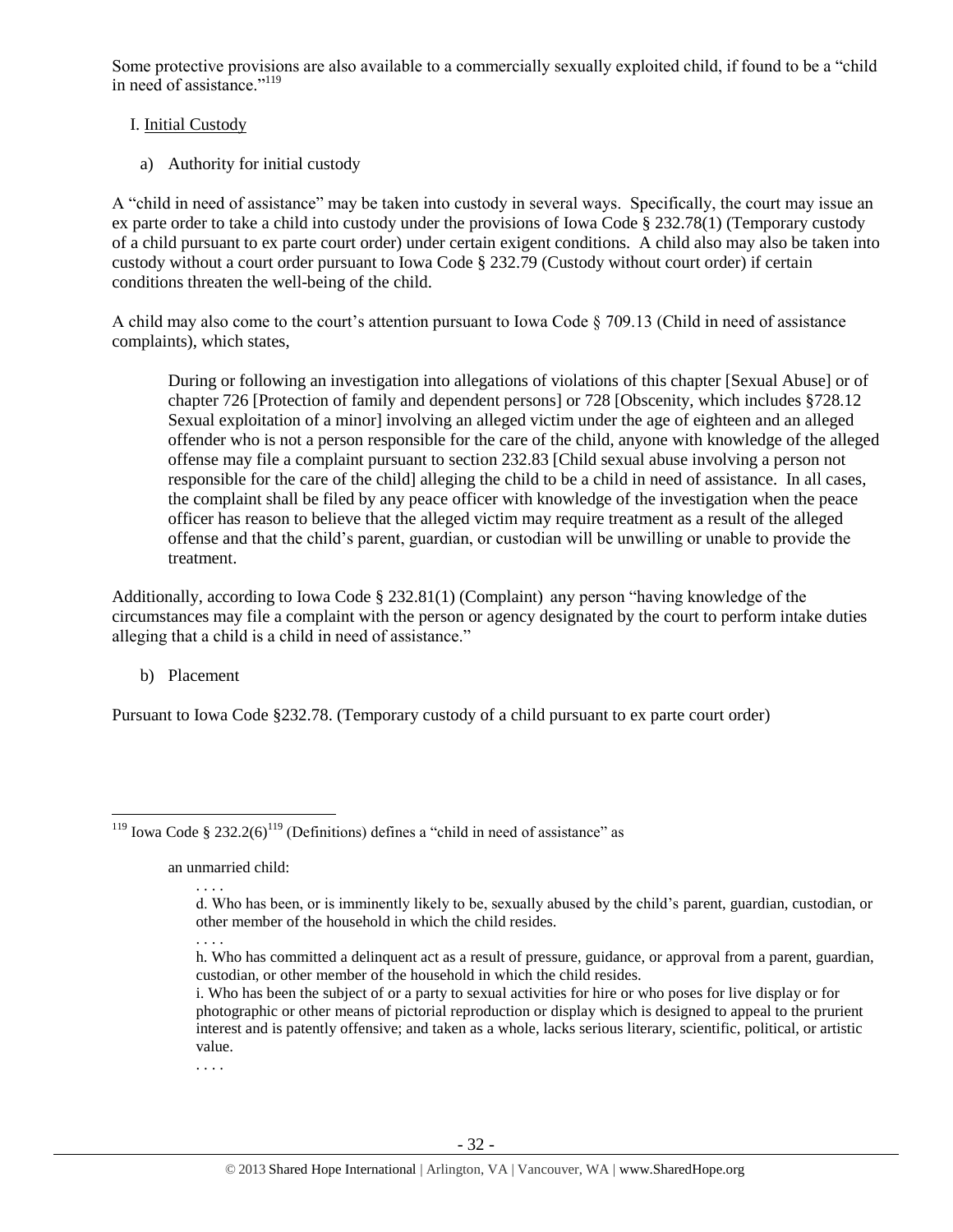3. Except for good cause shown or unless the child is sooner returned to the place where the child was residing or permitted to return to the child care facility, a petition shall be filed under this chapter within three days of the issuance of the order.

Pursuant to Iowa Code § 232.79. (Custody without court order)

b. The court shall authorize the department of human services or the juvenile probation department to cause a child thus removed or kept to be returned if it concludes there is not an imminent risk to the child's life and health in so doing. . . . If the child is not returned, the department of human services or the juvenile probation department shall forthwith cause a petition to be filed within three days after the removal.

## II. Process Following Initial Custody

After receiving a complaint, "the court may request the department of human services, juvenile probation office, or other authorized agency or individual to conduct a preliminary investigation of the complaint to determine if further action should be taken." Iowa Code § 232.81(2). "A petition alleging the child to be a child in need of assistance may be filed pursuant to section 232.87 [Filing of a petition ―contents of a petition] provided the allegations of the complaint, if proven, are sufficient to establish the court's jurisdiction and the filing is in the best interests of the child." Iowa Code § 232.81(3). Filing such a petition starts "[a] formal judicial proceeding to determine whether a child is a child in need of assistance under this chapter . . . ." Iowa Code § 232.87(1).

## III. Placement Process pending Adjudication/Investigation

Once the petition is filed a person "may apply for, or the court on its own motion may order, a hearing to determine whether the child should be temporarily removed from the home. . . ." Iowa Code § 232.95(1). Iowa Code § 232.95(2)(a), (b) (Hearing concerning temporary removal) authorizes the court to do the following:

a. Remove the child from the home and place the child in a shelter care facility or in the custody of a suitable person or agency pending a final order of disposition if the court finds that substantial evidence exists to believe that removal is necessary to avoid imminent risk to the child's life or health.

. . . . b. Release the child to the child's parent, guardian, or custodian pending a final order of disposition. . . . .

# IV. Adjudication

A temporary removal order may also be made by the court after the court "enters an order adjudicating the child to be in need of assistance  $\dots$ ." Iowa Code § 232.96(10).

## V. Outcomes

Following an order under Iowa Code § 232.96 (Adjudicatory hearing), the court must hold a dispositional hearing pursuant to Iowa Code § 232.99(1). Iowa Code § 232.99(4) (Dispositional hearing—findings) states,

When the dispositional hearing is concluded the court shall make the least restrictive disposition appropriate considering all the circumstances of the case. The dispositions which may be entered under this division are listed in sections 232.100 [Suspended judgment] to 232.102 [Transfer of legal custody of child and placement] in order from least to most restrictive.

As an alternative to returning the child to the custody of the child's parent, Iowa Code  $\S 232.102(1)(a)$  (Transfer of legal custody of child and placement) authorizes the court to make one of the following post-dispositional hearing placements transferring legal custody of the child to one of the following: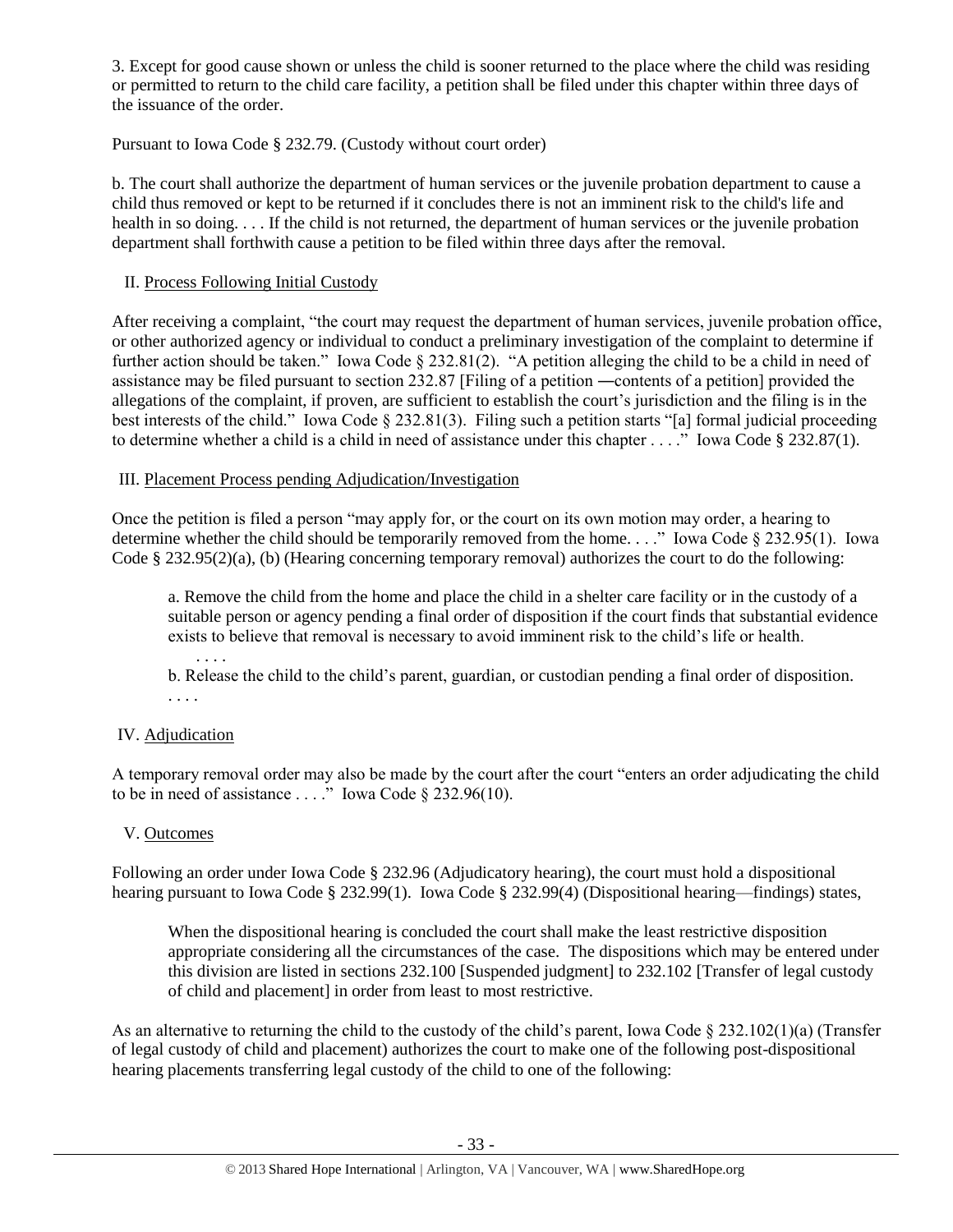(1) A parent who does not have physical care of the child, other relative, or other suitable person. (2) A child-placing agency or other suitable private agency, facility, or institution which is licensed or otherwise authorized by law to receive and provide care for the child.<sup>120</sup> (3) The department of human services.

However, Iowa Code § 232.102(5)(a) states,

Whenever possible the court should permit the child to remain at home with the child's parent, guardian, or custodian. Custody of the child should not be transferred unless the court finds there is clear and convincing evidence that:

(1) The child cannot be protected from physical abuse without transfer of custody; or

(2) The child cannot be protected from some harm which would justify the adjudication of the child as a child in need of assistance and an adequate placement is available.

Iowa Code § 232.102(5)(b) further states in part, "In order to transfer custody of the child under this subsection, the court must make a determination that continuation of the child in the child's home would be contrary to the welfare of the child, and shall identify the reasonable efforts<sup>121</sup> that have been made."

## **Child Identified as Delinquent**

A court could find a commercially sexually exploited child to be a delinquent if the minor committed a delinquent act, which Iowa Code § 232.2(12) (Definitions) defines in part as a "violation of any state law or local ordinance which would constitute a public offense if committed by an adult except any offense which by law is exempted from the jurisdiction of this chapter" or a "violation of a federal law or a law of another state which violation constitutes a criminal offense if the case involving that act has been referred to the juvenile court . . . ." Since a minor could be charged with prostitution under Iowa Code  $\S 725.1$  (Prostitution), a court could find a sexually exploited minor to be a delinquent.

## I. Initial Custody

a) Authority for initial custody

Iowa Code § 232.19(1) (Taking a child into custody) states that a child may be taken into custody by one of the following methods:

- a. By order of the court.
- b. For a delinquent act pursuant to the laws relating to arrest.

 $\overline{a}$ <sup>120</sup> Iowa Code § 232.102(6) states, "The child shall not be placed in the state training school."

<sup>&</sup>lt;sup>121</sup> Iowa Code § 232.102(10)(a) states,

As used in this division, "reasonable efforts" means the efforts made to preserve and unify a family prior to the out-of-home placement of a child in foster care or to eliminate the need for removal of the child or make it possible for the child to safely return to the family's home. Reasonable efforts shall include but are not limited to giving consideration, if appropriate, to interstate placement of a child in the permanency planning decisions involving the child and giving consideration to in-state and out-of-state placement options at a permanency hearing and when using concurrent planning. If returning the child to the family's home is not appropriate or not possible, reasonable efforts shall include the efforts made in a timely manner to finalize a permanency plan for the child. A child's health and safety shall be the paramount concern in making reasonable efforts. . . .

<sup>. . . .</sup>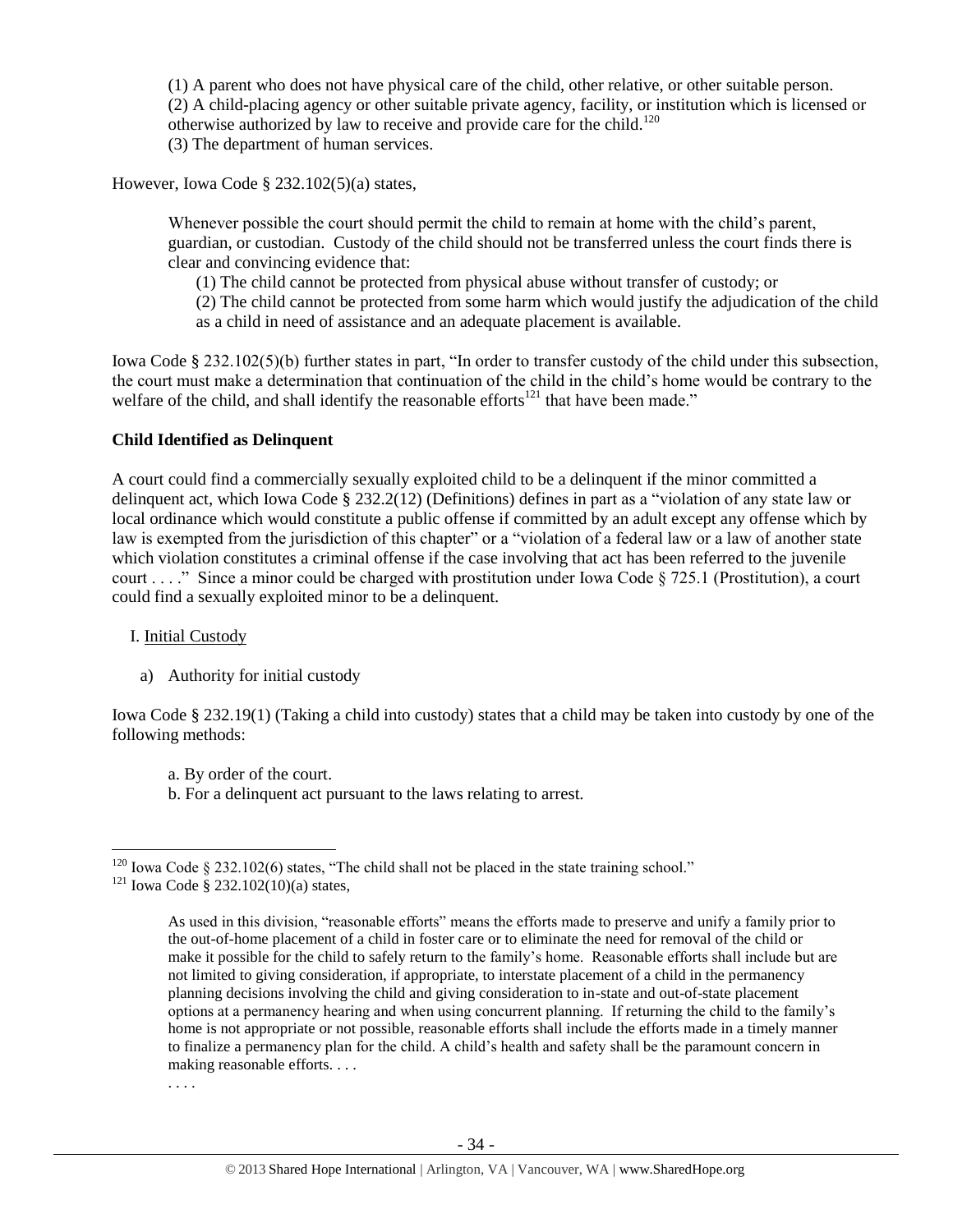c. By a peace officer, when the peace officer has reasonable grounds to believe the child has run away from the child's parents, guardian, or custodian, for the purposes of determining whether the child shall be reunited with the child's parents, guardian, or custodian, placed in shelter care, or, if the child is a chronic runaway and the county has an approved country runaway treatment plan, placed in a runaway assessment center . . . .

. . . .

b) Placement

According to Iowa Code § 232.19(2),

When a child is taken into custody as provided in subsection 1 the person taking the child into custody shall notify the child's parent, guardian, or custodian as soon as possible. The person may place bodily restraints, such as handcuffs, on the child if the child physically resists; threatens physical violence when being taken into custody; is being taken into custody for an alleged delinquent act of violence against a person; or when, in the reasonable judgment of the officer, the child presents a risk of injury to the child or others. The child may also be restrained by handcuffs or other restraints at any time after the child is taken into custody if the child has a known history of physical violence to others. Unless the child is placed in shelter care or detention in accordance with the provisions of section 232.21 [Placement in shelter care] or 232.22 [Placement in detention], the child shall be released to the child's parent, guardian, custodian, responsible adult relative, or other adult approved by the court upon the promise of such person to produce the child in court at such time as the court may direct.

When a child is not released, Iowa Code § 232.20 (Admission of child to shelter care or detention) mandates the child "immediately be taken to a detention or shelter care facility as specified in sections 232.21 [Placement in shelter care] or 232.22 [Placement in detention]." Iowa Code § 232.21(1) (Placement in shelter care) states,

no child shall be placed in shelter care unless one of the following circumstances applies:

- a. The child has no parent, guardian, custodian, responsible adult relative or other adult approved
- by the court who will provide proper shelter, care and supervision.
- b. The child desires to be placed in shelter care.

c. It is necessary to hold the child until the child's parent, guardian, or custodian has been contacted and has taken custody of the child.

- d. It is necessary to hold the child for transfer to another jurisdiction.
- e. The child is being placed pursuant to an order of the court.

According to Iowa Code § 232.21(2)(a) a child eligible for shelter care must be placed in one of the following places:

- (1) A juvenile shelter care home.
- (2) A licensed foster home.

(3) An institution or other facility operated by the department of human services, or one which is licensed or otherwise authorized by law to receive and provide care for the child.

(4) Any other suitable place designated by the court provided that no place used for the detention of a child may be so designated.

However, Iowa Code § 232.21(6) further specifies that a child 12 years old or younger must not be placed in a group shelter care home unless reasonable efforts to place the child in an emergency foster family home have failed. Pursuant to Iowa Code § 232.21(4),

A child placed in a shelter care facility under this section shall not be held for a period in excess of forty-eight hours without an oral or written court order authorizing the shelter care. When the action is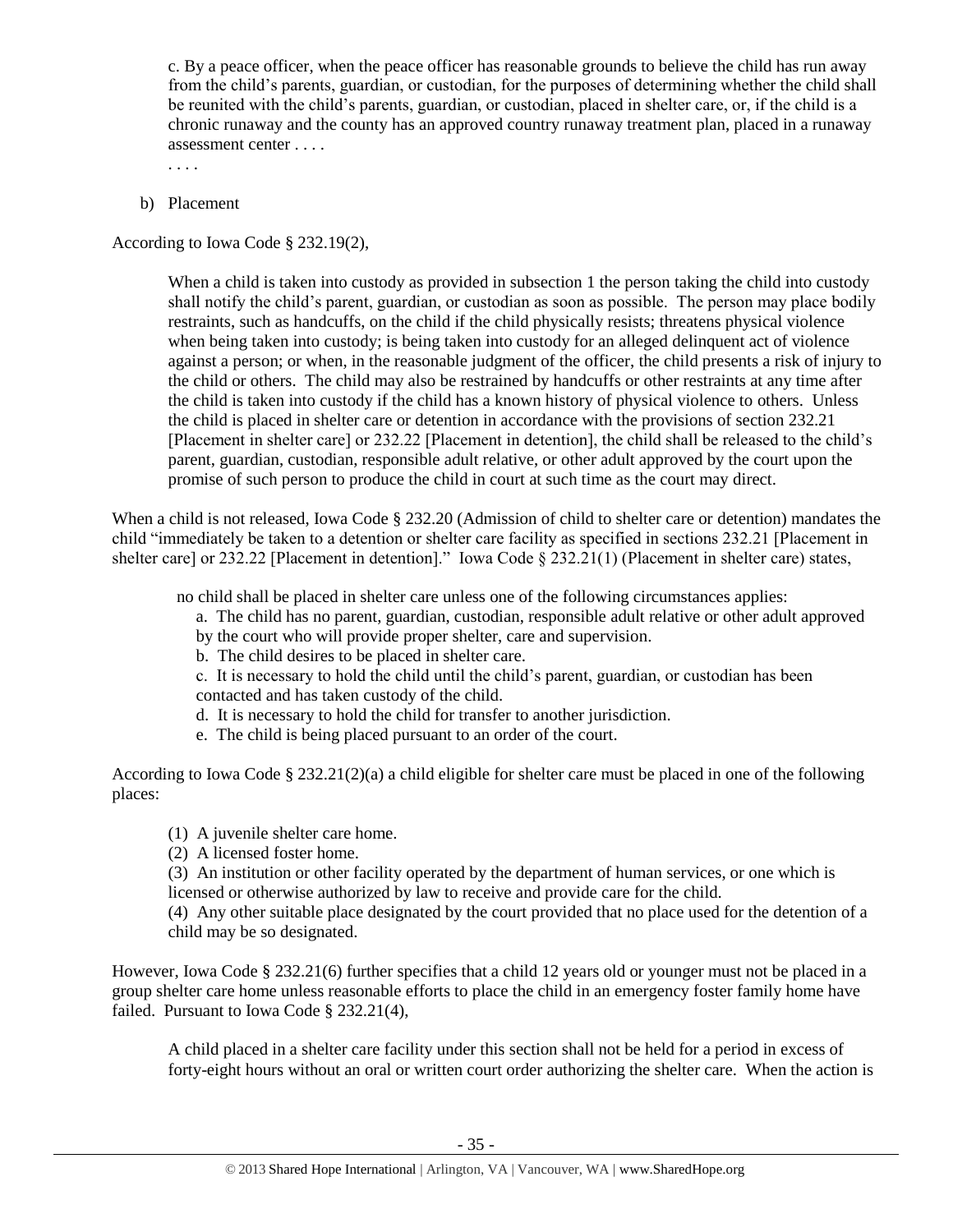authorized by an oral court order, the court shall enter a written order before the end of the next day confirming the oral order and indicating the reasons for the order. A child placed in shelter care pursuant to section 232.19, subsection 1, paragraph "c", shall not be held in excess of seventy-two hours in any event....

The placement of a child in detention is governed by Iowa Code § 232.22 (Placement in detention). Iowa Code § 232.22(1) states,

A child shall not be placed in detention unless one of the following conditions is met:

a. The child is being held under warrant for another jurisdiction.

b. The child is an escapee from a juvenile correctional or penal institution.

. . . .

d. There is probable cause to believe the child has committed a delinquent act, and one of the following conditions is met:

(1) There is a substantial probability that the child will run away or otherwise be unavailable for subsequent court appearance.

. . . .

. . . .

Once it is determined a child should be placed in detention, under Iowa Code § 232.22(3), the child may be placed in one of the following:

a. A juvenile detention home.

b. Any other suitable place designated by the court . . . .

. . . .

d. A place used for the detention of children prior to an adjudicatory hearing may also be used for the detention of a child awaiting disposition to a placement . . . .

# II. Process Following Initial Custody

Pursuant to Iowa Code §232.28. (Intake)

1. Any person having knowledge of the facts may file a complaint with the court or its designee alleging that a child has committed a delinquent act. A written record shall be maintained of any oral complaint received.

2. The court or its designee shall refer the complaint to an intake officer who shall consult with law enforcement authorities having knowledge of the facts and conduct a preliminary inquiry to determine what action should be taken.

3. In the course of a preliminary inquiry, the intake officer may:

a. Interview the complainant, victim or witnesses of the alleged delinquent act.

b. Check existing records of the court, law enforcement agencies, public records of other agencies, and child abuse records as provided in section 235A.15, subsection 2, paragraph "e".

c. Hold conferences with the child and the child's parent or parents, guardian or custodian for the purpose of interviewing them and discussing the disposition of the complaint in accordance with the requirements set forth in subsection 8.

d. Examine any physical evidence pertinent to the complaint.

e. Interview such persons as are necessary to determine whether the filing of a petition would be in the best interests of the child and the community as provided in section 232.35, subsections 2 and 3.

4. Any additional inquiries may be made only with the consent of the child and the child's parent or parents, guardian or custodian. . . .

. . . .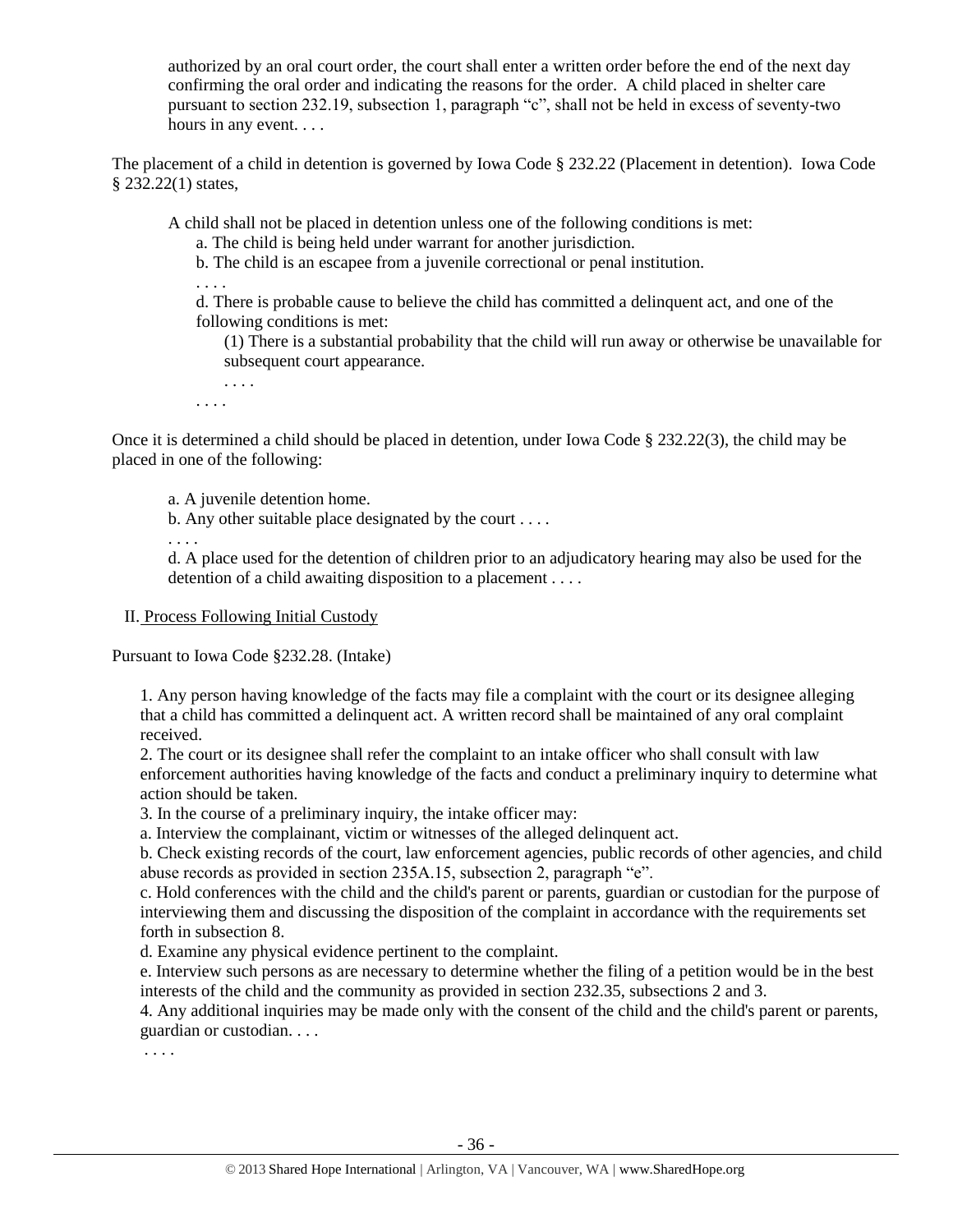6. The intake officer, after consultation with the county attorney when necessary, shall determine whether the complaint is legally sufficient for the filing of a petition. A complaint shall be deemed legally sufficient for the filing of a petition if the facts as alleged are sufficient to establish the jurisdiction of the court and probable cause to believe that the child has committed a delinquent act. If the intake officer determines that the complaint is legally sufficient to support the filing of a petition, the officer shall determine whether the interests of the child and the public will best be served by the dismissal of the complaint, the informal adjustment of the complaint, or the filing of a petition.

7. If the intake officer determines that the complaint is not legally sufficient for the filing of a petition or that further proceedings are not in the best interests of the child or the public, the intake officer shall dismiss the complaint.

8. If the intake officer determines that the complaint is legally sufficient for the filing of a petition and that an informal adjustment of the complaint is in the best interests of the child and the community, the officer may make an informal adjustment of the complaint in accordance with [section 232.29.](https://1.next.westlaw.com/Link/Document/FullText?findType=L&pubNum=1000256&cite=IASTS232.29&originatingDoc=N88D264A0C73511E2B88BBA4867CBAEFF&refType=LQ&originationContext=document&transitionType=DocumentItem&contextData=(sc.Category))

9. If the intake officer determines that the complaint is legally sufficient for the filing of a petition and that the filing of a petition is in the best interests of the child and the public, the officer shall request the county attorney to file a petition in accordance with [section 232.35.](https://1.next.westlaw.com/Link/Document/FullText?findType=L&pubNum=1000256&cite=IASTS232.35&originatingDoc=N88D264A0C73511E2B88BBA4867CBAEFF&refType=LQ&originationContext=document&transitionType=DocumentItem&contextData=(sc.Category))

# III. Placement Process pending Adjudication/Investigation

For any child placed in a detention or shelter care facility pursuant to Iowa Code § 232.22 or § 232.21, a hearing pursuant to Iowa Code § 232.44(1) (Detention or shelter care hearing—release from detention upon change of circumstance) "shall be held within forty-eight hours . . . of the time of the child's admission to a shelter care facility, and within twenty-four hours . . . , excluding Saturdays, Sundays, and legal holidays of the time of a child's admission to a detention facility." After the hearing, the court will either find that release is proper or authorize either shelter care or detention. Iowa Code § 232.44(5), (6). Pursuant to Iowa Code § 232.44(8), "[a] child held in a detention or shelter care facility . . . may be released upon a showing that a change of circumstances makes continued detention unnecessary." However, Iowa Code § 232.44 "does not apply to a child placed in accordance with section 232.78 [Temporary custody of a child pursuant to ex parte court order], 232.79 [Custody without court order], or 232.95 [Hearing concerning temporary removal]." Iowa Code § 232.44(11).

# IV.Adjudication

a) Adjudication hearing

Pursuant to Iowa Code §232.47. (Adjudicatory hearing--findings—adjudication)

1. If a child denies the allegations of the petition, that child may be found to be delinquent only after an adjudicatory hearing conducted in accordance with the provisions of this section. . . .

. . . .

8. At the conclusion of an adjudicatory hearing, the court shall make a finding as to whether the child has committed a delinquent act. The court shall make and file written findings as to the truth of the specific allegations of the petition and as to whether the child has engaged in delinquent conduct.

9. If the court finds that the child did not engage in delinquent conduct, the court shall enter an order dismissing the petition.

10. If the court finds that the child did engage in delinquent conduct, the court may enter an order adjudicating the child to have committed a delinquent act. The child shall be presumed to be innocent of the charges and no finding that a child has engaged in delinquent conduct may be made unless the state has proved beyond a reasonable doubt that the child engaged in such behavior.

11. If the court enters an order adjudicating the child to have committed a delinquent act, the court may issue an order authorizing either shelter care or detention until the dispositional hearing is held.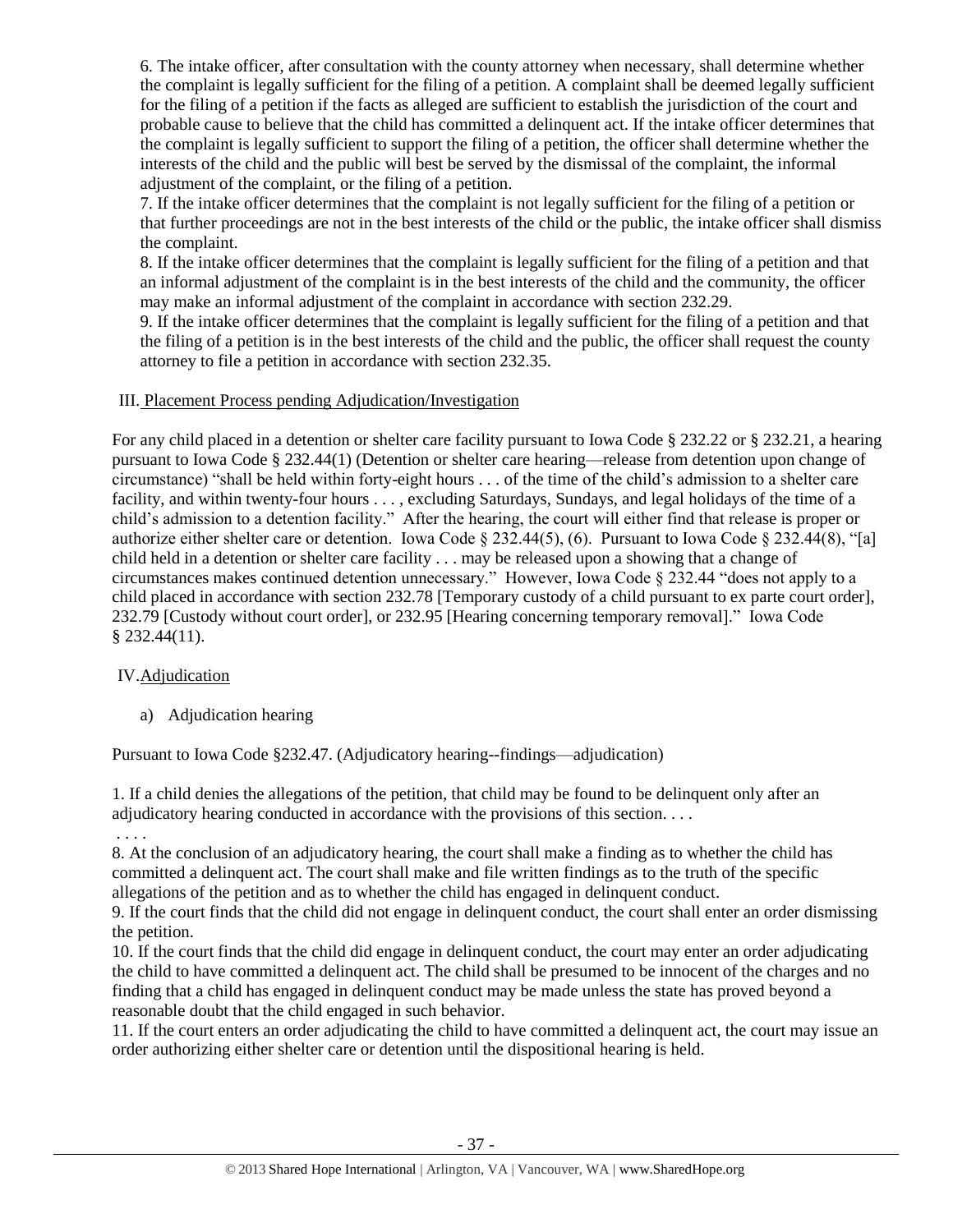b) Diversion or alternate process

When a child has admitted his or her involvement in a delinquent act, the child can proceed under Iowa Code § 232.29(1) (Informal adjustment). A child may voluntarily enter into an informal adjustment agreement and sign the terms of the agreement to proceed through this informal procedure. Iowa Code § 232.29(1)(c), (d).

## V. Outcomes

If instead the child is formally adjudicated under Iowa Code § 232.47 (Adjudicatory hearing—findings—adjudication),<sup>122</sup> and found to have committed a delinquent act, a dispositional hearing must be held pursuant to Iowa Code § 232.50(1) (Dispositional hearing), and the court must "enter the least restrictive dispositional order appropriate in view of the seriousness of the delinquent act, the child's culpability as indicated by the circumstances of the particular case, the age of the child, the child's prior record, or the fact that the child has been placed on youthful offender status under section 907.3A<sup>123</sup> [Youthful offender status]." Iowa Code § 232.52(1)<sup>124</sup>. Specifically, under Iowa Code § 232.52(2) (Disposition of child found to have committed a delinquent act), the court may order, among other things, the child placed on probation and released to the child's parents, the child to receive "special care and treatment required for the physical, emotional, or mental health of the child" and probation or other supervision pursuant to Iowa Code § 232.52(2)(c), or an order "transferring the legal custody of the child, subject to the continuing jurisdiction of the court" to, among others, "[a]n adult relative or other suitable adult and placing the child on probation," a private agency or facility, or foster care pursuant to Iowa Code  $\S 232.52(2)(d)(1)–(3)$ .

*5.5 Commercial sexual exploitation is identified as a type of abuse and neglect within child protection statutes.*

Commercial sexual exploitation is identified as a type of abuse within Iowa's child protection statutes. As used within Iowa's laws related to children in need of assistance, Iowa Code  $\S 232.68(2)(c)$ , (e) (Definitions), defines "child abuse" or "abuse" as

c. The commission of a sexual offense with or to a child pursuant to chapter 709 [Sexual abuse] . . . or section 728.12 [Sexual exploitation of a minor], subsection 1, as a result of the acts or omissions of the person responsible for the care of the child. Notwithstanding section 702.5 [defines child as a person under 14 years of age], the commission of a sexual offense under this paragraph includes any sexual offense referred to in this paragraph with or to a person under the age of eighteen years.

. . . .

 $\overline{a}$ 

e. The acts or omissions of a person responsible for the care of a child which allow, permit, or encourage the child to engage in acts prohibited pursuant to section 725.1 [Prostitution]. Notwithstanding section 702.5 5 [defines child as a person under 14 years of age], acts or omissions under this paragraph include an act or omission referred to in this paragraph with or to a person under the age of eighteen years.

5.5.1 Recommendation: Amend the definitions of "child abuse" and "abuse" under Iowa Code §  $232.68(2)$ (c), (e) (Definitions) to include violations of Iowa Code § 710A.2 (Human trafficking).

 $122$  Iowa Code § 232.47(1) (Adjudicatory hearing—findings—adjudication) states, "If a child denies the allegations of the petition, that child may be found to be delinquent only after an adjudicatory hearing conducted in accordance with the provisions of this section."

<sup>&</sup>lt;sup>123</sup> Here and elsewhere in this report that Iowa Code § 907.3A is quoted or cited, it has been updated to reflect the amendments added by the passage of Senate File No. 288. S.F. 288, 85th Gen. Assemb., Leg. Sess. (Iowa 2013) (effective July 1, 2013).<br> $^{124}$  Here  $^{124}$ 

Here and elsewhere in this report that Iowa Code  $\S 232.52$  is quoted or cited, it has been updated to reflect the amendments added by the passage of Senate File No. 288. S.F. 288, 85th Gen. Assemb., Leg. Sess. (Iowa 2013) (effective July 1, 2013).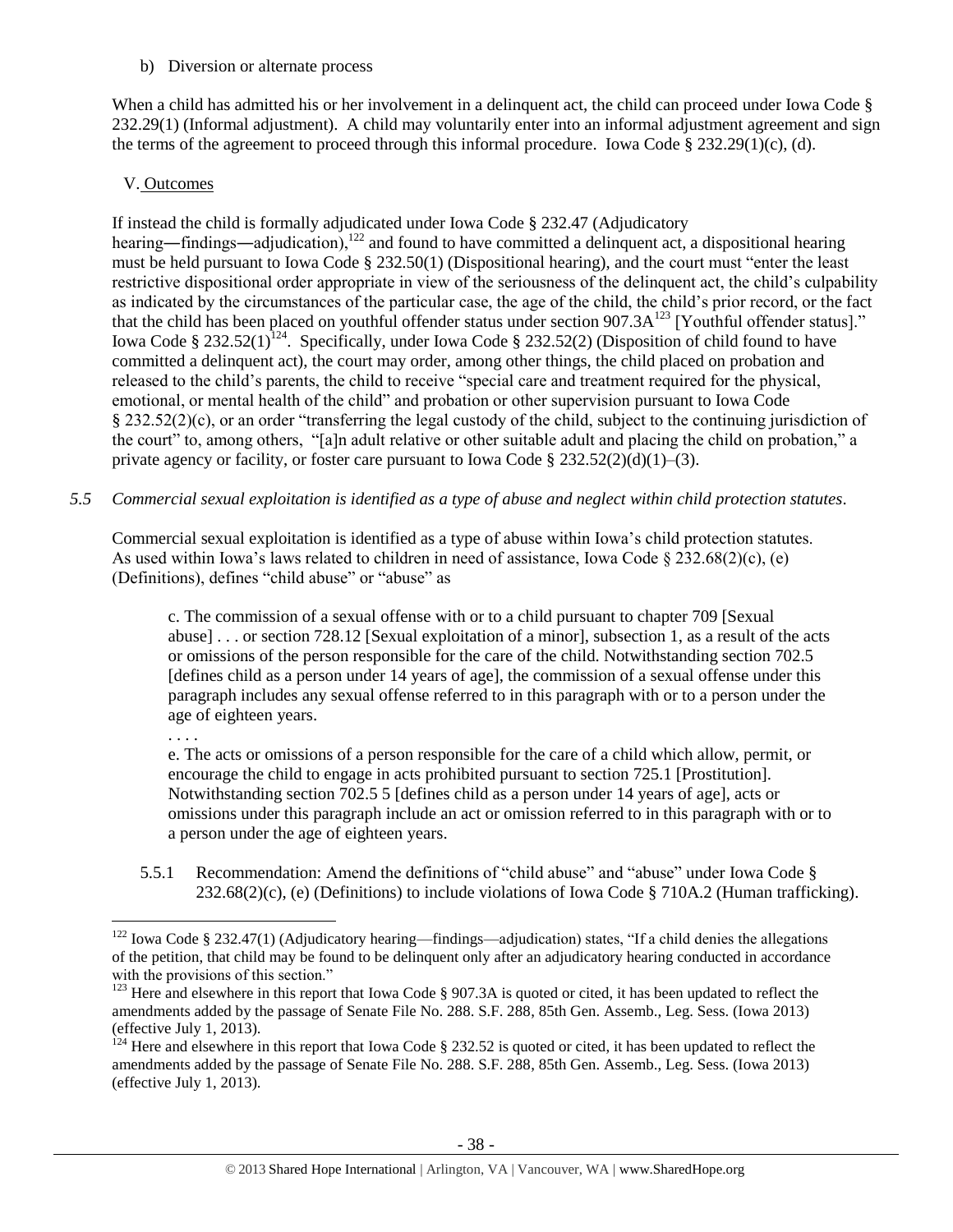*5.6 The definition of "caregiver" (or similar term) in the child welfare statutes is broad enough to include a trafficker who has custody or control of a child in order to bring a trafficked child into protection of child protective services.*

As used within the child abuse reporting laws, Iowa Code § 232.68(7)(b), (d) (Definitions) defines a "person responsible for the care of a child" as

b. A relative or any other person with whom the child resides and who assumes care or supervision of the child, without reference to the length of time or continuity of such residence.

d. Any person providing care for a child, but with whom the child does not reside, without reference to the duration of the care.

This broad definition should include situations in which a trafficker is in custody of a child.

*5.7 Crime victims' compensation is specifically available to a child victim of sex trafficking or commercial sexual exploitation of children (CSEC) without regard to ineligibility factors.*

Pursuant to Iowa Code § 915.94 (Victim compensation fund),

A victim compensation fund is established as a separate fund in the state treasury. Moneys deposited in the fund shall be administered by the department and dedicated to and used for the purposes of section 915.41 and this subchapter. In addition, the department may use moneys from the fund . . . for the award of funds to programs that provide services and support . . . to victims under section 710A.2 [Human trafficking] . . . .

Victims of domestic minor sex trafficking who suffer personal injury<sup>125</sup> resulting from a crime<sup>126</sup> may apply for victims' compensation under Iowa Code § 915.84(1) (Application for compensation). However, minor victims who otherwise qualify for compensation still may face barriers to receiving crime victims' compensation due to certain ineligibility criteria in the laws. Iowa Code  $\S 915.84(1)$  requires the application to be filed "within two years after the date of the crime, the discovery of the crime, or the date of death of the victim." Also, subsection (2) requires a report "to the local police department or county sheriff department within seventy-two hours of" the occurrence of the crime or of the time a "report can reasonably be made." In either case, the department of justice "may waive this requirement if good cause is shown." Iowa Code § 915.84(1), (2). Also, subsection (3) states,

Notwithstanding subsection 2, a victim under the age of eighteen . . . who has been sexually abused or subjected to any other unlawful sexual conduct under chapter 709 [Sexual abuse] or 726 [Protection of the family or dependent persons] or who has been the subject of a forcible felony is not required to report the crime to the local police department or county sheriff department to be eligible for compensation if the crime was allegedly committed upon a child by a person responsible for the care of a child, as defined in section 232.68 [Definitions], subsection  $7,127$ ... and was reported to an employee of the department of human services and the employee verifies the report to the department.

 $\overline{a}$ 

. . . .

<sup>&</sup>lt;sup>125</sup> Iowa Code § 915.80(6)(a) (Definitions) defines "victim" in part as "a person who suffers personal injury or death as a result of . . . [a] crime."

<sup>&</sup>lt;sup>126</sup> Iowa Code § 915.80(2) (Definitions) defines "crime" in part as "conduct that occurs or is attempted in this state, poses a substantial threat of personal injury or death, and is punishable as a felony or misdemeanor, or would be so punishable but for the fact that the person engaging in the conduct lacked the capacity to commit the crime under the laws of this state."

<sup>127</sup> *See supra* Section 5.6.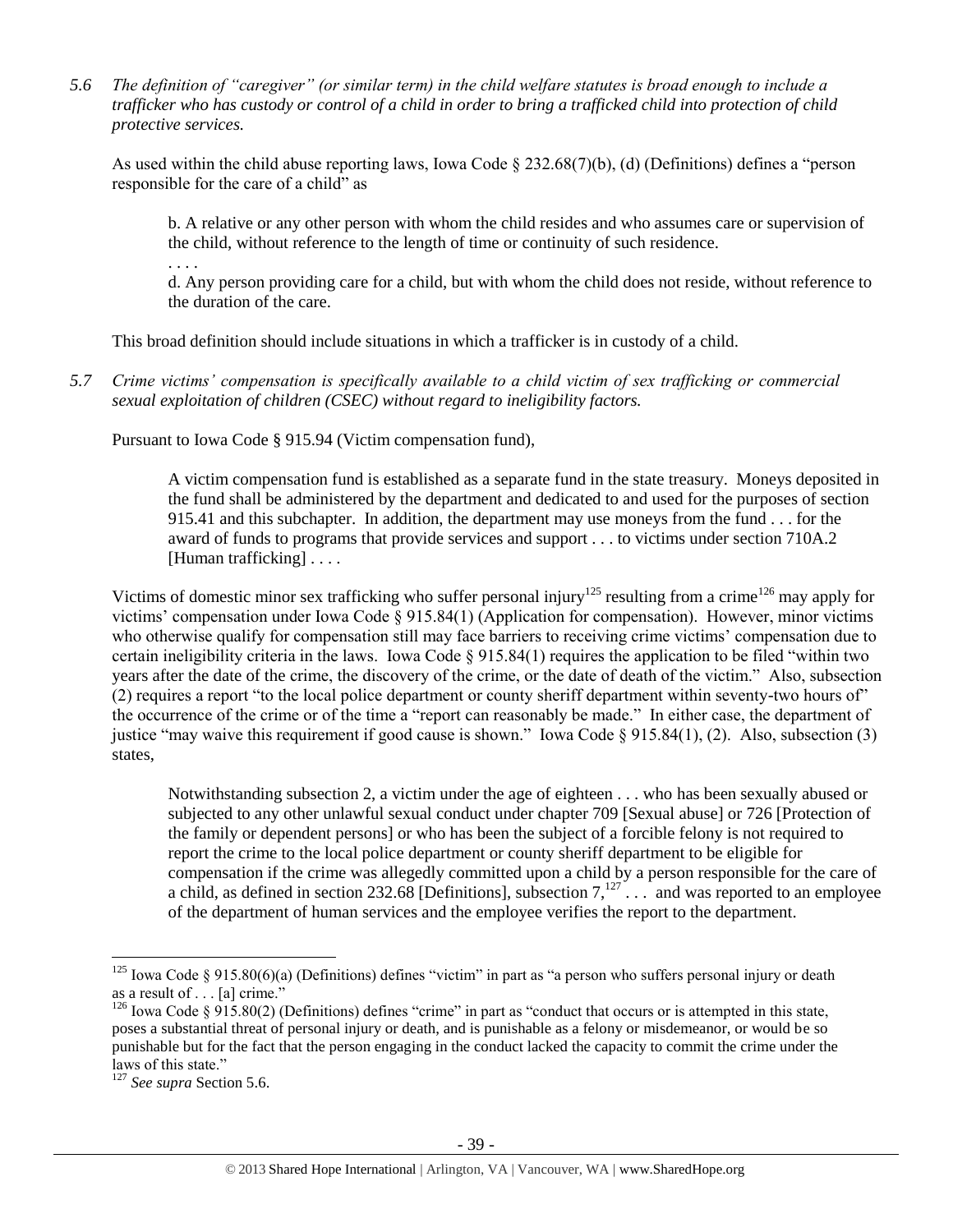Other potential barriers to a child victim of sex trafficking receiving crime victims' compensation includes the requirement in Iowa Code § 915.84(6) that the victim "cooperate with reasonable requests by the appropriate law enforcement agencies in the investigation or prosecution of the crime." Also, victims face possible reductions in compensation claims if found to have "committed the crime or . . . [are] otherwise responsible for damages resulting from the crime." Iowa Code  $\S 915.87(1)(a)$ .

Iowa Code § 915.87(2) (Reductions and disqualifications) states that "[c]ompensation shall not be made when the bodily injury or death for which a benefit is sought was caused by any of the following: a. Consent, provocation, or incitement by the victim, b. The victim assisting, attempting, or committing a criminal act. This paragraph shall not apply to a victim under the age of eighteen involved in commercial sexual activity as defined in section 710A.1.<sup>128</sup><sup>3</sup> Consequently, CSEC victims may not be ineligible for compensation on the basis of "assisting, attempting, or committing a criminal act," but may still be denied compensation on the basis of consent under subsection (a). Since consent is not expressly barred as a defense under the human trafficking or CSEC laws, this could constitute a barrier to compensation in some cases.

5.7.1 Recommendation: Amend Iowa Code § 915.87 (Reductions and disqualifications) to extend the exception for commercially sexually exploited children to the grounds for disqualification under subsection (a) as well as the filing and reporting time limits under subsections (1) and (2).

# *5.8 Victim-friendly procedures and protections are provided in the trial process for minors under 18.*

Child crime victims and witnesses are provided some protections through the trial process. Iowa Code § 915.37 (Guardian ad litem for prosecuting child witnesses) expressly authorizes the court to appoint a guardian ad litem for a child who is a victim of Iowa Code § 710A.2 (Human trafficking) or CSEC. Specifically, Iowa Code § 915.37(1) states in part,

A prosecuting witness who is a child, as defined in section  $702.5$ ,  $^{129}$  in a case involving a violation of chapter 709 [Sexual abuse] or 710A [Human trafficking], or section . . . or 728.12 [Commercial sexual exploitation of a minor], is entitled to have the witness's interests represented by a guardian ad litem at all stages of the proceedings arising from such violation. . . .

Children who are witnesses in criminal cases also may be allowed to provide testimony through closed-circuit television. Under Iowa Code § 915.38(1) (Televised, videotaped, and recorded evidence—limited court testimony—minors and others), the court may order a minor's<sup>130</sup> testimony taken outside the courtroom and broadcast by closed-circuit equipment to protect the minor "from trauma caused by testifying in the physical presence of the defendant where it would impair the minor's ability to communicate . . . . However, such an order shall be entered only upon a specific finding by the court that such measures are necessary to protect the

 $\overline{a}$ 

. . .

 $128$  Iowa Code § 710A.1(1) defines "commercial sexual activity" as "any sex act or sexually explicit performance for which anything of value is given, promised to, or received by any person and includes, but is not limited to, prostitution, participation in the production of pornography, and performance in strip clubs."

 $129$  Iowa Code § 702.5 (Child) states "unless another age is specified, a 'child' is any person under the age of fourteen years.'

<sup>&</sup>lt;sup>130</sup> Iowa Code § 915.38(1) refers to the definition of minor in Iowa Code § 599.1 (Period of minority—exception for certain inmates), which states,

The period of minority extends to the age of eighteen years, but all minors attain their majority by marriage.

A person who is less than eighteen years old, but who is tried, convicted, and sentenced as an adult and committed to the custody of the director of the department of corrections shall be deemed to have attained the age of majority for purposes of making decisions and giving consent to medical care, related services, and treatment during the period of the person's incarceration.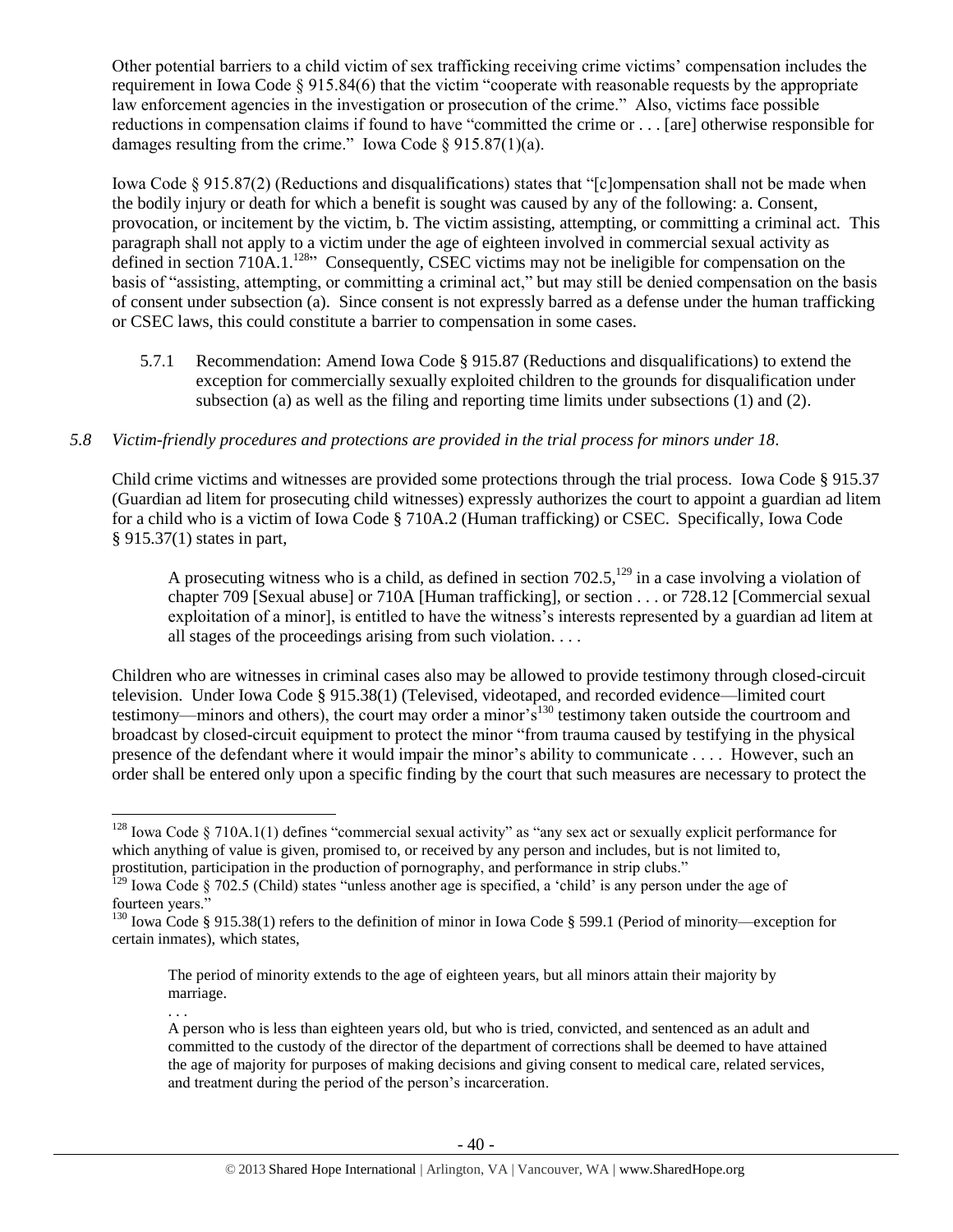minor from trauma." Pursuant to the section, "Only the judge, prosecuting attorney, defendant's attorney, persons necessary to operate the equipment, and any person whose presence, in the opinion of the court, would contribute to the welfare and well-being of the minor may be present in the room with the minor during the minor's testimony" and the minor shall be informed that "the defendant will not be present in the room in which the minor will be testifying but that the defendant will be viewing the minor's testimony through closed-circuit television."

Additionally, under Iowa Code § 915.38(2)–(4),

2. The court may, upon its own motion or upon motion of a party, order that the testimony of a minor, as defined in section 599.1, be taken by recorded deposition for use at trial, pursuant to rule of criminal procedure 2.13(2)(b). In addition to requiring that such testimony be recorded by stenographic means, the court may on motion and hearing, and upon a finding that the minor is unavailable as provided in rule of evidence 5.804(a), order the videotaping of the minor's testimony for viewing in the courtroom by the court. . . .

3. The court may upon motion of a party admit into evidence the recorded statements of a child, as defined in section 702.5 [Child], describing sexual contact performed with or on the child, not otherwise admissible in evidence by statute or court rule if the court determines that the recorded statements substantially comport with the requirements for admission under rule of evidence 5.803(24)<sup>131</sup> or 5.804(b)(5).<sup>132</sup>

<span id="page-40-0"></span>4. A court may, upon its own motion or upon the motion of a party, order the court testimony of a child to be limited in duration in accordance with the developmental maturity of the child. The court may consider or hear expert testimony in order to determine the appropriate limitation on the duration of a child's testimony. However, the court shall, upon motion, limit the duration of a child's uninterrupted testimony to one hour, at which time the court shall allow the child to rest before continuing to testify.

Certain additional protections apply to domestic minor sex trafficking victims whose offenders are prosecuted under Iowa's sexual offense laws. Iowa R. Evid. 5.412(a) (Sexual abuse cases; relevance of victim's past behavior) states generally that "[n]otwithstanding any other provision of law, in a criminal case in which a person is accused of sexual abuse, reputation or opinion evidence of the past sexual behavior of an alleged victim of such sexual abuse is not admissible." However, pursuant to Iowa R. Evid. 5.412(b),

Notwithstanding any other provision of law, in a criminal case in which a person is accused of sexual abuse, evidence of a victim's past sexual behavior other than reputation or opinion evidence is also not admissible, unless such evidence is either of the following:

(1) Admitted in accordance with rules  $5.412(c)(1)$  and  $5.412(c)(2)$  and is constitutionally required to be admitted.

(2) Admitted in accordance with rule 5.412(c) and is evidence of either of the following:

(A) Past sexual behavior with persons other than the accused, offered by the accused upon the issue of whether the accused was or was not, with respect to the alleged victim, the source of semen or injury.

(B) Past sexual behavior with the accused and is offered by the accused upon the issue of whether the alleged victim consented to the sexual behavior with respect to which sexual abuse is alleged.

Iowa Code § 915.36(1), (2) (Protection of child victim's privacy) states that in filings related to any violation of chapter 709 (Sexual abuse) or § 728.12 (Sexual exploitation of a minor), in which the child victim is under 14

 $\overline{a}$ <sup>131</sup> Rule 5.803(24) has been transferred to Rule 5.807 (Residual exception). Rule 5.807 states that "[a] statement not specifically covered by any of the exceptions in rules 5.803 or 5.804 but having equivalent circumstantial guarantees of trustworthiness is not excluded by the hearsay rule" if the requirements of the rule are met.

<sup>132</sup> Rule 5.804(b)(5) has been transferred to Rule 5.807 (Residual exception). *See supra* not[e 131.](#page-40-0)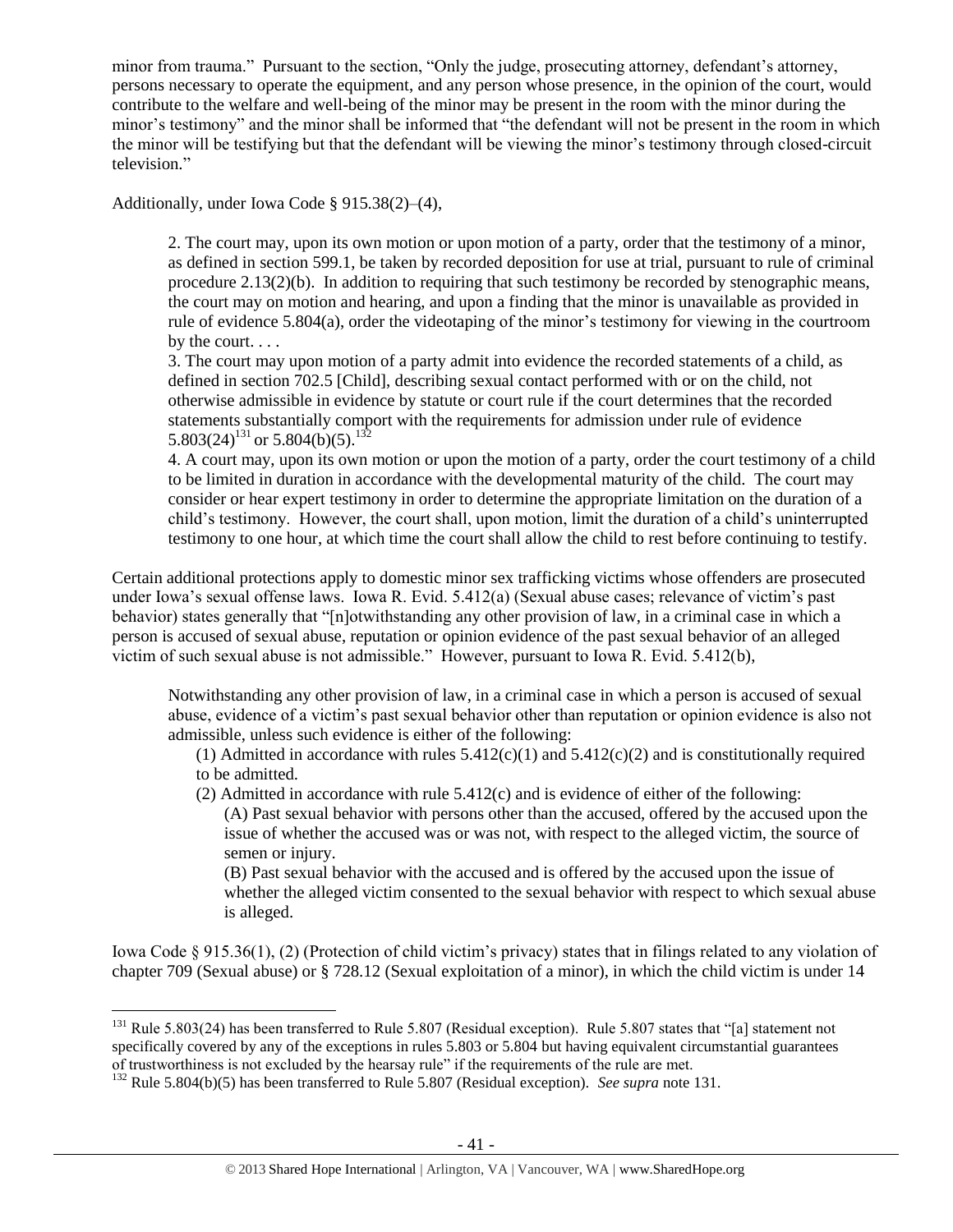years of age, "the name of the child and identifying biographical information shall not appear on the information or indictment or any other public record. Instead, a nondescriptive designation shall appear on all public records."

*5.9 Expungement or sealing of juvenile delinquency records resulting from arrests or adjudications for prostitution-related offenses committed as a result of, or in the course of, the commercial sexual exploitation of a minor is available within a reasonable time after turning 18.*

Pursuant to Iowa Code § 232.150 (Sealing of records), juvenile records may be sealed as follows:

1. a. Upon application of a person who was taken into custody for a delinquent act or was the subject of a complaint alleging delinquency or was the subject of a delinquency petition, or upon the court's own motion, the court, after hearing, shall order the official juvenile court records in the case including those specified in sections  $232.147^{133}$  [Confidentiality of juvenile court records] and  $232.149$  [Records of criminal or juvenile justice agencies] sealed if the court finds all of the following:

(1) The person is eighteen years of age or older and two years have elapsed since the last official action in the person's case.

(2) The person has not been subsequently convicted of a felony or an aggravated or serious misdemeanor or adjudicated a delinquent child for an act which if committed by an adult would be a felony, an aggravated misdemeanor, or a serious misdemeanor and no proceeding is pending seeking such conviction or adjudication.

(3) The person was not placed on youthful offender status, transferred back to district court after the youthful offender's eighteenth birthday, and sentenced for the offense which precipitated the youthful offender placement.

b. If the person was adjudicated delinquent for an offense which if committed by an adult would be an aggravated misdemeanor or a felony, the court shall not order the records in the case sealed unless, upon application of the person or upon the court's own motion and after hearing, the court finds that paragraph "a", subparagraphs  $(1)$  and  $(2)$ , apply and that the sealing is in the best interests of the person and the public.

. . . .

 $\overline{a}$ 

When a juvenile's court records are not sealed in accordance with Iowa Code § 232.150, Iowa Code § 232.147 (Confidentiality of juvenile court records) provides that juvenile court records still are confidential and may not be inspected except as authorized under Iowa Code § 232.147.

- 5.9.1 Recommendation: Amend Iowa Code § 232.150 (Sealing of records) to reduce the waiting period for victims of human trafficking and CSEC offenses.
- *5.10 Victim restitution and civil remedies for victims of domestic minor sex trafficking or commercial sexual exploitation of children (CSEC) are authorized by law.*

Iowa has enacted various statutes that provide for mandatory restitution and civil remedies for minors victimized through prostitution, pornography, or sexual performance. Iowa Code § 910.2(1) (Restitution or community service to be ordered by sentencing court)  $134$  states, "In all criminal cases in which there is a plea of guilty, verdict of guilty, or special verdict upon which a judgment of conviction is rendered, the sentencing court shall order that restitution be made by each offender to the victims of the offender's criminal activities . . . ." Iowa Code § 915.100(1) (Victim restitution rights) further states that "[v]ictims, as defined in section 910.1

 $^{133}$  Here and elsewhere in this report that Iowa Code § 232.147 is quoted or cited, it has been updated to reflect the amendments added by the passage of House File No. 592. H.F. 592, 85th Gen. Assemb., Leg. Sess. (Iowa 2013) (effective July 1, 2013).

<sup>&</sup>lt;sup>134</sup> See supra Section 2.8 for the provisions of Iowa Code § 910.2(1).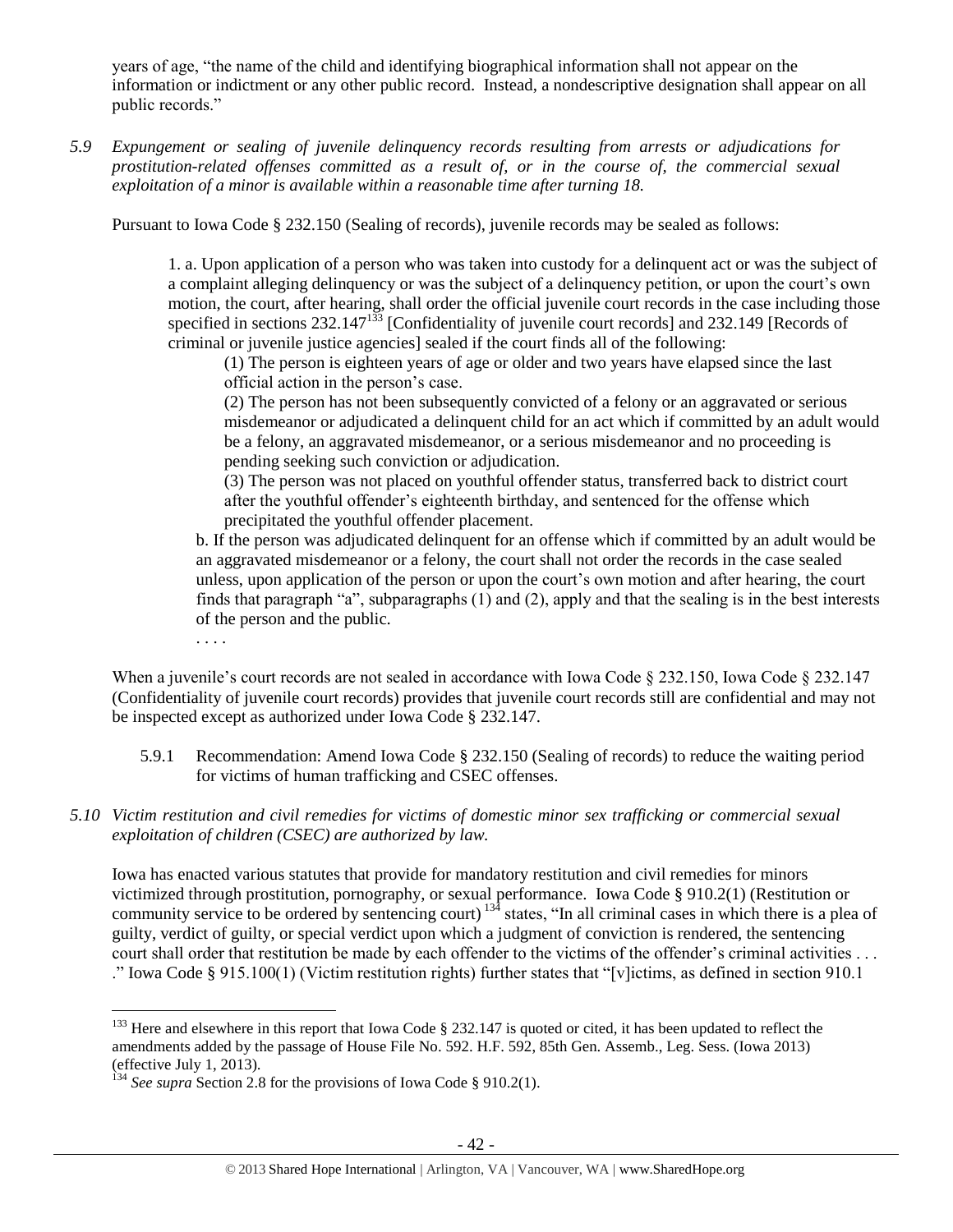[Definitions], have the right to recover pecuniary damages,<sup>135</sup> as defined in section 910.1." Furthermore, Iowa Code § 915.100(2) specifies that,

a. In all criminal cases in which there is a plea of guilty, verdict of guilty or special verdict upon which a judgment of conviction is rendered, the sentencing court shall order that restitution be made by each offender to victims of the offender's criminal activities.

. . . .

e. Victims shall be paid in full pursuant to an order of restitution, before fines, penalties, surcharges, crime victim compensation program reimbursement, public agency reimbursement, court costs, correctional fees, court-appointed attorney fees, expenses of a public defender, or contributions to local anticrime organizations are paid.

. . . .

i. The right to victim restitution for the pecuniary damages incurred by a victim as the result of a crime does not limit or impair the right of the victim to sue and recover damages from the offender in a civil action.

Iowa Code § 710A.4 (Restitution) specifies that, with regard to a victim of Iowa Code § 710A.2 (Human trafficking), "[t]he gross income of the defendant or the value of labor or services<sup>136</sup> performed by the victim<sup>137</sup> to the defendant shall be considered when determining the amount of restitution."

Victims of Iowa Code § 706B.2 (Money laundering penalty — civil remedies) also may seek civil remedies. Offenders may be required to pay "a civil penalty of three times the value of the property involved in the transaction, in addition to any criminal sanction imposed." Iowa Code § 706B.2(3). Traffickers who violate Iowa Code § 706B.2 will also be "subject to forfeiture under chapter 809A [Forfeiture Reform Act]." Iowa Code § 706B.2(4).

Finally, victims of ongoing criminal conduct, pursuant to Iowa Code §706A may seek civil remedies. Iowa Code §706A.3<sup>138</sup> states, in part: "[A]n aggrieved person may institute civil proceedings against any person in district court seeking relief from conduct constituting a violation of this chapter or to prevent, restrain, or remedy such violation."

5.10.1 Recommendation: Enact a law to provide a civil remedy for victims of violations of Iowa's human trafficking and CSEC laws.

<sup>137</sup> *See supra* not[e 90](#page-22-0) for definition of "victim."

138 *See supra* note [27.](#page-7-0)

 $\overline{a}$ <sup>135</sup> Pursuant to Iowa Code § 910.1(3) (Definitions),

<sup>&</sup>quot;Pecuniary damages" means all damages to the extent not paid by an insurer, which a victim could recover against the offender in a civil action arising out of the same facts or event, except punitive damages and damages for pain, suffering, mental anguish, and loss of consortium. Without limitation, "pecuniary damages" includes damages for wrongful death and expenses incurred for psychiatric or psychological services or counseling or other counseling for the victim which became necessary as a direct result of the criminal activity.

<sup>&</sup>lt;sup>136</sup> Pursuant to Iowa Code § 710A.1 (Definitions), "services" is defined as "an ongoing relationship between a person and the actor in which the person performs activities under the supervision of or for the benefit of the actor, including commercial sexual activity and sexually explicit performances."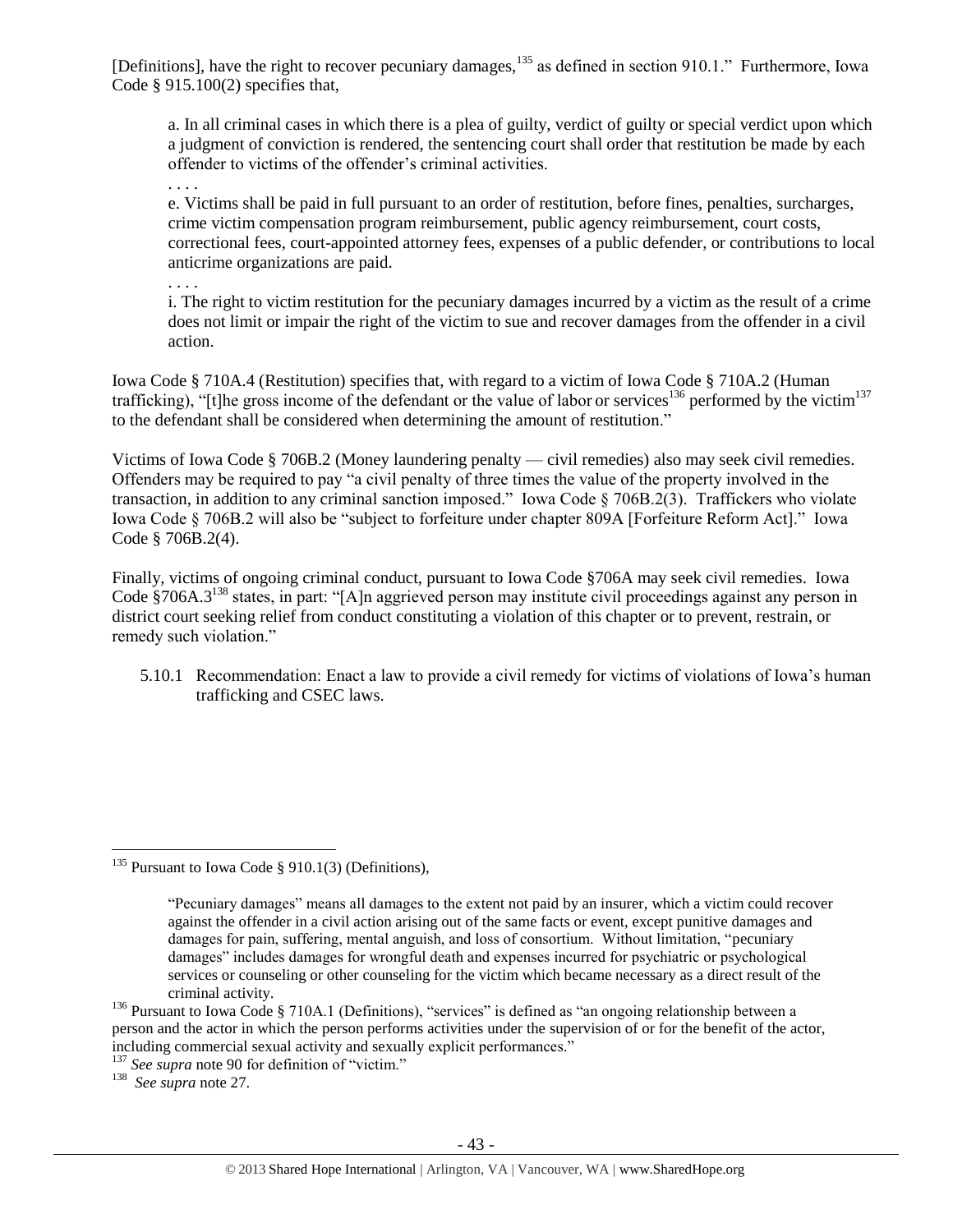*5.11 Statutes of limitations for civil and criminal actions for child sex trafficking or commercial sexual exploitation of children (CSEC) offenses are eliminated or lengthened sufficiently to allow prosecutors and victims a realistic opportunity to pursue criminal action and legal remedies.*

Under Iowa Code § 802.3 (Felony—aggravated or serious misdemeanor), violations of Iowa Code § 710A.2 (Human trafficking) and Iowa's CSEC laws are subject to a 3 year statute of limitations. Iowa Code § 802.3 specifies that "[i]n all cases, except those enumerated in section . . . 802.2 [Sexual abuse] . . . an indictment or information for a felony or aggravated or serious misdemeanor shall be found within three years after its commission."

With regard to civil actions, Iowa Code § 614.8A (Damages for child sexual abuse—time limitation) states,

An action for damages for injury suffered as a result of sexual abuse which occurred when the injured person was a child, but not discovered until after the injured person is of the age of majority, shall be brought within four years from the time of discovery by the injured party of both the injury and the causal relationship between the injury and the sexual abuse.

To the extent that a civil claim by a CSEC victim does not fall within the exception provided in Iowa Code § 614.8A, the general 2-year statute of limitations for civil claims "founded on injuries to the person or reputation" would apply. Iowa Code § 614.1(2)<sup>139</sup> (Period). However, Iowa Code § 614.8(2) (Minors and persons with mental illness) states,

Except as provided in section 614.1, subsection 9 [relating to medical malpractice], the times limited for actions in this chapter . . . except those brought for penalties and forfeitures, are extended in favor of minors, so that they shall have one year from and after attainment of majority within which to file a complaint pursuant to chapter 216, to make a claim pursuant to chapter 669, or to otherwise commence an action.

5.11.1 Recommendation: Amend Chapter 802 (Limitation of criminal actions) to allow offenses committed under Iowa Code § 710A.2 (Human Trafficking) and Iowa's CSEC laws to be commenced at any time, and amend and Chapter 614 (Limitations of actions) to toll the statute of limitations for civil actions by victims to recover for injuries resulting from these offenses.

 $139$  Here and elsewhere in this report that Iowa Code § 614.1 is quoted or cited, it has been updated to reflect the amendments added by the passage of House File No. 356. H.F. 356, 85th Gen. Assemb., Leg. Sess. (Iowa 2013) (effective July 1, 2013).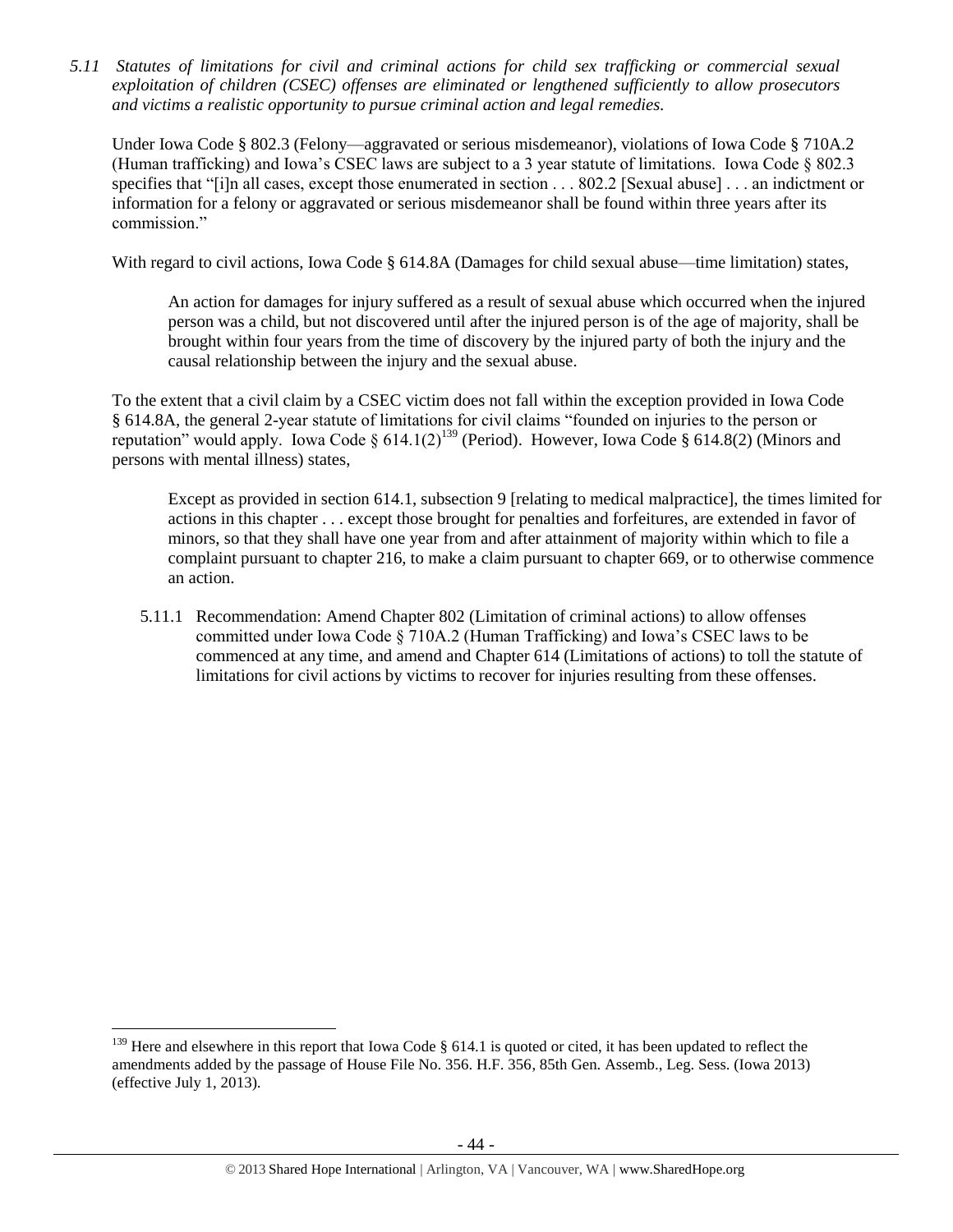#### **FRAMEWORK ISSUE 6: CRIMINAL JUSTICE TOOLS FOR INVESTIGATION AND PROSECUTIONS**

#### *Legal Components:*

- *6.1 Training on human trafficking and domestic minor sex trafficking for law enforcement is statutorily mandated or authorized.*
- *6.2 Single party consent to audio-taping is permitted in law enforcement investigations.*
- *6.3 Wiretapping is an available tool to investigate domestic minor sex trafficking.*
- *6.4 Using a law enforcement posing as a minor to investigate buying or selling of commercial sex acts is not a defense to soliciting, purchasing, or selling sex with a minor.*
- *6.5 Using the Internet to investigate buyers and traffickers is a permissible investigative technique.*
- *6.6 Law enforcement and child welfare agencies are mandated to promptly report missing and recovered children. \_\_\_\_\_\_\_\_\_\_\_\_\_\_\_\_\_\_\_\_\_\_\_\_\_\_\_\_\_\_\_\_\_\_\_\_\_\_\_\_\_\_\_\_\_\_\_\_\_\_\_\_\_\_\_\_\_\_\_\_\_\_\_\_\_\_\_\_\_\_\_\_\_\_\_\_\_\_\_\_\_\_\_\_\_\_\_\_\_\_\_\_\_\_*

## *Legal Analysis:*

*6.1 Training on human trafficking and domestic minor sex trafficking for law enforcement is statutorily mandated or authorized.*

Iowa Code § 80B.11 (Rules) establishes the training standards applicable to law enforcement officers in Iowa, including minimum entrance requirements, basic training requirements, and advanced training requirements for law enforcement officers.

Iowa Code § 80B.11(1)(e) states,

The director of the academy, subject to the approval of the council, shall promulgate rules in accordance with the provisions of this chapter and chapter 17A, giving due consideration to varying factors and special requirements of law enforcement agencies relative to the following:

. . . .

e. Training standards on the subject of human trafficking, to include curricula on cultural sensitivity and the means to deal effectively and appropriately with trafficking victims. Such training shall encourage law enforcement personnel to communicate in the language of the trafficking victims. The course of instruction and training standards shall be developed by the director in consultation with the appropriate national and state experts in the field of human trafficking.

#### *6.2 Single party consent to audio-taping is permitted in law enforcement investigations.*

Iowa law allows for single party consent to audio-taping. Although Iowa Code § 727.8 (Electronic and mechanical eavesdropping) states, "Any person, having no right or authority to do so, who taps into or connects a listening or recording device to any telephone or other communication wire, or who by any electronic or mechanical means listens to, records, or otherwise intercepts a conversation or communication of any kind, commits a serious misdemeanor . . . ." The law carves out an exception, stating further that "the sender or recipient of a message or one who is openly present and participating in or listening to a communication shall not be prohibited hereby from recording such message or communication . . . ." Furthermore, Iowa Code § 808B.2(2)(c) makes it clear that it is not "unlawful under this chapter [Interception of communications] for a person not acting under color of law to intercept a wire, oral, or electronic communication if the person is a party to the communication or if one of the parties to the communication has given prior consent to the interception, unless the communication is intercepted for the purpose of committing a criminal or tortious act in violation of the Constitution or laws of the United States or of any state or for the purpose of committing any other injurious act." Additionally, Iowa Code § 808B.2(2)(b) states, "It is not unlawful under this chapter for a person acting under color of law to intercept a wire, oral, or electronic communication, if the person is a party to the communication or one of the parties to the communication has given prior consent to the interception."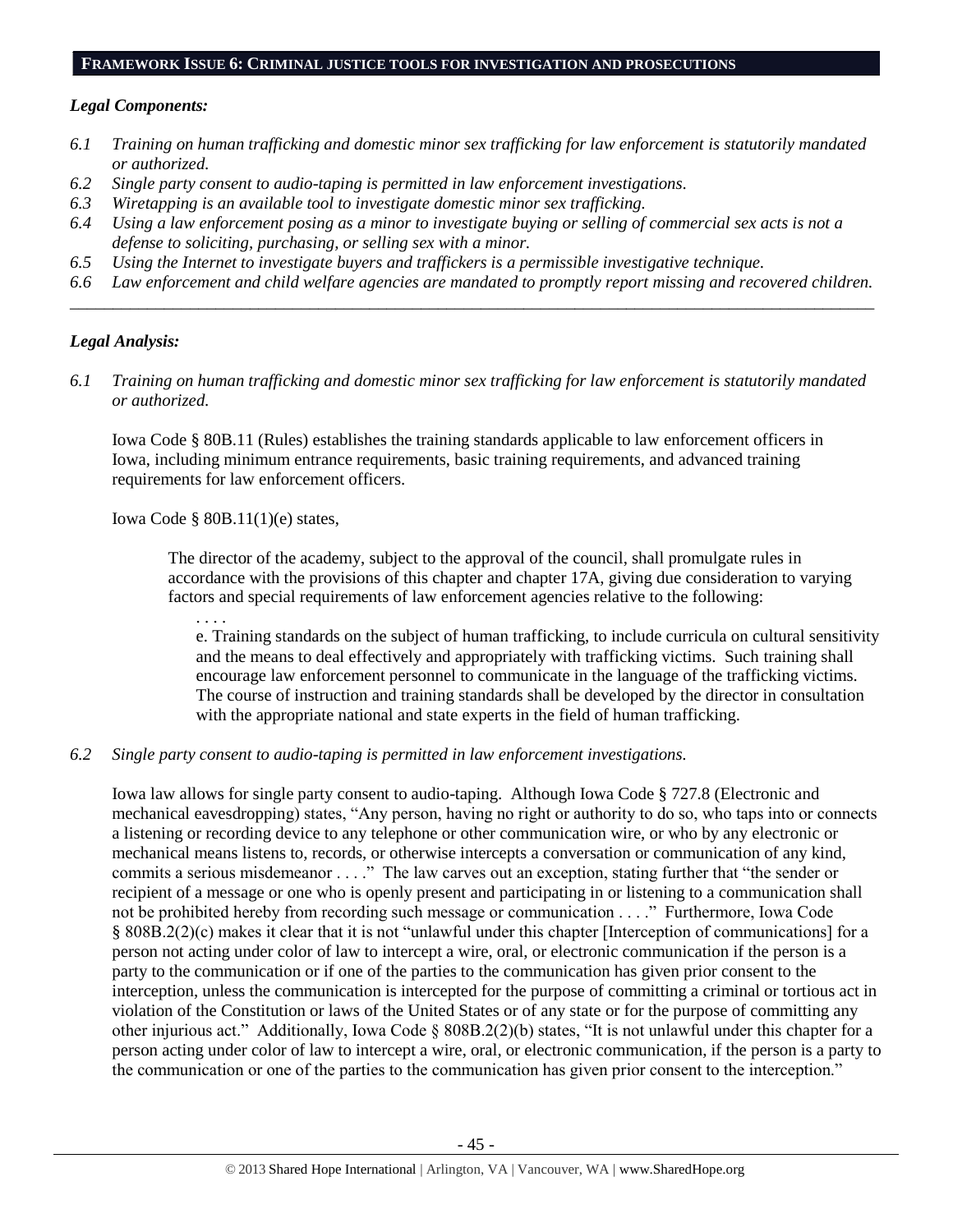## *6.3 Wiretapping is an available tool to investigate domestic minor sex trafficking.*

Iowa Code § 727.8 (Electronic and mechanical eavesdropping) and Iowa Code § 808B.2 (Unlawful acts penalty) generally prohibit wiretapping. Iowa Code § 808B.3 (Court order for interception by special agents) allows the attorney general to "authorize and prepare any application for an order authorizing the interception of wire, oral, or electronic communications." Iowa Code § 808B.3 explains that the court may issue and order authorizing wiretapping by law enforcement investigating specified crimes, subject to the requirements of the chapter. Neither Iowa Code § 710A.2 (Human trafficking) nor any of Iowa's CSEC laws are included among the specified crimes (except to the extent they are forcible felonies); however to the extent that a trafficker or facilitator is violating Iowa Code § 706B.2 (Money laundering penalty—civil remedies) or the statutes against ongoing criminal conduct, wiretapping may be authorized under Iowa Code § 808B. Iowa Code § 808B.3 states,

[T]he court may grant, subject to this chapter, an order authorizing the interception of wire, oral, or electronic communications by special state agents having responsibility for the investigation of the offense as to which application is made, when the interception may provide or has provided evidence of the following:

2. A forcible felony as defined in section 702.11 [Forcible felony]. $^{140}$ 

3. A felony offense involving ongoing criminal conduct in violation of chapter 706A.

4. A felony offense involving money laundering in violation of chapter 706B.

. . . .

 $\overline{a}$ 

. . . .

Pursuant to Iowa Code § 808B.4(2) (Permissible disclosure and use), "An investigative or law enforcement officer who, by any means authorized by this chapter, has obtained knowledge of the contents of a wire, oral, or electronic communication or has obtained evidence derived from a wire, oral, or electronic communication may use the contents to the extent the use is appropriate to the proper performance of the officer's official duties."

- 6.3.1. Recommendation: Amend Iowa Code § 808B.3 (Court order for interception by special agents) to specifically include § 710A.2 (Human trafficking) and Iowa's CSEC laws as crimes that are grounds for authorizing a wiretapping order, and make any resulting evidence admissible in investigations of domestic minor sex trafficking under Iowa Code § 710A.2 (Human trafficking) or Iowa Code § 728.12 (Commercial sexual exploitation of a minor).
- *6.4 Using a law enforcement posing as a minor to investigate buying or selling of commercial sex acts is not a defense to soliciting, purchasing, or selling sex with a minor.*

Iowa Code § 710A.2A<sup>141</sup> (Solicitation of commercial sexual activity) states, "[a] person shall not entice, coerce, or recruit, or attempt to entice, coerce, or recruit either a person who is under the age of eighteen or a law enforcement office or agent who is representing that the officer or agent is under the age of eighteen, engage in a commercial sexual activity. A person who violates this section commits a class "D" felony." Case law also indicates that undercover police officers have been employed in the investigation of buyers soliciting prostitutes. Moreover, Iowa Code § 710.10(2) (Enticing a minor) makes it a crime when a person "with the intent to commit an illegal sex act upon or sexual exploitation of a minor . . . entices or attempts to entice a person reasonably believed to be under the age of sixteen." The language "reasonably believed to be under the age of sixteen" suggests that Iowa Code  $\S$  710.10 may apply when a law enforcement officer acts as a decoy for

<sup>&</sup>lt;sup>140</sup> Iowa Code § 702.11 (1) (Forcible felony) defines "forcible felony" as "any felonious child endangerment,

assault, murder, sexual abuse, kidnapping, robbery, arson in the first degree, or burglary in the first degree." <sup>141</sup> *See supra* not[e 13.](#page-3-0)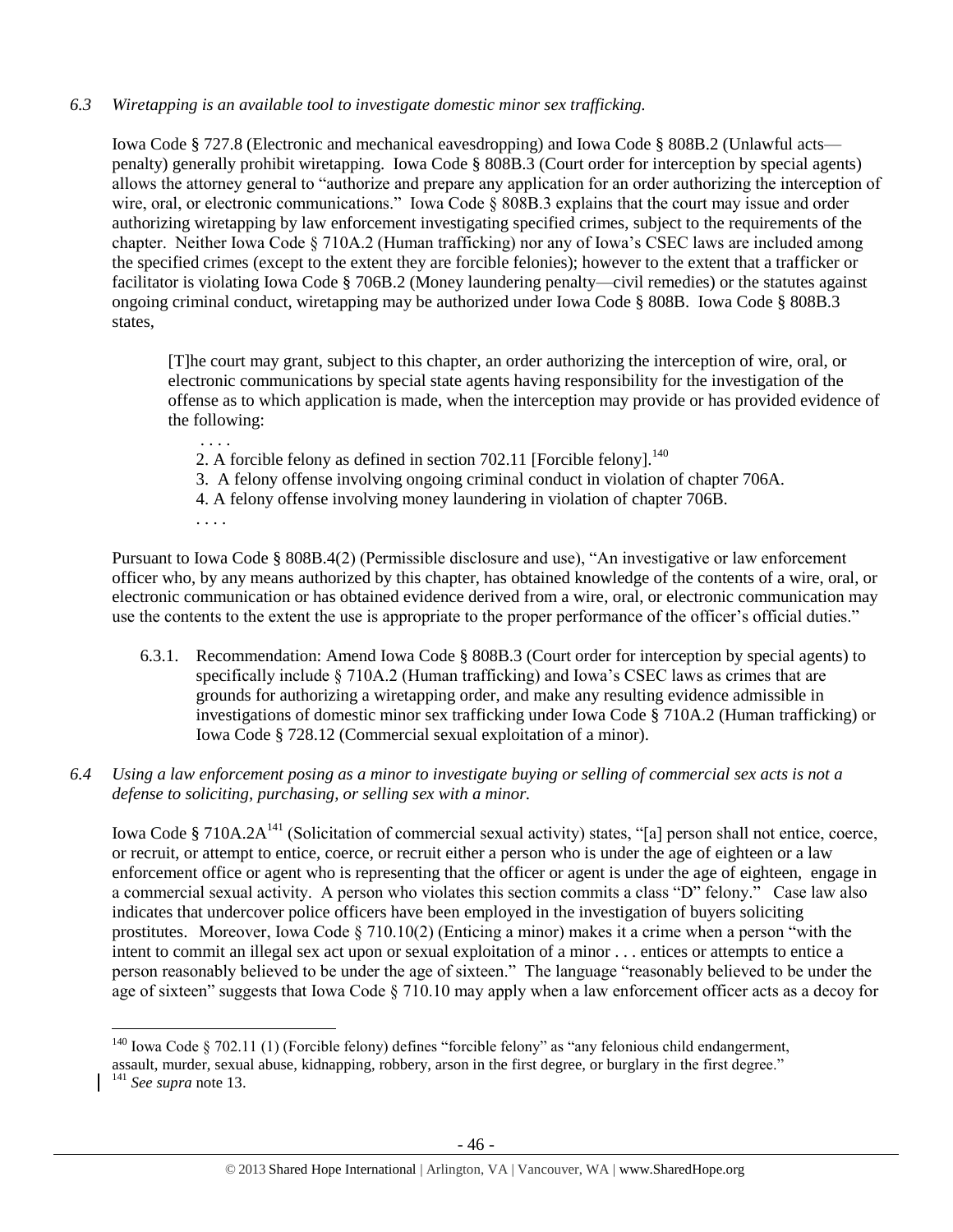the purpose of investigating a violation of Iowa Code § 710.10. Furthermore, Iowa Code § 704.11 (Police activity) states,

A peace officer or person acting as an agent of or directed by any police agency who participates in the commission of a crime by another person solely for the purpose of gathering evidence leading to the prosecution of such other person shall not be guilty of that crime or of the crime of solicitation as set forth in section  $705.1<sup>142</sup>$  [Solicitation], provided that all of the following are true:

- 1. The officer or person is not an instigator of the criminal activity.
- 2. The officer or person does not intentionally injure a nonparticipant in the crime.
- 3. The officer or person acts with the consent of superiors, or the necessity of immediate action precludes obtaining such consent.
- 4. The officer's or person's actions are reasonable under the circumstances.

This section is not intended to preclude the use of undercover or surveillance persons by law enforcement agencies in appropriate circumstances and manner. It is intended to discourage such activity to tempt, urge or persuade the commission of offenses by persons not already disposed to commit offenses of that kind.

#### *6.5 Using the Internet to investigate buyers and traffickers is a permissible investigative technique.*

Iowa law does not expressly authorize the use of the Internet to investigate buyers and traffickers. However, Iowa Code § 710.10(2) (Enticing a minor) makes it a crime when a person "with the intent to commit an illegal sex act upon or sexual exploitation of a minor . . . entices or attempts to entice a person reasonably believed to be under the age of sixteen." The language "reasonably believed to be under the age of sixteen" suggests that Iowa Code § 710.10 may apply when a law enforcement officer uses the Internet investigating a violation of Iowa Code § 710.10. Case law also indicates that in investigating violations of Iowa Code § 710.10, law enforcement officers have used the Internet to pose as minors.

6.5.1 Recommendation: Amend Iowa Code § 710.10 (Enticing a minor) to specifically permit law enforcement to use the Internet to investigate buyers and traffickers.

#### *6.6 Law enforcement and child welfare agencies are mandated to promptly report missing and recovered children.*

Iowa Code § 694.2 (Complaint of missing person) states that "[a] person may file a complaint for a missing person<sup>143</sup> with a law enforcement agency having jurisdiction," and the report will be circulated "to all law enforcement personnel currently on active duty for that agency through internal means and over the law enforcement administration network immediately upon its being filed." Law enforcement agencies who have received a complaint of a missing person "shall prepare, as soon as practicable, a report on the missing person," which must include information from the complaint, any evidence gathered through any investigation, any

<sup>142</sup> *See supra* not[e 60.](#page-16-1)

<sup>&</sup>lt;sup>143</sup> Pursuant to Iowa Code § 694.1(1) (Missing persons), "missing person" is defined as a person who is missing and meets one of the following characteristics:

b. Is missing under circumstances indicating that the person's safety may be in danger.

c. Is missing under circumstances indicating that the disappearance was not voluntary.

d. Is an unemancipated minor.

<sup>2.&</sup>quot;Unemancipated minor" means a minor who has not married and who resides with a parent or other legal guardian.

Here and elsewhere in this report that Iowa Code § 694.1 is quoted or cited, it has been updated to reflect the amendments added by the passage of House File No. 556. H.F. 556, 85th Gen. Assemb., Leg. Sess. (Iowa 2013) (effective July 1, 2013).